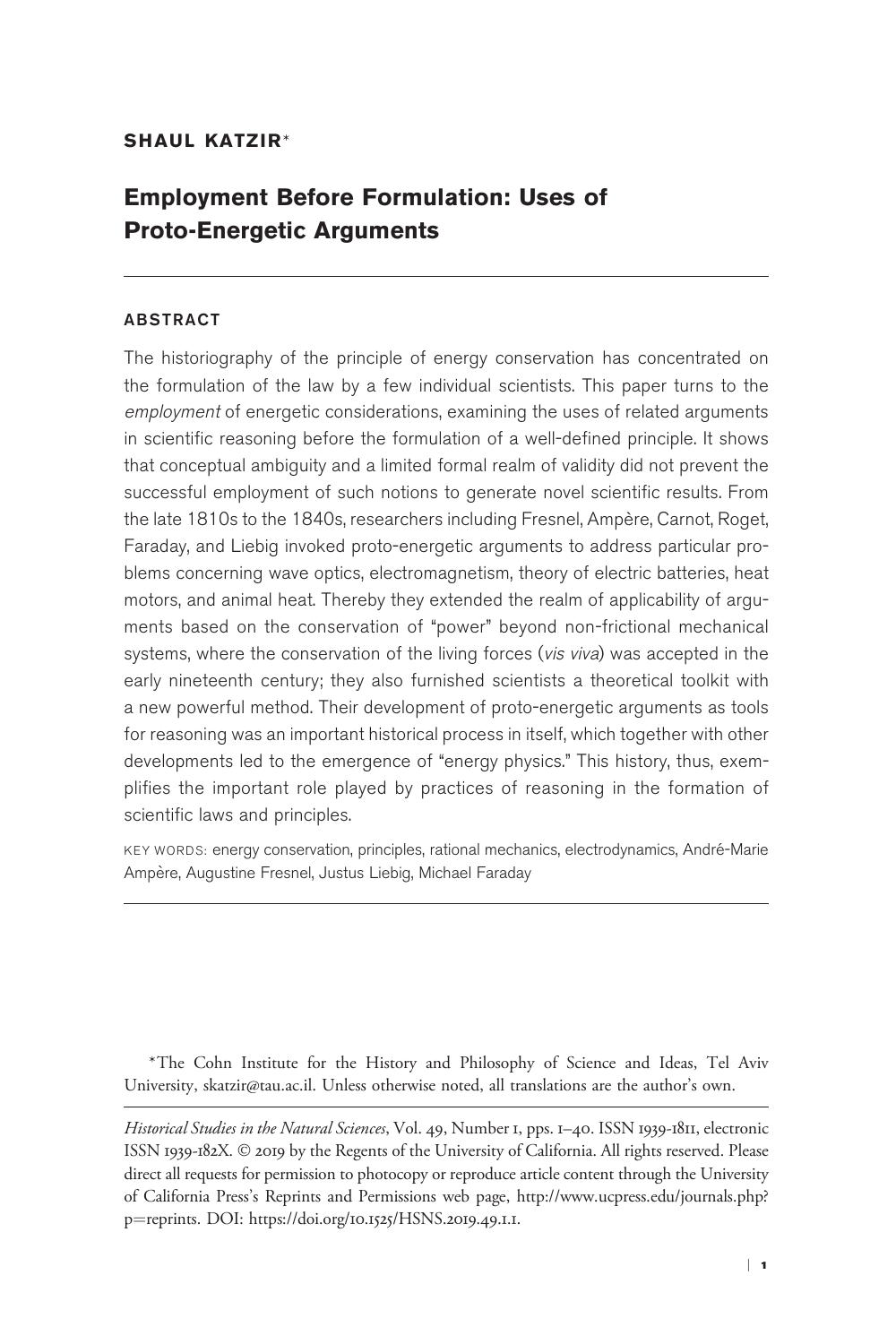## INTRODUCTION

The history of energy conservation has attracted interest as one of the most important principles in physics, and science in general, almost since its announcement in the 1840s. Famously, Thomas Kuhn regarded the formulation of energy conservation as a simultaneous discovery. While he identified twelve individuals who "grasped for themselves essential parts of the concept of energy and its conservation,"<sup>1</sup> he acknowledged that their ideas and discoveries significantly diverged, leading him to use the ambivalent term "pioneers" rather than discoverers. For many later historians, the divergence indicated that the term "simultaneous discovery" is inadequate for describing the development of energy physics.2 Part of the disagreement among historians stems from a failure to distinguish between different kinds of contributions to the field of energy physics, in particular between protagonists who used a notion later associated with "energy conservation" within a specific argument to reach a particular conclusion and those who explored general laws of conservation in nature.<sup>3</sup> Exploring the origins of the principle, historians concentrated more on the ideas held by the protagonists and did not pay enough attention to how the ideas were *employed*. In this essay, I examine applications of proto-energetic arguments to generate new physical results, i.e., relations between physical variables and observables. Through this examination, a few of the "pioneers" are no longer regarded as precursors who failed to grasp the full meaning of energy conservation, but as successful employers of "proto-energetic" notions in their scientific reasoning.

I examine here the uses of notions and arguments that resemble those associated with modern "energy conservation" before the formulation of the complete principle.<sup>4</sup> More specifically, I look at arguments based either on conservation of some physical quantity, or on a balance between a few quantities whose sum is conserved, or on the impossibility of creating "power" out of nothing. Those who advanced these arguments did not necessarily possess a clear concept of "energy" (either mathematical or verbal), nor did they always

1. Thomas S. Kuhn, "Energy Conservation as an Example of Simultaneous Discovery," in The Essential Tension: Selected Studies in Scientific Tradition and Change (1959; Chicago: University of Chicago Press, 1977), 66–104, on 69.

2. I sketch their central claims in the first section of this article.

3. Kuhn furthered muddied the water by including scientists who expressed a quantitative equivalence between mechanical work and heat, a distinct, albeit connected, issue.

4. The attempt has been made to include all such uses, but I assume that a few escaped my survey. I include also later uses, which were done without knowledge of the well-formulated principle.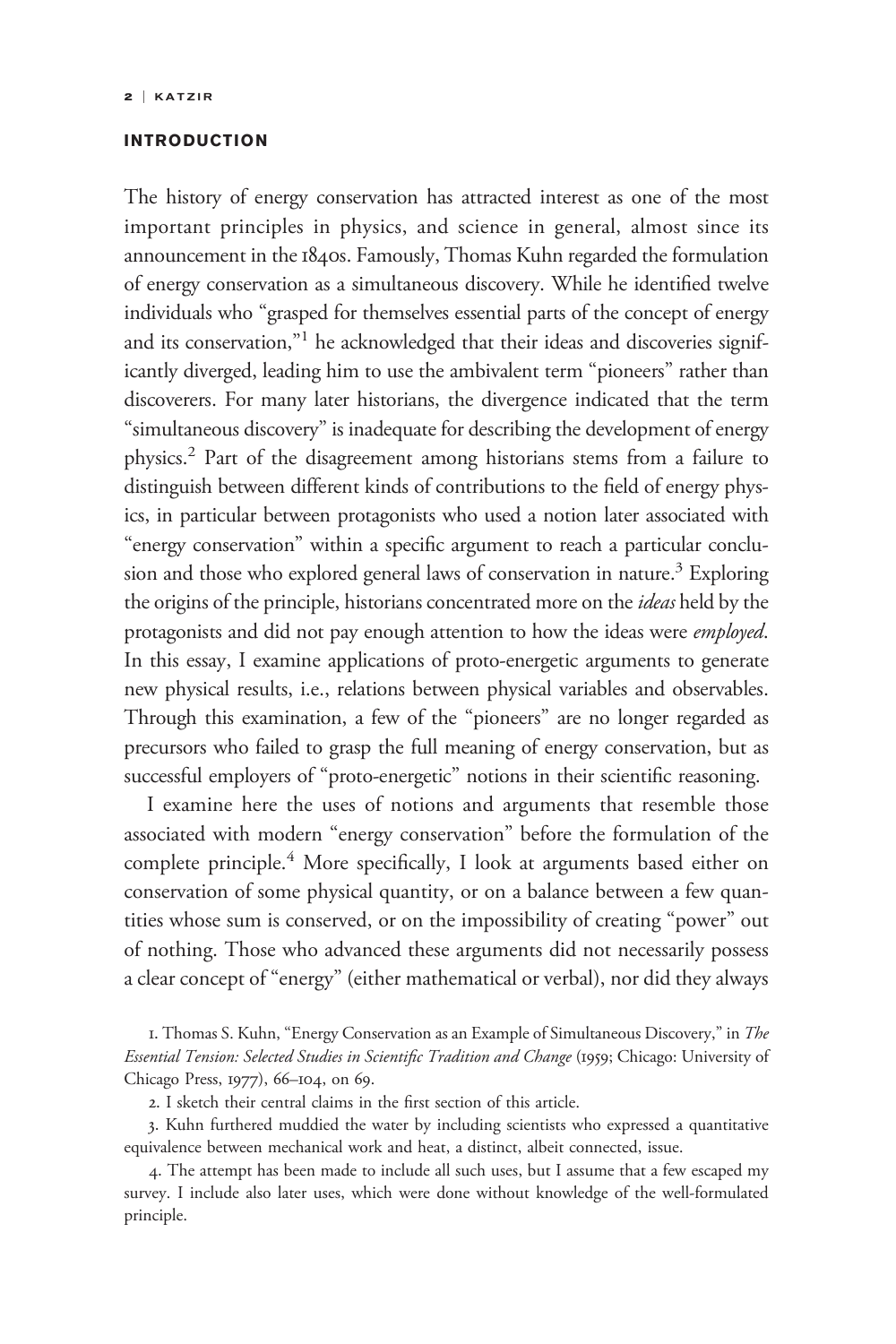believe that the quantity conserved is conserved in every (isolated) natural process. Furthermore, they referred to the conserved quantity by different names (i.e., living force, action, motion, motive power, force, power, and energy), and they often defined it only vaguely. Still, their texts clearly did imply notions of conservation or rejection of creating power, even if those notions were vague. Moreover, the scientists discussed here produced novel scientific results by implementing their proto-energetic ideas, in some cases despite semantic and conceptual ambiguity.

The following examination offers a diachronic rather than a synchronic picture of the development of the principle. Instead of a focus on the path of a particular individual and his background, which characterizes many important and instructive studies of the topic,<sup>5</sup> the picture suggested here encompasses quite a few scientists and the dynamics among them, without confining them to the particular analytical framework of our contemporary view of energy. Kenneth Caneva has suggested such a dynamic picture in his excellent book on the evolution of Robert Mayer's ideas. Yet, regarding the subject of his study, Caneva restricted his discussion of the role of proto-energetic considerations to the particular, albeit relatively wide, scientific context of Mayer's work.<sup>6</sup>

Arguably the earliest employment of a proto-energetic argument was in mechanics. A rigorous and well-defined equation of the conservation of the living force was employed already in the eighteenth century for some problems in non-frictional mechanical systems.<sup>7</sup> My interest here, however, is in the

5. E.g., Donald S. L. Cardwell, James Joule: A Biography (Manchester, UK: Manchester University Press, 1990); Edward Jurkowitz, "Helmholtz's Early Empiricism and the Erhaltung der Kraft," Annals of Science 67 (2010): 39-78; Fabio Bevilacqua, "Helmholtz's Ueber die Erhaltung der Kraft: The emergence of a theoretical physicist," in Hermann von Helmholtz and the foundations of nineteenth-century science, ed. David Cahan (Berkeley: University of California Press, 1993), 291–333; Kenneth L. Caneva, "Colding, Ørsted, and the Meanings of Force," Historical Studies in the Physical and Biological Sciences 28, no. 1 (1997): 1-138; Geoffrey N. Cantor, "William Robert Grove, the correlation of forces, and the conservation of energy," Centaurus 19 (1975): 273-90.

6. In that physiological discourse, energetic-like considerations were used in some arguments regarding sources of heat (less frequently than one might assume), but were rarely used to infer relationships between different theoretical and observable variables, like the oxygen consumed in respiration and the heat generated by the animal. I refer below to the central example discussed by Caneva, that of Liebig. The case of Mayer himself is beyond the scope of this article, as he attempted also to formulate a complete theory of the conservation of force. Kenneth L. Caneva, Robert Mayer and the Conservation of Energy (Princeton, NJ: Princeton University Press, 1993).

7. I prefer the English term "living force" over the Latin vis-viva, since the authors writing in French and German, who form the majority of the scientists discussed here, employed its translations to their own languages (force vive and lebendige Kraft, respectively).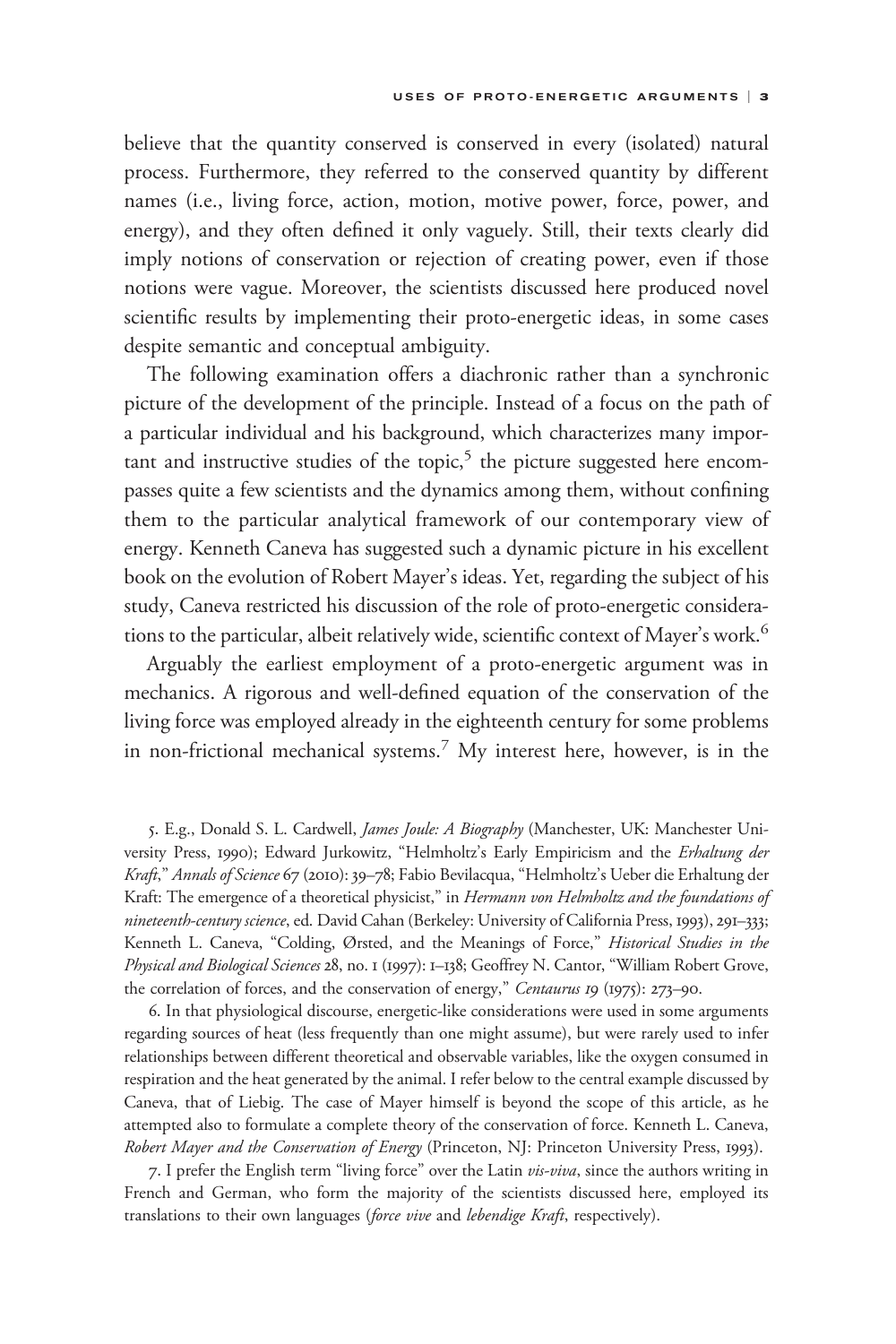#### 4 | KATZIR

creative aspects of applying laws in the absence of clear rules for their use, that is, in cases where the law was not rigorously defined, or when researchers employed the law beyond its secured realm of validity, as was the case with the conservation of the living force. Its use, mainly by members of the French analytical tradition, helped to extend the conservation of the living force beyond mechanics to other realms of physics, contributing to the formulation of a universal conservation law. Ivor Grattan-Guinness and Olivier Darrigol have shown that the equations of the living force and their uses underwent significant developments also in mechanics in the late eighteenth and early nineteenth century, turning mechanics, among others, into a fully conservative theory.<sup>8</sup> A précis of these developments is presented here as preliminary to the main subject of this article, namely the use of similar conservation rules and other proto-energetic arguments beyond mechanics from the 1810s. Unsurprisingly, most of these uses were done in new fields of study or in the realm of novel theories. The paper follows these implementations from wave optics, on its mechanical underpinning, to fields for which no mechanical reduction was accepted: the magnetic effect of electric currents (electrodynamics), the dynamic effect of heat (thermodynamics), the theory of the voltaic pile, and chemical theories of animal heat. It begins with a brief discussion of the historiography of energy conservation in order to help situate my argument.

The equation of the living force in mechanical systems was one of two notions invoked by employers of proto-energetic consideration. Following its premise, scientists used this equation in systems governed by central forces (i.e., attractive and repulsive forces between two bodies directed along the line that connects them, whose magnitudes depend only on their relative positions and constants), regardless of the specific force. Further, it was held valid in the realm of every phenomenon assumed to be reducible to mechanics. The second notion that justified proto-energetic consideration was the belief in the inability to create an effect out of nothing, where effect was regarded as equivalent to motion. Those who formulated a clear law of energy conservation invoked the same notions. Hermann Helmholtz in particular relied on both. In Über die Erhaltung der Kraft (1847), he showed that energy conservation

8. Ivor Grattan-Guinness, "Work for the Workers: Advances in Engineering Mechanics and Instruction in France, 1800-1830," Annals of Science 41 (1984): 1-33; Ivor Grattan-Guinness, Convolution in French Mathematics, 1800–1840: From the Calculus and Mechanics to Mathematical Analysis and Mathematical Physics (Basel: Birkhäuser, 1990): 1046-1121; Olivier Darrigol, "God, Waterwheels, and Molecules: Saint-Venant's Anticipation of Energy Conservation," Historical Studies in the Physical and Biological Sciences 31 (2001): 285-353.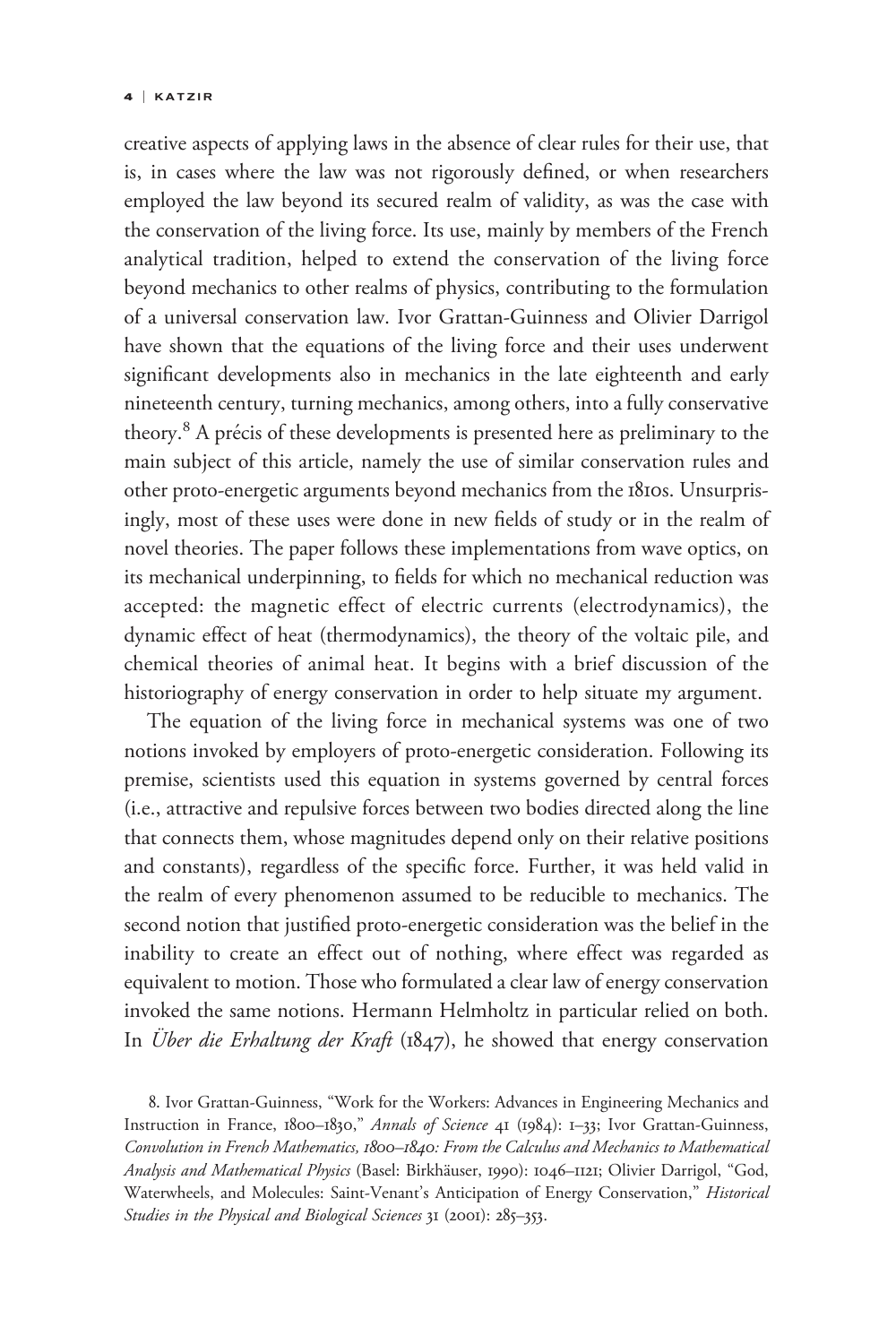logically follows from each of these assertions. Yet, unlike the natural philosophers discussed below, he employed a sharp definition of the inability to create and to annihilate an effect, namely equating effect with mechanical work, and required a complete reduction of physics to central forces. Helmholtz was well aware of earlier implementations of proto-energetic conservation arguments. Yet, these arguments should not be seen merely as a pre-history, precursors of energy physics, but rather as a significant development in contemporary physics that provided scientists with a powerful theoretical tool. The history of this development is also worth reconstructing regardless of its contribution to the emergence of energy physics.

## ON THE HISTORIOGRAPHY OF ENERGY CONSERVATION

A proper discussion of the rich and complex historiography of energy conservation would require at least a full-length article. In this section I can only sketch out central positions relevant to this essay, using the last attempt at a general picture of the emergence of the principle, Kuhn's 1959 article, as a useful starting point. In viewing the case as a simultaneous discovery, Kuhn identified twelve "pioneers." Four among them—Robert Mayer, James Joule, Ludvig Colding, and Helmholtz—combined "generality of formulation with concrete quantitative applications." The other eight presented only "essential parts" of the conservation in their studies, either limited to the special case of the "quantitative interchangeability of heat and work," or lacking a quantitative concept of energy.<sup>9</sup> By examining twelve pioneers rather than a single discoverer, Kuhn was able to identify three factors recurrent in their individual paths to the conservation of energy as the main reasons for its emergence in the 1840s. One factor was the acquaintance with a growing number of conversion processes (current electricity and magnetism, heat and chemistry, light and chemistry, etc.), which manifested itself most clearly in a qualitative discussion of the "correlation of forces" rather than in the quantitative announcement of their conservation.<sup>10</sup> The second factor was the concern with engines. The

<sup>9.</sup> In the second group, Kuhn included Sadi Carnot, Seguin, Holtzmann, and Hirn; in the ´ third, Mohr, Grove, Faraday, and Libieg. Kuhn, "Energy Conservation" (ref. 1), 67, 69.

<sup>10.</sup> J. T. Merz had already observed that the idea of interchangeability of forces "seems to have forced itself independently on many minds, through the study of very different groups of natural phenomena." As is shown below, however, some of the assertions to which Merz and Kuhn referred (e.g., of Faraday and Liebig), however, followed previous claims and uses known to their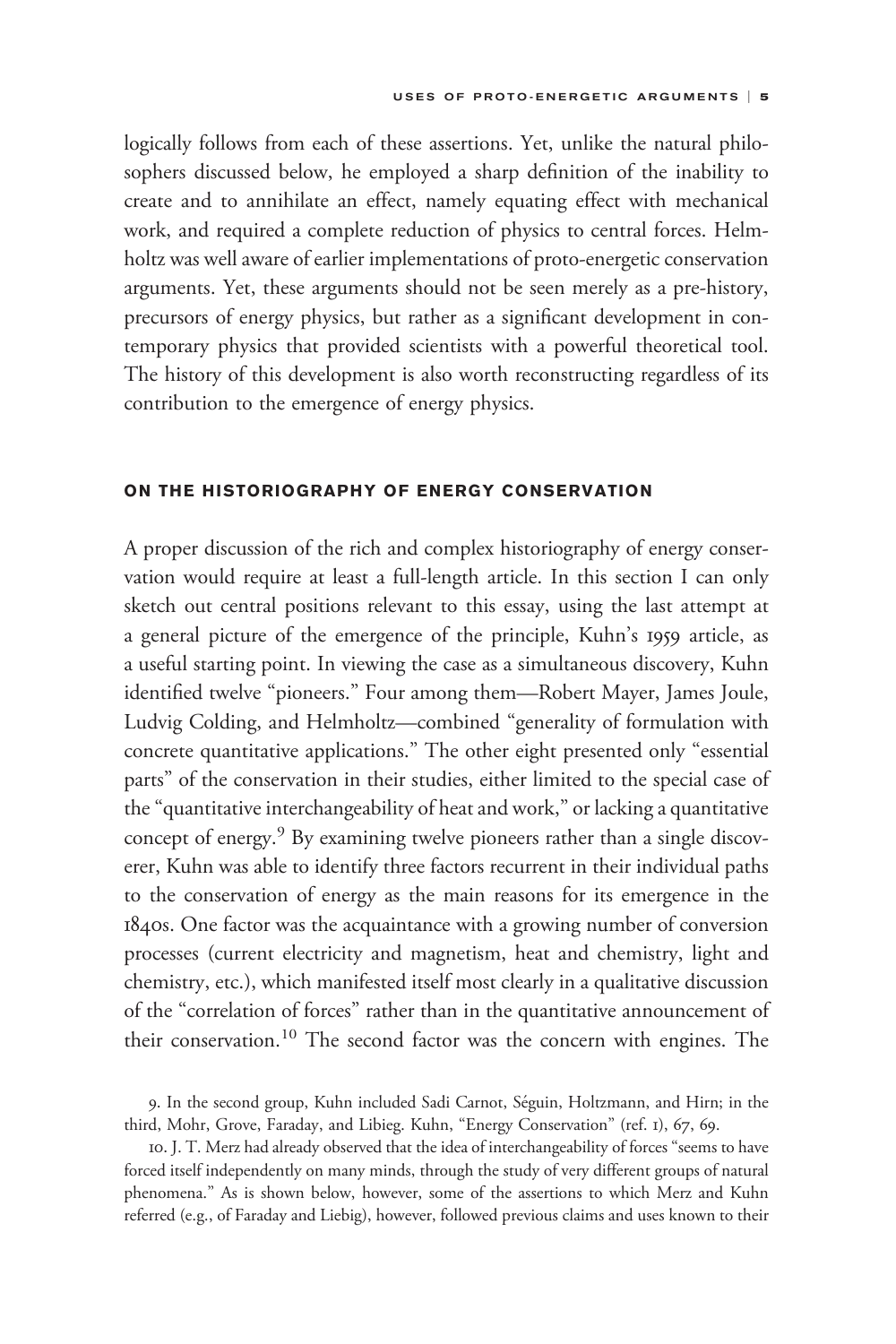third was a metaphysical belief in the indestructibility of one unified force, which Kuhn associated with the German school of Naturphilosophie.

Later historians contested Kuhn's general framework as well as major parts of the causal explanation that he drew from it. They also contested the central claims regarding particular scientists, including the meaning of their concepts, the character of their work, and the factors that influenced them. However, they mostly retained his emphasis on the ideas held by the proclaimed discoverers. Producing important and impressive conceptual analyses of the scientists' thoughts in their contexts, historians, however, paid less attention to the uses of proto-energetic considerations. Yehuda Elkana and Crosbie Smith objected most explicitly, but in different ways, to the view of energy conservation as a simultaneous discovery. According to Elkana, different scientists addressed different problems and attained different results. A group of English natural philosophers "was preoccupied by problems of the efficiency of conversion between the various 'mechanical powers,'" which led them to demonstrate that heat is a kind of motion. A second group of mostly Germans, on the other hand, was concerned with the problem of animal heat and with philosophical questions of conservation in nature.<sup>11</sup> In Helmholtz's work, this led to the mathematical formulation of energy conservation. According to Smith, however, energy conservation should not be seen as a discovery of a truth about nature but as a cultural construction. This proposition formed only a part of a "science of energy"—a new way of formulating physics advanced by northern British scientists led by William Thomson within their particular physical, technological, and religious cultural contexts. The reception and diffusion of the idea was more important than its original formulation. Smith regards the development of energy physics as a local process embedded in a particular culture, within which Helmholtz just provided a useful formulation.<sup>12</sup> I share his view that historians should examine a process rather than isolated formulations, but differently from what his book implies, I show below that the development of the uses of energy-like arguments was a cross-European phenomenon stimulated by scientific and technical problems that contributed to *uses* of proto-energetic considerably but in vation as a simultaneous discoveragetic considered most explicitly, but in vation as a simultaneous discoveraddressed different problems and natural philosophers "was preod ver the emergence of energy physics.

authors. John T. Merz, "On the physical view of nature," in A History of European Thought in the Nineteenth Century (Edinburgh: W. Blackwood, 1904), 105.

<sup>11.</sup> Yehuda Elkana, "The Conservation of Energy: A Case of Simultaneous Discovery?" Archives internationale d'histoire des sciences 90 (1970): 31–60, on 39–40.

<sup>12.</sup> Crosbie Smith, The Science of Energy: A Cultural History of Energy Physics in Victorian Britain (Chicago: University of Chicago Press, 1998), especially 8-14.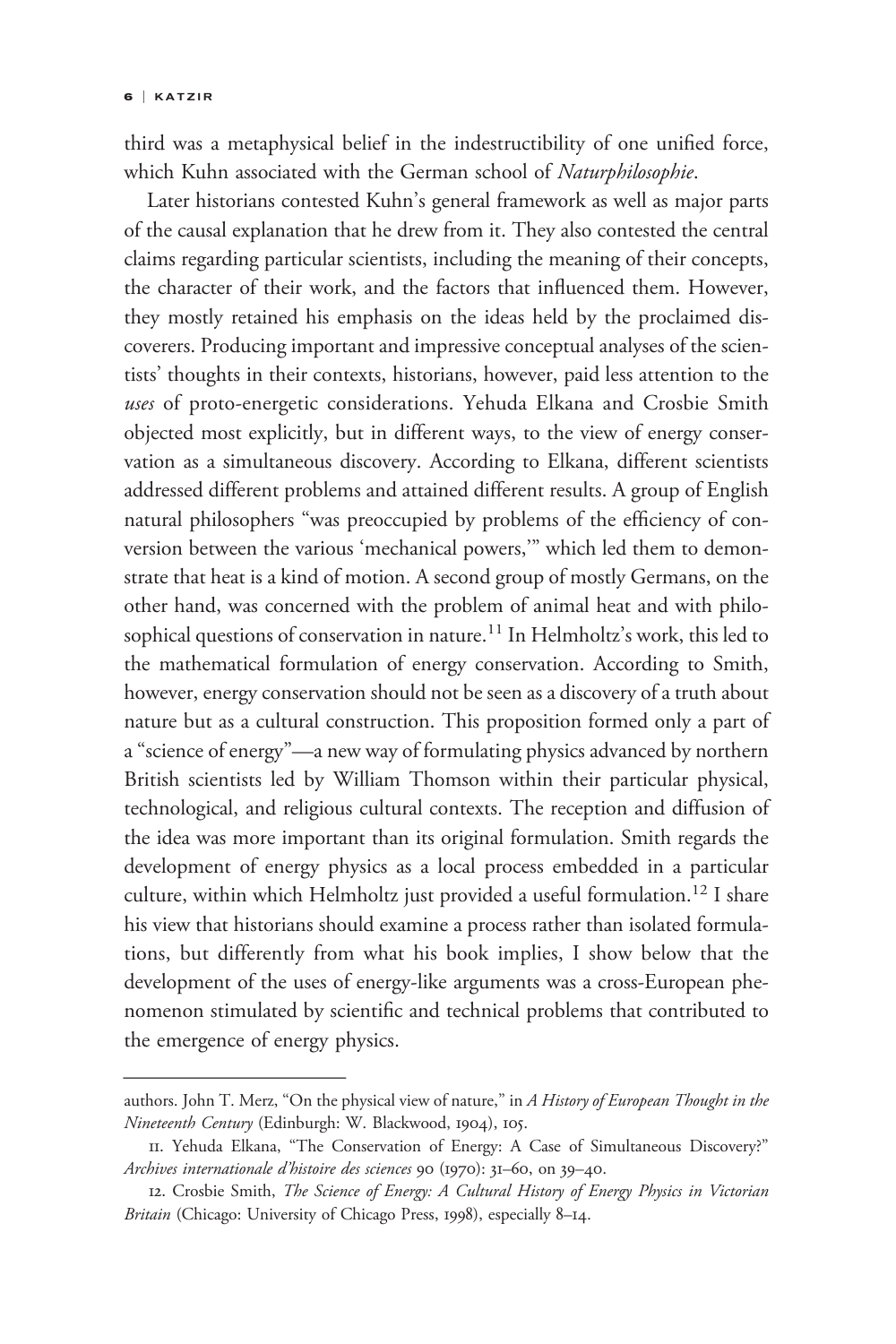Other historians revised the list of pioneers suggested by Kuhn by reevaluating the contributions of particular scientists, without explicitly engaging in the question of simultaneous discovery. Among others, Caneva showed that Colding held neither a concept of energy nor its conservation,<sup>13</sup> and Darrigol showed that Adhémar Barré de Saint-Venant formulated a principle of energy conservation, if only for mechanical systems, in 1834.<sup>14</sup> In these and other studies of central figures in the formulation of energy conservation (e.g., Mayer, Joule, and Helmholtz), historians suggested alternative and competing views of the process that led different individuals to the idea that a quantity, which we today identify as energy, is always conserved. They also rejected two of the three reasons suggested by Kuhn for the emergence of energy conservation. Heimann showed that already in the late eighteenth century, physicists were aware of many conversion processes and their implications, preempting Kuhn's claim for the importance of the discoveries of further conversion phenomena close to the formulation of the principle. In closer analysis, no important contributor to energy conservation was found to be connected to Naturphilosophie. This had been quite clear in the case of Helmholtz, who, newer studies showed, was more concerned with methodology than with metaphysics, and as Caneva showed, this was also true for Colding, Liebig, and Mayer.15 As discussed below, uses of partial notions of conservation and impossibility to create power stimulated Helmholtz and Liebig to employ similar considerations in their works. The concern with engines, however, remained an important factor for most historians. Although it did not influence some of the main protagonists, e.g., Helmholtz, it was central to others, e.g., Joule. In the latter case, Cardwell shows, the formulation of energy conservation relied also on related empirical findings about the conversion between work and heat.<sup>16</sup>

13. Caneva, "Colding" (ref. 5).

14. Yet, for Saint-Venant all physics was (in principle) reducible to mechanics, Darrigol, "God, Waterwheels, and Molecules" (ref. 8).

15. P. M. Heimann "Conversion of forces and conservation of energy," Centaurus 18 (1974): 147-61; Bevilacqua, "Helmholtz's Ueber Erhaltung der Kraft," (ref. 5); Yehuda Elkana, The Discovery of the Conservation of Energy (Cambridge, MA: Harvard University Press, 1974); Jurkowitz, "Helmholtz's Early Empiricism" (ref. 5); Caneva, "Colding" (ref. 5); Caneva, Mayer (ref. 6).

16. Cardwell, Joule (ref. 5), especially 49–89 and 273. Based on a bibliometric study of later references, Kipnis claimed that the equivalence between heat and work, deduced in the discussion of engines, was the most important source for energy conservation (Nahum Kipnis, "Thermodynamics and Mechanical Equivalent of Heat," Science & Education 23 (2014): 2007–44).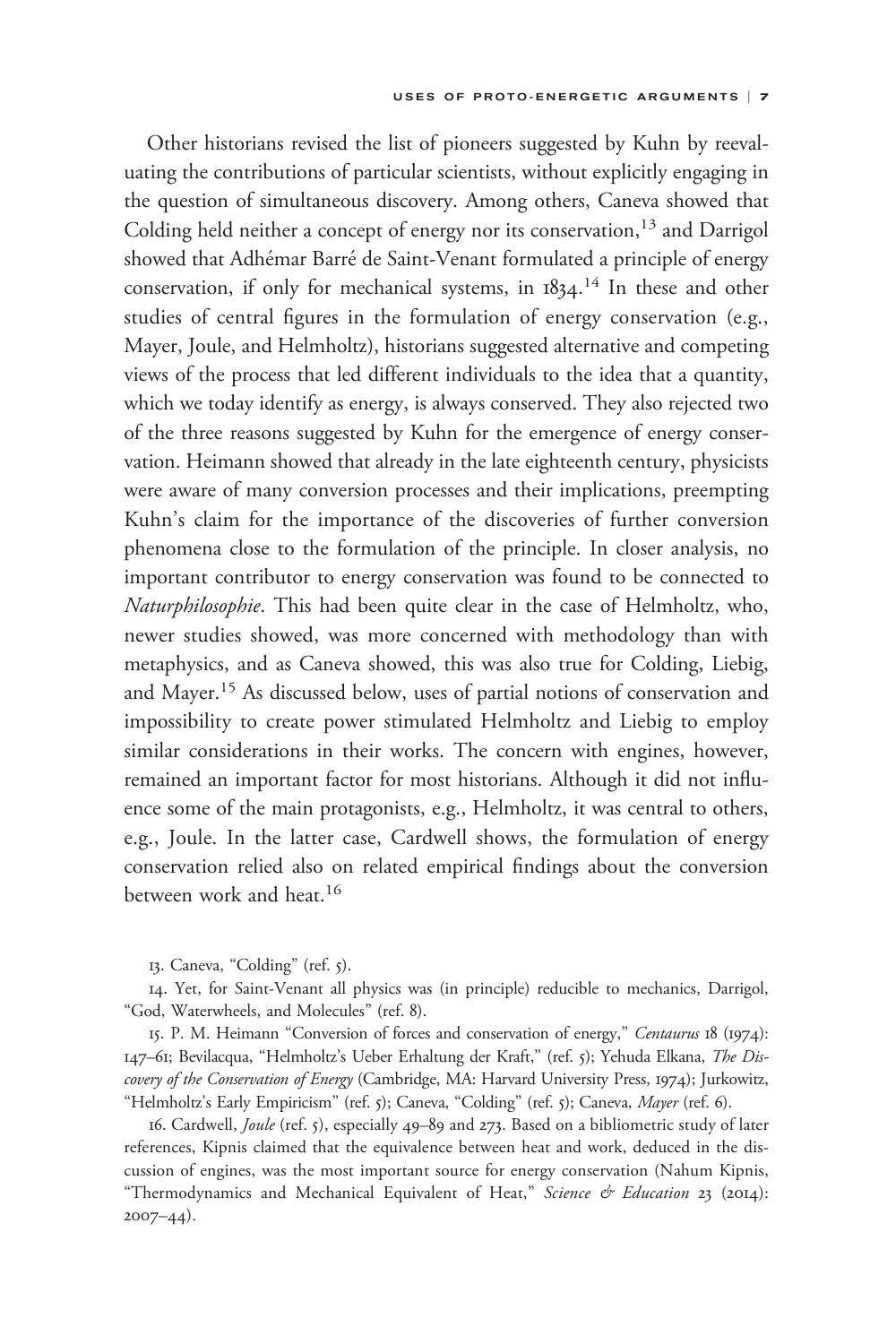#### 8 | KATZIR

Another important context for the emergence of energy conservation, well examined in recent decades, was the discussion of animal physiology, including the controversies regarding the sources of animal heat and the existence and nature of vital forces, central especially for Mayer, Helmholtz, and Liebig. The current article is concerned with connections between these discussions and the uses of proto-energetic arguments in physics. In general, the postwar historiography undermined the role of rational mechanics and the concept of mechanical work in the emergence of the principle, ascribing to it, at most, a role as background knowledge. Yet, according to Grattan-Guinness and Darrigol, the transformation of mechanics from non-conservative into a conservative theory, and the formulation of the concept of mechanical work, which provided a highly useful tool for the formulation of energy conservation, were major factors in the emergence of energy conservation. Consequently, energy physics resulted from a full mechanical reduction of physics, a claim made also by earlier historians, e.g., Elkana, regarding Helmholtz.<sup>17</sup> Like Caneva in his study of the physiological context for Mayer's work, these studies provide a rich picture of the development of ideas and a few technical tools by a community of scientists. Here I build on their work in recognizing the significance of this tradition of rational mechanics for a few of those who employed proto-energetic considerations to attain new physical results (e.g., Fresnel and Ampère), but I show, further, that it was usually coupled with informal and more general notions of conservation in nature.

## PRELIMINARIES: THE CONSERVATION OF THE LIVING FORCES IN MECHANICS

The concept of living force played a central role in the employment of protoenergetic ideas before the formulation of the conservation principle. Originating in Leibniz's work, the conservation of the sum of the multiplication of mass by velocity squared appeared in quite a few formulations of mechanics during the eighteenth century. In Analytical Mechanics (1788), Joseph Louis

17. Grattan-Guinness, "Work for the Workers" (ref. 8); Grattan-Guinness, Convolution in French Mathematics (ref. 8); Darrigol, "God, Waterwheels, and Molecules" (ref. 8); Olivier Darrigol, Physics and Necessity: Rationalist Pursuits from the Cartesian Past to the Quantum Present (Oxford: Oxford University Press, 2014): 77–93; Elkana, Discovery of Conservation of Energy (ref. 15), e.g., 12.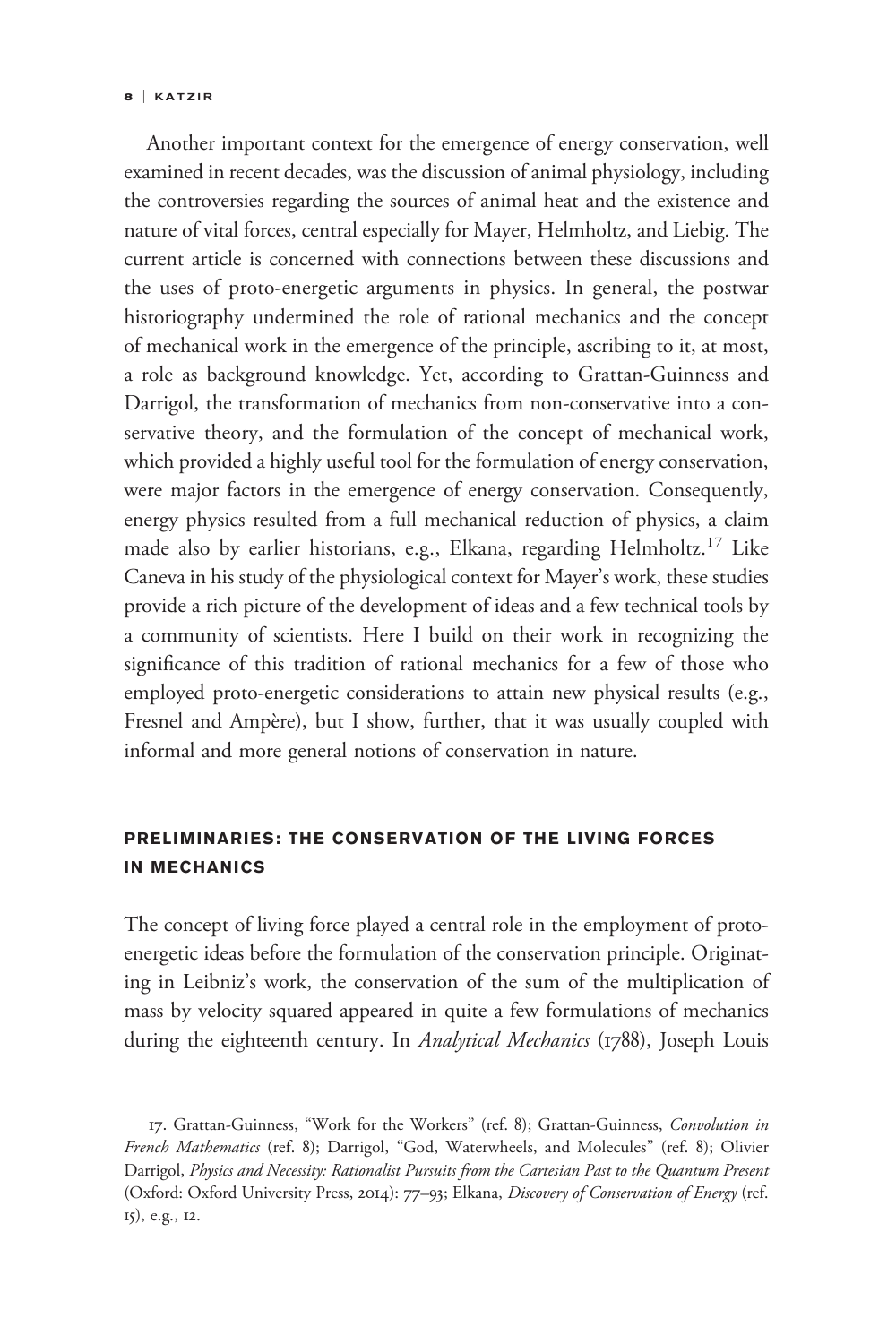Lagrange deduced an equation "express[ing] the principle known by the name of the conservation of the living forces":

$$
\sum \left(\frac{u^2}{2} + \Pi\right)m = F
$$

where  $u$  is the velocity of the body;  $m$  is its mass;  $\Pi$  is the displacement integral on the forces impressed on the body (each force by its own displacement), assuming that its differential "is integrable, [which] is always the case with accelerating forces directed at fixed centres, or with bodies of the same system, that are proportional to some functions of the distance"; and  $F$  is an arbitrary constant of integration.<sup>18</sup> This equation became a reference point for some of the mathematical physicists discussed below.

Although he used the term "principle," Lagrange regarded the conservation of the living forces as a deducible theorem in mechanics limited to a particular, although large, realm of phenomena like those related to planetary motions, rather than as a basic axiom. Moreover, the term "conservation" did not imply the existence of an entity that maintains its value. The living force of the system does not maintain a constant value. As he explicated in the second edition of Analytical Mechanics (1815), it "has at every instant the same magnitude that the bodies would have gained if, acted upon by the same forces, they were each freely moved on the line they described."<sup>19</sup> For Lagrange, thus, the equation of conservation of the living forces shows that the sum of the living forces and the sum of "moments of force" (the product of force by displacement) together have a constant value.<sup>20</sup> Other authors employed the theorem of conservation of the living forces only when the system returned to the same spatial configuration, or when the forces returned to the same value (usually when the forces could be ignored, as in considering elastic collisions and motions), and thus regained the same value for the living forces per se, as will be seen in its use by Poisson in the next section.

Lagrange's equation of the living force was valid for every interaction among bodies in motion under the influences of forces, provided that the forces could be derived from an integral function, or in modern terms, from a potential. This condition on the forces, however, excludes the very common case of friction, which cannot be expressed as a gradient of a potential function.

<sup>18.</sup> Joseph-Louis Lagrange, Méchanique analitique (Paris, 1788), 207-08.

<sup>19.</sup> Joseph Louis Lagrange, Analytical Mechanics, trans. Auguste Claude Boissonnade and Victor N. Vagliente (Dordrecht: Kluwer, 1997), 213; originally published as Méchanique analitique (1815), 290. Grattan-Guinness, Convolution in French Mathematics (ref. 8), 280-82.

<sup>20.</sup> Lagrange, Méchanique analitique (1788) (ref. 18), 195.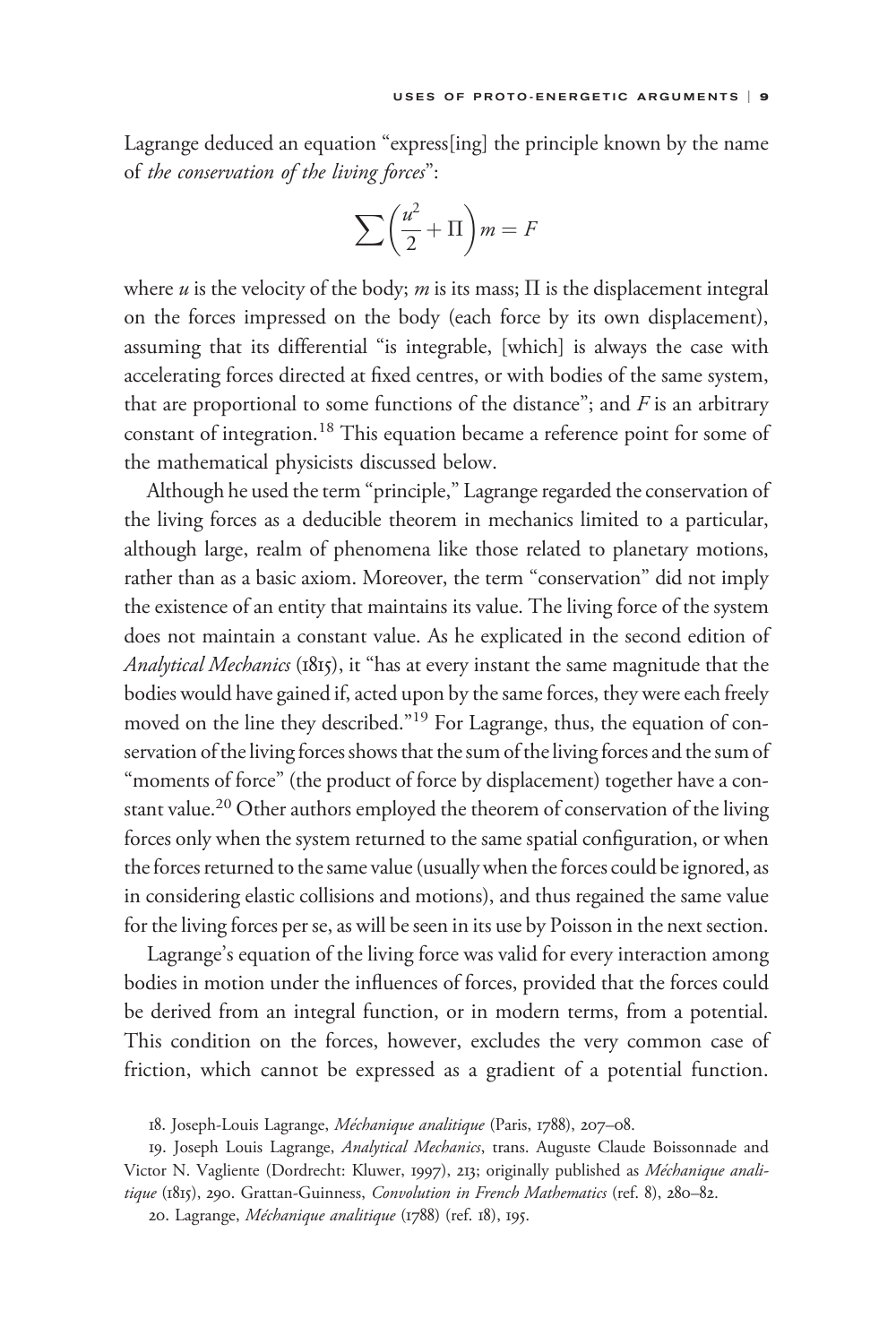Moreover, the equation did not hold for collisions between completely hard bodies, i.e., completely indeformable bodies. Such inelastic bodies could not recoil in case of collisions, since recoiling requires a process of compression and expansion (e.g., two hard equal bodies with equal velocities would halt after collision). Following the tradition of rational mechanics, Lagrange assumed that the basic particles in nature are indeed totally hard (otherwise one should assume that they do have an internal structure, a "spring" that allows their contraction and expansion), and thus assumed the destruction of motion in their collisions. The sum of their living forces decreased in such cases. $2<sup>1</sup>$ 

Authors on rational mechanics continued to maintain the assumption of perfectly hard bodies well into the 1820s. Two sources, according to Darrigol, contributed to its demise. One was Laplacian physics, which aimed at explaining all phenomena by central forces between "molecules." The other was the development of mechanical theories by scientific professors of engineering, who were more inclined to reject the unobservable assumption of rigid bodies. The same tradition, Grattan-Guinness showed, also introduced the concept of work into mechanics. In 1803, Lazare Carnot, a founding figure in this tradition, equated the change in the living force to the "moment of activity," the integral of the force along the displacement. This integral was formally similar to Lagrange's  $\Pi,$  the integral on the moment of force. Yet, it was not assumed to be an exact integral. Thus, one could use Carnot's equation when moment of activity is provided to the system or is consumed by it. The living force was not a quantitative property of the system itself. Coined "work" by Gustave Coriolis in 1829, Carnot's moment of activity and its equation, as developed in the engineering tradition, were important for the formulation of a full principle of energy conservation.<sup>22</sup> Yet, they did not seem to play a significant role in the employment of proto-energetic considerations.

### WAVE OPTICS

The earliest employment of the conservation of the living forces beyond mechanics (including gravitation) that I have found was in optics. This should

<sup>21.</sup> Lagrange referred explicitly to the conservation of the living forces in the elastic case and its diminution in others at the second edition, Lagrange, Méchanique analitique (1815) (ref. 19), 292; Darrigol, "God, Waterwheels, and Molecules" (ref. 8), 301–05.

<sup>22.</sup> Grattan-Guinness, "Work for the Workers" (ref. 8); Darrigol, "God, Waterwheels, and Molecules" (ref. 8), 308–11.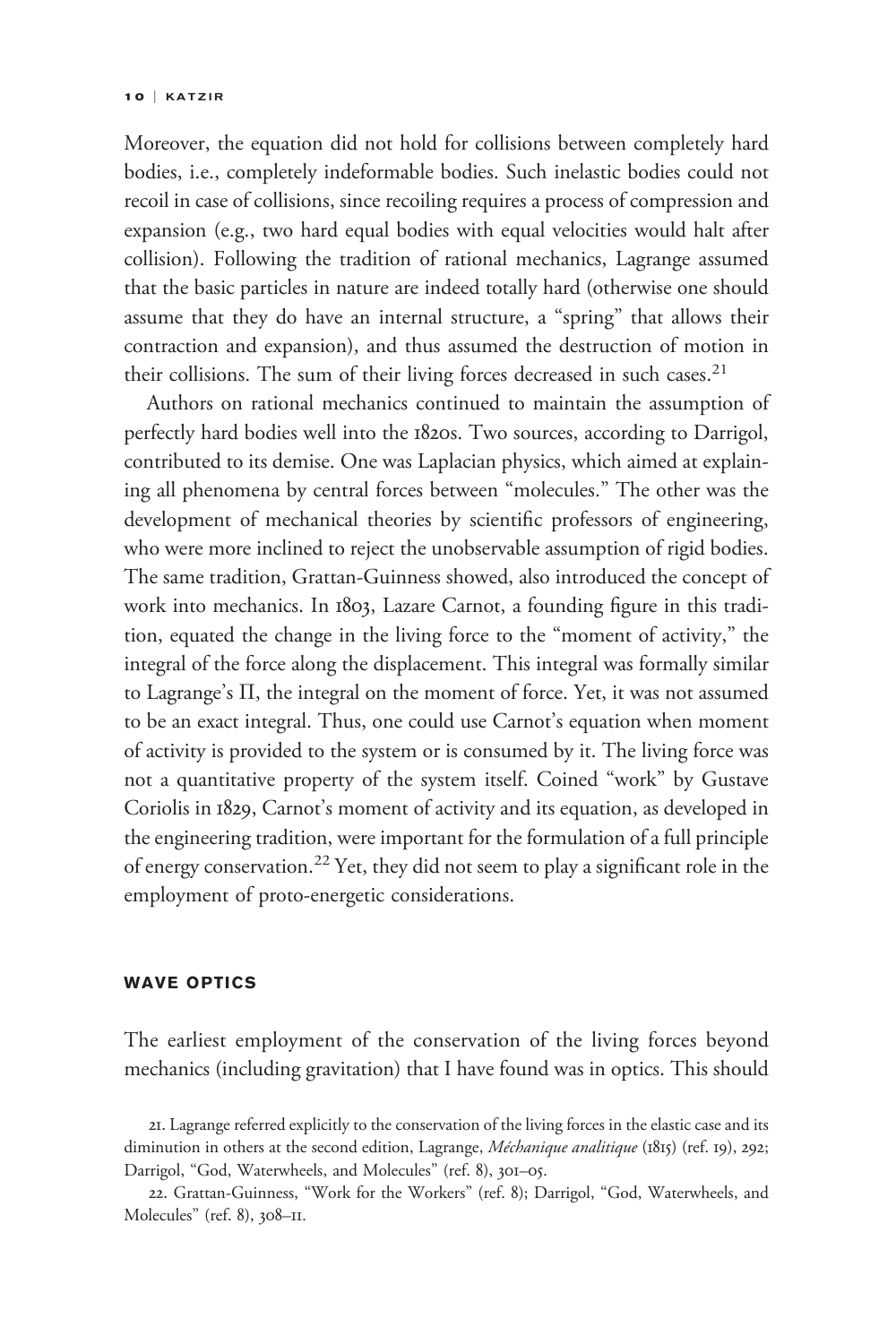not be a surprise since the undulatory theory, developed as an alternative to the dominant emission theory in the 1810s, reduced light to a mechanical motion within an elastic body—the ether. Developers of the wave theory could therefore employ laws, like that of the living force, from mechanics in optics. The law was also valid within the emission theory of light, which in accordance with Lagrange's deduction assumed only central forces between light particles and material bodies. Yet, it did not lead the proponents of the emission theory to invoke the conservation of the living forces. Apparently, the developers of that theory did not think in such terms. For example, in his 1805 authoritative exposition of refraction according to the emission theory, Pierre Simon de Laplace calculated the change in the velocity of light in passing from one transparent body to another. He offered a two-page, non-trivial proof based on Newton's second law to conclude that "the quantity  $4\rho K$  [a displacement integral on the force] is the increase of the velocity squared of light, where it was affected by [*lorsqu'elle a éprouve*] the whole action of the transparent bodies," which was an immediate consequence of Lagrange's equation of the living force.<sup>23</sup> Two years later, Étienne Louis Malus employed the specific relation between action and velocity found by Laplace in deriving an expression for the incidence angle of total internal reflection. He did not refer to any general idea of conservation.<sup>24</sup>

Like Laplace and Malus, Thomas Young, the English champion of the wave theory of light, found it useful to argue for the conservation of the living forces in optics, instead of just relying on its known conservation. Unlike Laplace and Malus, Young based his argument on an energetic-like notion of conservation. He employed what is equivalent to the conservation of the living forces to derive the ratio of the intensities of the refracted and reflected light rays in the transition between two media, for an incidence angle normal to the surface

23. Similar to Lagrange's derivation of the law of the living force, Laplace integrated Newton's law for this case:  $\frac{dd}{dt^2} = \rho \Pi_1(s')$ , where s' is the displacement of a light "molecule," and  $\rho \Pi_1(s')$  is "the attraction that the bodies exert on it." Yet, he needed further physical consideration to reach the quoted conclusions. The mass of the light "molecule" does not appear in Laplace's equations. The force should, thus, be regarded as the force per unit mass of light. Pierre-Simon de Laplace, Traité de mécanique céleste, vol. 4 (1805), 233-37, on 236.

24. E. L. Malus, "Mémoire sur la mesure du pouvoir réfringent des corps opaques," Journal de l'École polytechnique 8 (1809): 219-28, on 220 (written in 1807). See also Jed Z. Buchwald, The Rise of the Wave Theory of Light: Optical Theory and Experiment in the Early Nineteenth Century (Chicago: University of Chicago Press, 1989), 28–31. Notice that Buchwald introduces the concept of vis viva, which does not appear in Laplace's and Malus's writing, in his description of their works.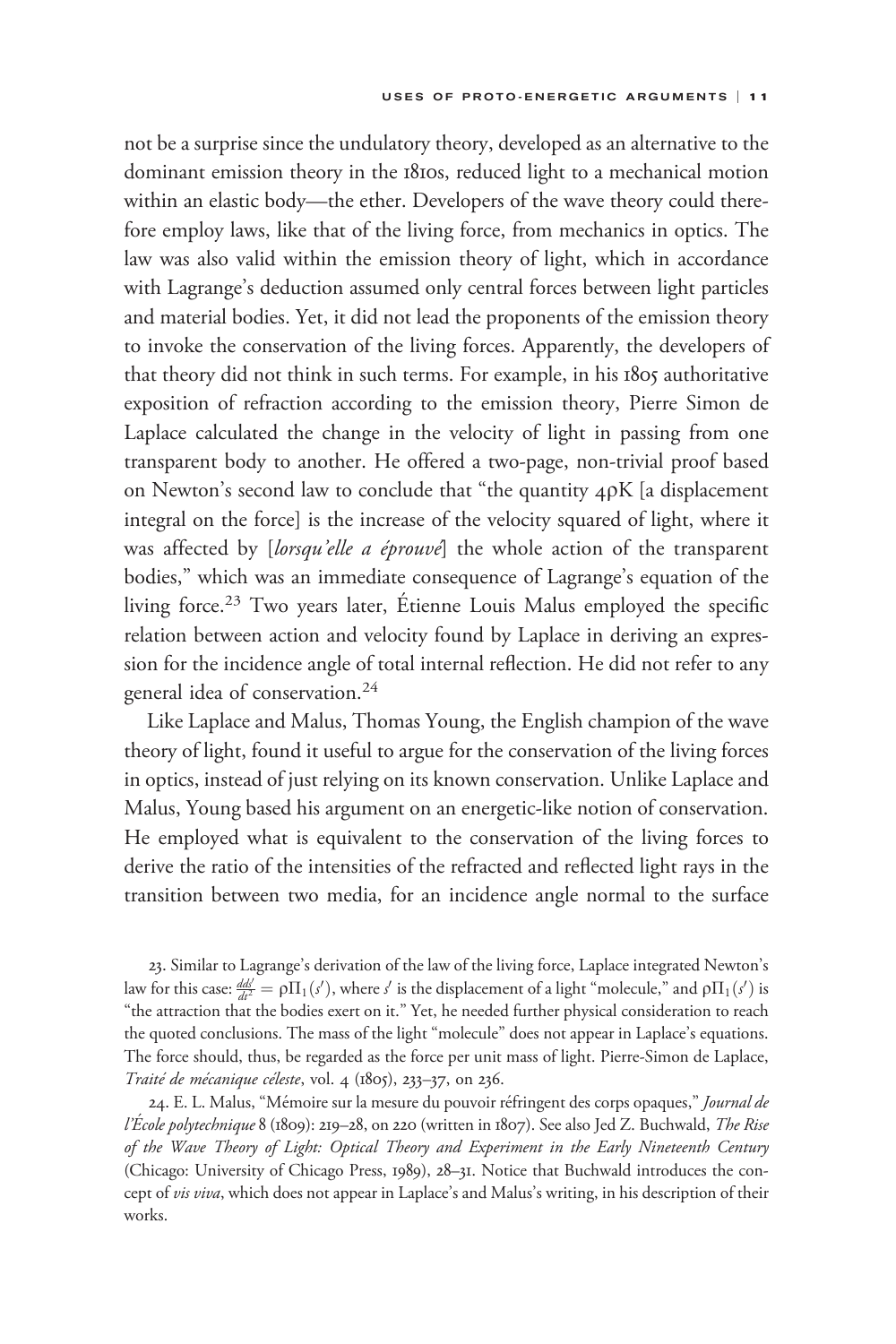boundary. In his theory, the transition involved no force, but a process analogous to elastic collisions between the particles of the two transparent bodies. Although the conservation of the living forces for such cases had been known since Huygens in the seventeenth century, Young argued for it:

The intensity of a ray of light must always be considered as proportional to the energy or impetus of the elementary motions of the particles concerned, which varies as the square of the velocity, and not simply as the velocity itself: for if the velocity were made the measure of intensity, there would be an actual gain of joint intensity, whenever a ray is divided by partial reflection: since it follows from the laws of the motion of the centre of inertia, that when a smaller body strikes a larger, not the sum but the difference of [the absolute value of] the separate momenta, will remain unchanged by the collision, while the sum of the energies remains constant in all circumstances.

Notice that Young assumes here the conservation of the intensity of light (or of motion) to infer the conservation of the living forces as the only conserved magnitude in the mechanical process.<sup>25</sup>

A year later, the physicist and mathematician Denis-Simèon Poisson, independently from Young, reached similar results for the analogous problem of determining the intensities of the reflected and the transmitted *sound* waves at the surface of two elastic fluids in a cylindrical pipe. Yet, Poisson followed a different deduction based on the dynamic laws of elasticity. After he had deduced the intensities, however, he verified mathematically that his results agreed with the "conservation of the sum of the living forces before and after the division of the sound waves, [which] followed the general principles of mechanics." Unlike Young, Poisson positioned himself clearly within the tradition of (French) rational mechanics, alluding to works like that of Lagrange.<sup>26</sup> The conservation that Poisson evoked did not refer to any forces, or integral function, but to an elastic case were no forces are assumed. By invoking the law of

25. Young provided a numeric example to show that the sum of the absolute values of the momenta are not conserved, whereas the sum of the squares of velocities by mass is. Thomas Young, "Chromatics," Miscellaneous Works of the Late Thomas Young, 3 vols. (1855) 1: 279-342, on 336–38; originally appeared in *Encyclopaedia Britannica*, supplement 1817. Olivier Darrigol, A History of Optics from Greek Antiquity to the Nineteenth Century (Oxford: Oxford University Press, 2012), 212.

26. Simèon-Denis Poisson, "Mémoire sur le mouvement des fluides élastiques dans les tuyaux cylindriques, et sur la théorie des instruments á vent," Mémoires de l'Académie Royale des Sciences (1817/19), 305–402, quotation on 387; Grattan-Guinness, Convolution in French Mathematics (ref. 8), 880–84.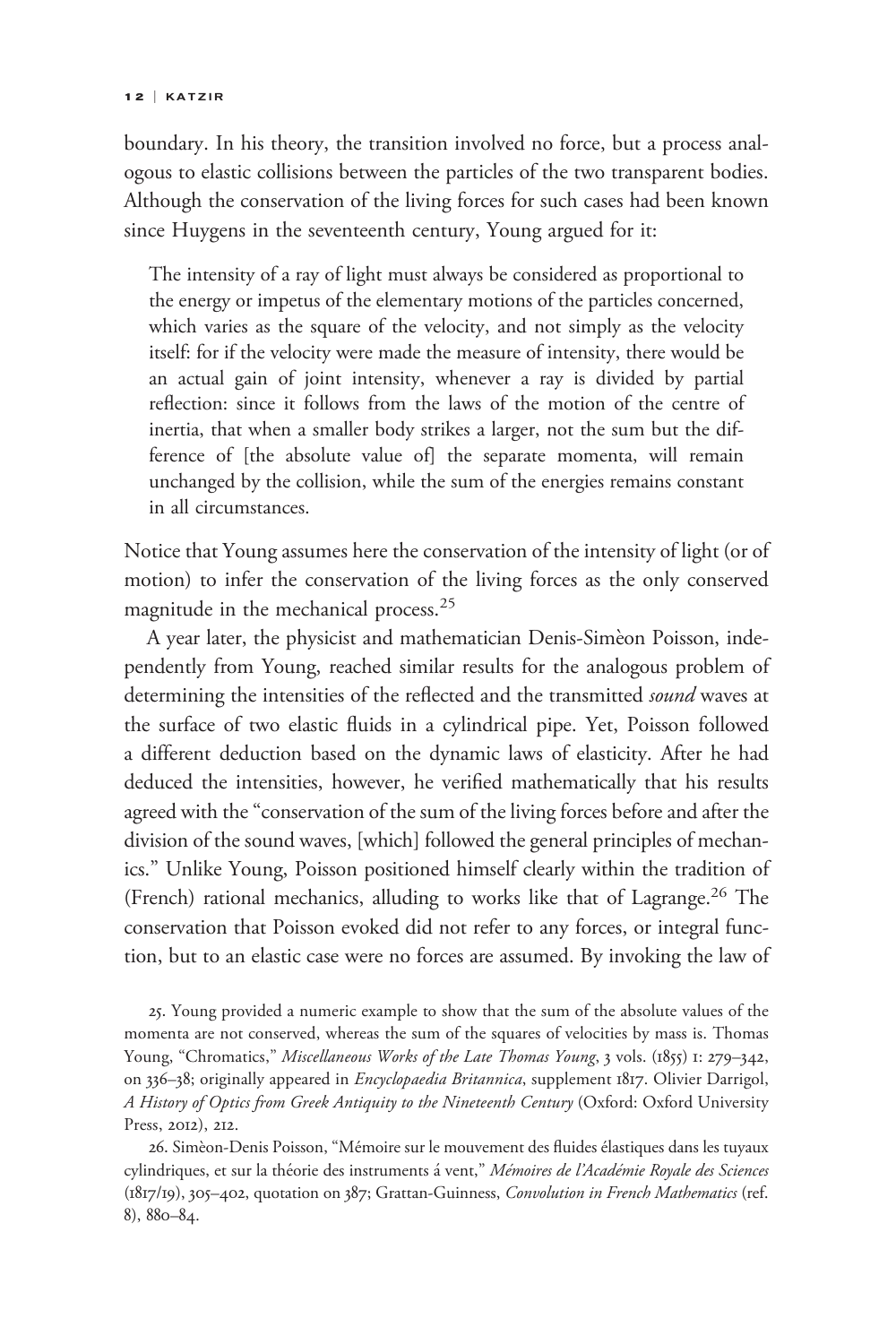the conservation of the living forces, Poisson arguably triggered Augustin Fresnel to apply it in a similar analysis.27 In a summary of his work published in François Arago's Annales de chimie et de physique, Poisson noted that his analysis was applicable also to the undulatory theory of light, where its intensity is measured "by the sum of the living forces of [vibrating molecules]. ... The propositions demonstrated in my essay are in agreement with these physicists [who support the wave theory]; but they are appropriate only for perpendicular incidence." Poisson thought that the wave theory was not likely to yield intensity laws for reflection and refraction in agreement with the conservation of the living forces for non-normal incidence, a condition that he regarded as necessary for putting the wave theory on par with the emission theory.<sup>28</sup>

Until Poisson presented his argument, Fresnel, the main proponent of the wave theory, had not employed the concept of living forces. For example, in January 1818, Fresnel elaborated an argument for deriving the relationships between the velocity of the ether molecules of the incidence wave and the velocities of the molecules of the ordinary and extraordinary waves of polarized light, without reference to living forces. Later, however, he added in the margin of his own manuscript, "This equation follows much more naturally from the principle of the conservation of the living forces, which I hadn't considered at the time [auquel je ne songeais pas alors]."<sup>29</sup> In a later unpublished note, probably from the summer of the same year, Fresnel claimed that the basic assumptions of the wave theory with the help of the principle of living forces, "which is an immediate consequence of an undulation system," suffice to deduce the rules that account for the colorations of crystals by polarized light. He regarded the economy of this theory an advantage over Jean-Baptiste Biot's.<sup>30</sup> It is likely that Fresnel had encountered Poisson's argument from March at some time between the writing of these two texts.

27. Fresnel must have known Poisson's argument. He was strongly invested in the wave theory, was active in the same community of Parisian mathematical physicists as Poisson, and was a protégé of Arago, who published Poisson's summary.

28. S. D. Poisson, "Extrait d'un Mémoire sur le Mouvement des fluides élastiques dans des tuyaux cylindriques," Annales de chimie et de physique 2 (1818): 288–99, on 294.

29. Augustin Fresnel, "Supplément au mémoire sur les modifications que la réflexion imprime a la lumière polarisée," *Œuvres complètes d'Augustin Fresnel*, Tome 1 publiées par MM. Henri de Senarmont, Emile Verdet et Léonor Fresnel (Paris: Impr. impériale, 1866), 487-508, on 496.

30. Fresnel, "Note sur la théorie des couleurs que la polarisation développe dans les lames minces cristallisées," in  $Euvres$  1 (ref. 29), 523–32, on 526. Buchwald dates this originally unpublished note to summer 1818, Rise of the Wave Theory (ref. 24), 225, 441.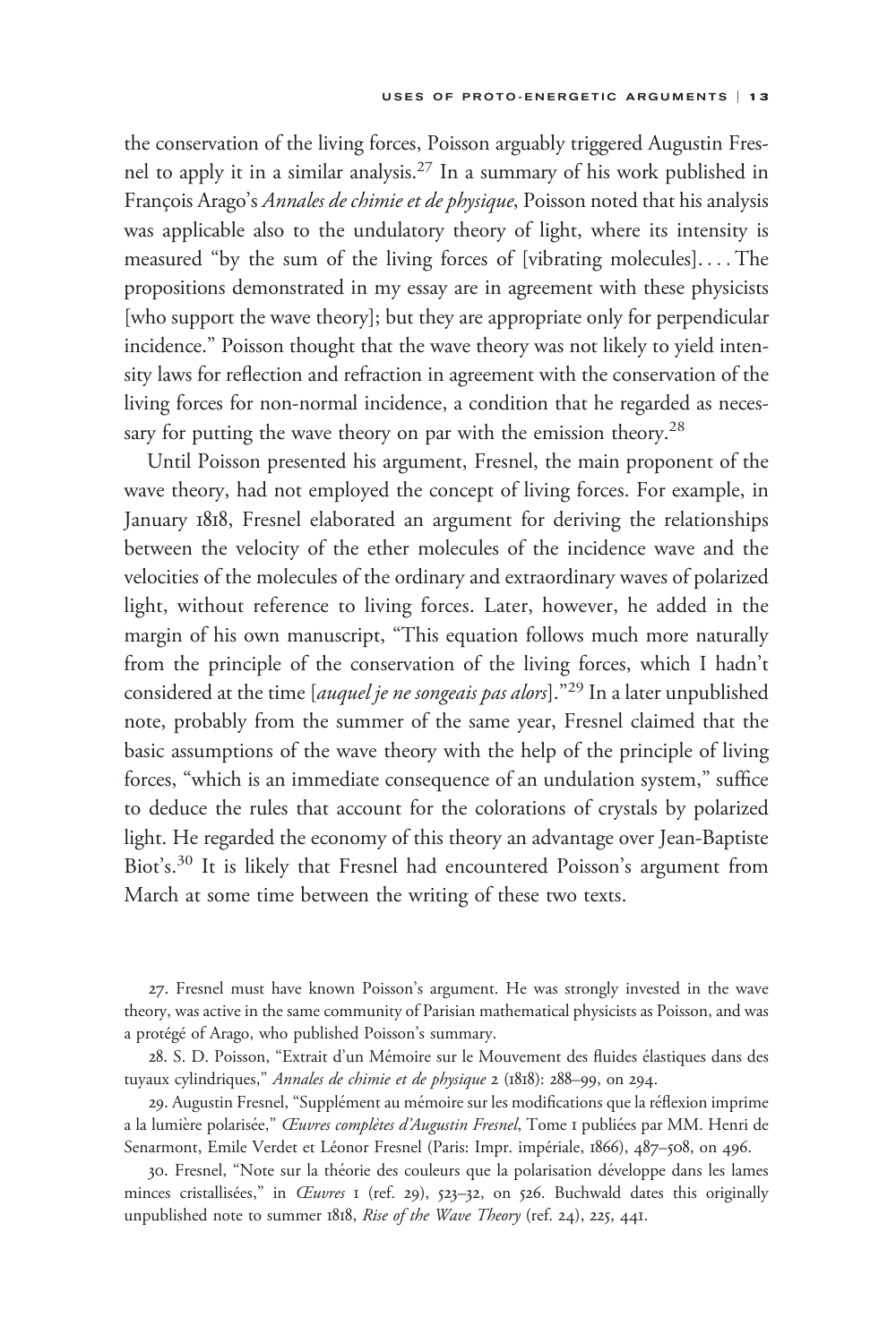#### 14 | KATZIR

Fresnel addressed Poisson's challenge directly in another unpublished note, probably written in summer 1819. There, he derived the intensities of the refracted and reflected rays at any angle of incidence from the conservation of momentum and Snell's law, and checked its agreement with the conservation of the living force (calculated per the mass of the ethereal molecules in both media). He found, however, that the rays obey the principle only for normal angles of incidence, as Poisson had expected. For Fresnel this conclusion indicated that the basic assumptions of the wave theory of light should be altered. He explained:

We have seen . . . that the results of this calculation are incompatible with the principle of the conservation of living forces; yet it should be noted that we have considered only the movement of the ethereal molecules in the direction of propagation of the disturbance [ébranlement], and that it is possible that they have also transversal movements.

With the help of transverse motions one could satisfy both the general principle of the conservation of the center of gravity and that of the conservation of the living forces, which must be satisfied in all the vibrations of elastic fluids, and one might be able, by determining the transverse motions of waves in this way, to define that singular modification of light to which we have given the name *polarization*.<sup>31</sup>

For Fresnel, as for Poisson, "the principle of the conservation of the living forces, ... [was] an immediate consequence of a system of undulations." This inference followed his view of light waves as molecular oscillations in a perfectly elastic ether. As such the ether conserved its motion, i.e., its living forces. In this context, Fresnel did not consider cases involving forces (other than the elastic ones, which are translated to the motion of the molecules).<sup>32</sup> The principle seemed to contradict the theory, yet this apparent contradiction turned out to be a potent tool for disqualifying a particular assumption, albeit basic to the theory (light as purely longitudinal vibrations), and replacing it

31. Augustin Fresnel, "Appendice," in CEuvres 1 (ref. 29), 649-53, quotation on 652. See also Buchwald, Rise of the Wave Theory (ref. 24), 387-94, part of the quoted text is translated on 389. To my knowledge previous historians did not connect this important note of Fresnel to Poisson's work on sound waves. Grattan-Guinness pointed out the connection between later publications of Fresnel and Poisson's work (Grattan-Guinness, Convolution in French Mathematics (ref. 8), 884). See also note 34, below.

32. See, for example, his discussion of the elastic ether and the living forces regarding reflection in Augustin Fresnel, "Note sur l'application du principe d'Huyghens et de la theorie des inter- ´ férences aux phénomènes de la réflexion et de la diffraction," Œuvres 1 (ref. 29), 201–16, on 211–12.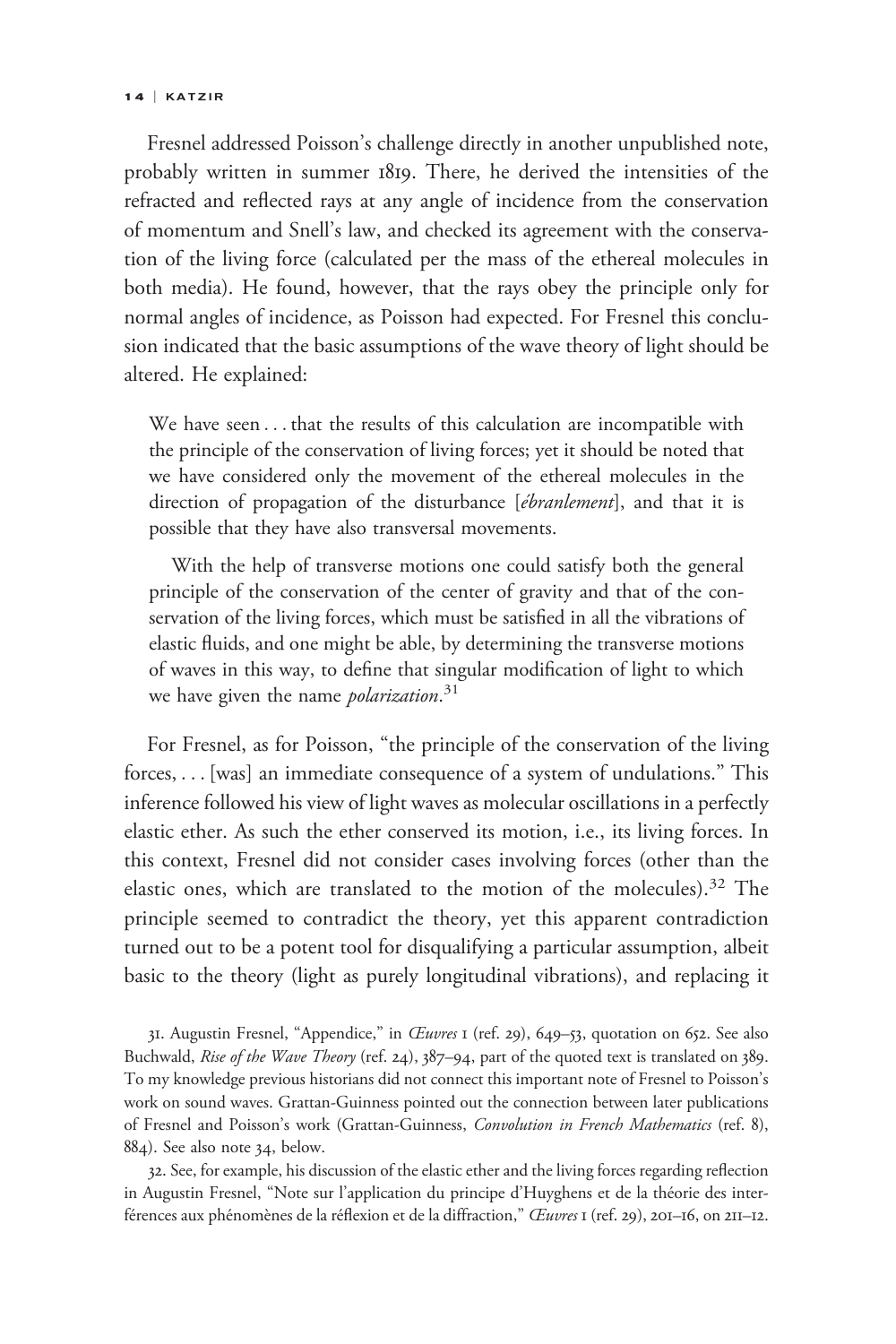with another (light as transverse vibrations). Indeed, Fresnel had already assumed, in 1816, that polarized light is a mixture of longitudinal and transverse oscillations. Yet, he had thought that normal light—i.e., unpolarized light—is longitudinal. The principle of the living forces provided a strong argument for also viewing unpolarized light as transverse vibrations, thereby helping Fresnel to formulate his now famous view that light consists of transverse waves.<sup>33</sup>

It was often in this ability to negate laws or assumptions that notions of conservation were most powerful. As a methodological rule, scientists rejected particular assumptions that led to conclusions that contradict proto-energetic rules. Yet, the principle of the living forces gained a constructive role in Fresnel's elaboration of the question of light intensity. In 1821, he mentioned a new "mechanical solution" for the relative intensities of the reflected and refracted rays, and presented it in detail in 1823. Since he now analyzed transverse rather than longitudinal oscillations, he needed another equation, in addition to those of conservation of momentum and Snell's law. To that end, he explicitly employed the conservation of the living forces.<sup>34</sup> It had here, thus, a constructive role in forming particular mathematical relationships in the theory.

The extension of the principle of conservation of the living forces to the elastic medium that carries light waves did not seem obvious to all those who employed the wave theory of light. In 1837, Franz Neumann elaborated Fresnel's theory for optical phenomena in crystals, including double refraction. He set forth the postulates or axioms (Voraussetzungen or Grundsätze) of the theory. The conservation of the living forces is one of these postulates, and Neumann made use of it in his theory. Yet, he raised doubts about the validity of the principle for real bodies. The question of whether there are really transparent bodies that do not absorb light should be tested empirically, he claimed. He suggested that part of the living force vanishes (verschwinden), for example, due to longitudinal waves. The basic argument (even if not the reference to longitudinal waves) is valid also in the realm of energetic physics.

33. Buchwald, Rise of the Wave Theory (ref. 24), 205–13, 225–31.

34. Fresnel, "Extrait d'un Mémoire sur la Loi des Modifications imprimées à la Lumière polarisée par sa réflexion totale dans l'intérieur des corps transparents," Oeuvres 1 (ref. 29), 753–62, read on 1 Jul 1823, and first published in Bulletin de la Société philomathique pour 1823. Buchwald, Rise of Wave Theory (ref. 24), 389-93. In these publications, Fresnel referred to Poisson's and Young's mentioned works, Grattan-Guinness, Convolution in French Mathematics (ref. 8), 884 (see also note 31, above). Fresnel did not read English, and it is much more plausible that he was influenced by Poisson's mathematical treatment rather than by Young's elementary derivation.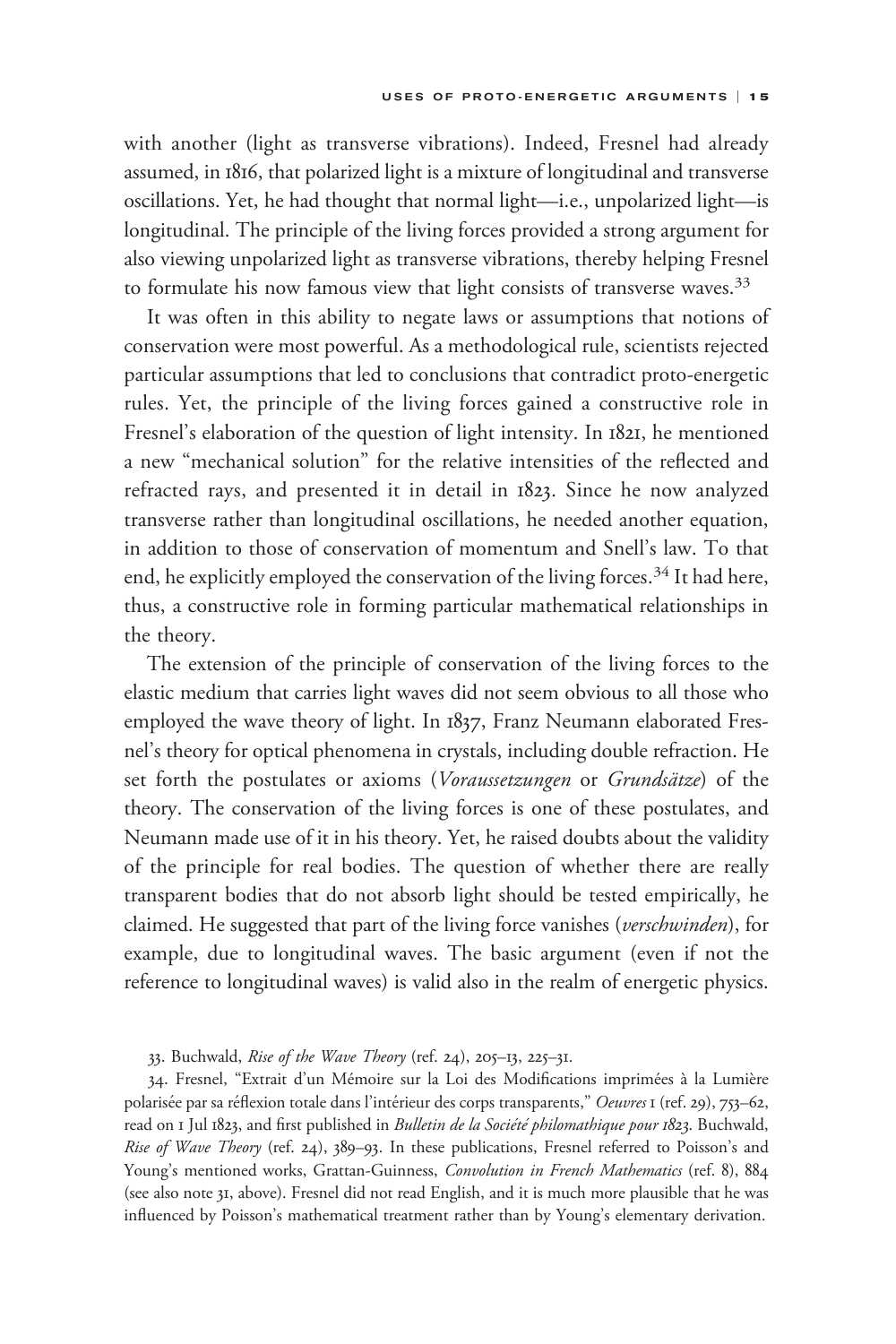#### 1 6 | KATZIR

Yet, it is interesting that Neumann did not ask what happened to the vanishing living force. A physicist thinking in terms of the conservation of an energy-like magnitude, would have probably said something about the absorption of the living force and its transformation into heat. Apparently, Neumann did not think of physics in general in conservation terms. This does not, however, diminish the role that the conservation of the living forces played in his theory. The case shows that the significance of the conservation rule could have been independent of the conviction in its validity. $35$ 

## ELECTRODYNAMICS

About the same time that Fresnel used the conservation of the living forces in optics, André-Marie Ampère, employed a similar notion in the new field of electromagnetism, a field in which he led the research following Hans Christian Ørsted's 1820 discovery of the magnetic action of electric current. Even earlier, Ampère had been supporting and consulting with Fresnel in elaborating the wave theory. He suggested to Fresnel the hypothesis of transverse waves to explain polarization.<sup>36</sup> In 1822, Ampère applied the proto-energetic argument to disqualify the assumption that electromagnetic rotation could be accounted for by forces between static magnets, as assumed by followers of Laplace. In this case the proto-energetic notion did not lead him to a new conclusion; instead, combined with Faraday's 1821 discovery of continuous electro-magnetic rotation, it provided an additional forceful argument to support his view that the source of the magnetic action of electric currents is in the motion of the current, and that it should be understood in dynamic terms. Ampère wrote:

A motion that continues always in the same direction, despite friction, despite resistance from the environment, and [that] this motion is produced by the mutual action of two bodies that remain constantly in the same state, is a fact unparalleled [un fait sans example] in all that we know about the

35. Franz E. Neumann, Über den Einfluss der Krystallflächen bei der Reflexion des Lichtes und über die Intensität des gewöhnlichen und ungewöhnlichen Strahls (Berlin: Druckerei der Königlichen Akademie der Wissenschaften, 1837), especially 11. Neumann referred a few times to "the principle of the conservation of the living forces" (Princip der Erhaltung der lebendigen Kräfte) on pp. 25, 66, 100, and 147 (among others), and in other cases to the principle, or to the conservation. For the use of Voraussetzungen and Grundsätze, see pp. iii, II, 5, and 8.

36. Buchwald, Rise of the Wave Theory (ref. 24), 205–06 and passim.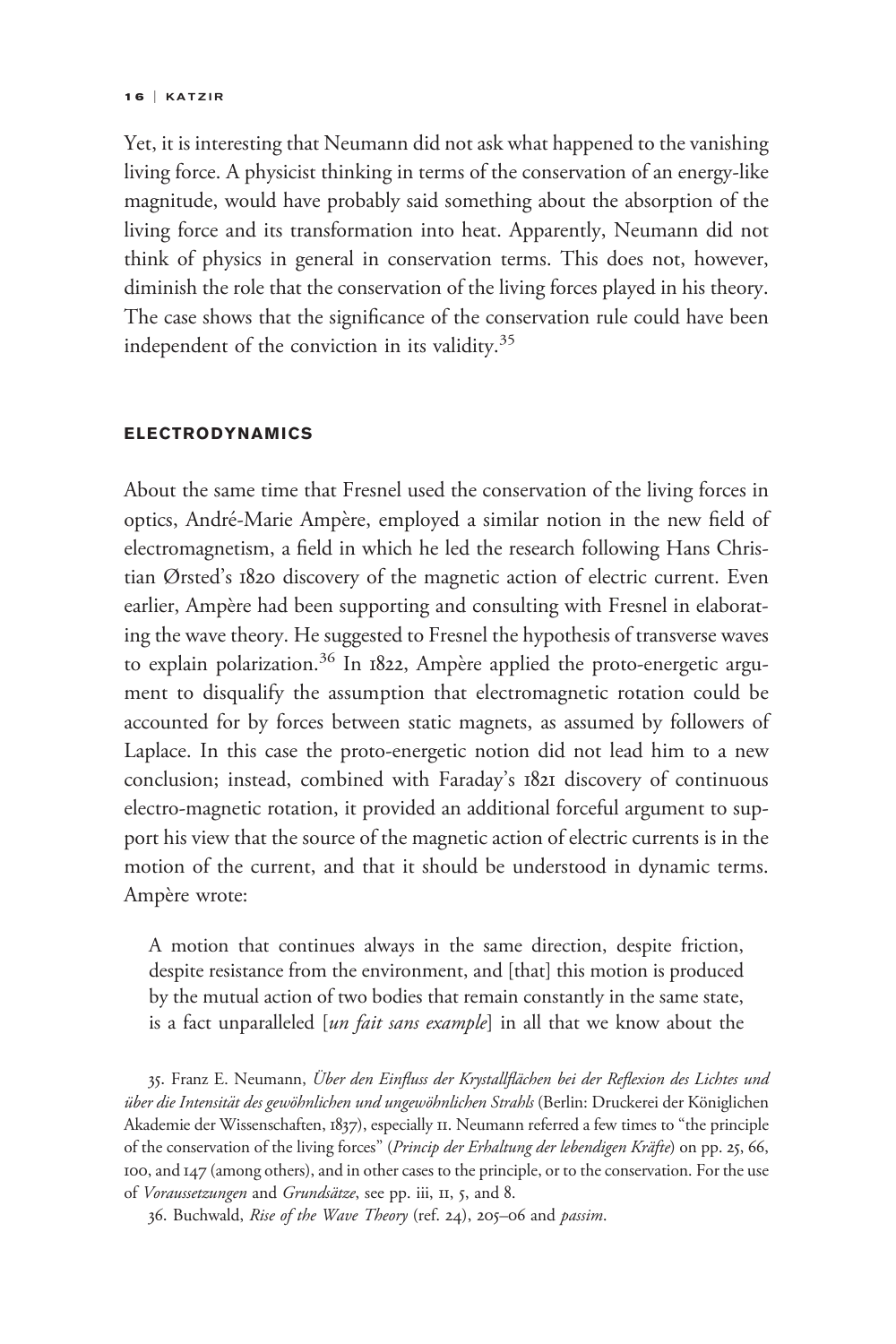properties that inorganic matter can present; it proves that the action which emanates from voltaic conductors cannot be due to a specific distribution of certain fluids at rest within these conductors, as is the case for ordinary electric attractions and repulsions. This action can only be attributed to fluids in motion within the conductors.<sup>37</sup>

In the context of contemporary physics, Ampère employed the protoenergetic argument to defend a strong conclusion, which implied the rejection of the Laplacian general program of explaining all physical phenomena by central (static) forces. Ampère was well versed in rational mechanics and knew Lagrange's equation of the living force, which should be valid for any system of central forces. It is, I believe, significant that he did not invoke this exact equation, but preferred to base his argument on a less formal claim, namely that in the inorganic realm no motion is conserved against resistance. This choice suggests that he regarded the claim as more general than the mechanical law of the living forces.<sup>38</sup> Ampère's claim is not merely an empirical observation. It originated rather in common knowledge, that is, a general notion of conservation of motion in nature, or more precisely in the impossibility to produce motion out of nothing (Ampère did not refer in this context to the possibility of annihilating motion). Motion comes from motion (in this case, of the electric fluids).

A year later, Ampère presented the claim more formally, referring to the derivation of the equation of the living force, albeit in a form that differs from the modern one and without using the term. He relied on "a rigorously demonstrated theorem ... that when the elementary forces depend only on the distances between the material points that exert them, [then] the material

37. André-Marie Ampère, "Notice sur les nouvelles expériences électro-magnétiques faites par différents physiciens, depuis le mois de mars  $1821$ ," Journal de physique, de chimie, d'histoire naturelle et des arts 94 (1822): 65-66. Ampère republished the text many times, for example, in the 1823 collection of his papers (André-Marie Ampère, Recueil d'observations électro-dynamiques: contenant divers mémoires, notices, extraits de lettres ou d'ouvrages périodiques sur les sciences relatifs à l'action mutuelle de deux courants électriques, à celle qui existe entre un courant électrique et un aimant ou le globe terrestre, et à celle de deux aimants l'un sur l'autre, 1823) and in a footnote to his synthetic 1826 Théorie mathématique des phénomènes électro-dynamiques, uniquement déduite de l'expérience. The second part of the quote is translated by James R. Hofmann, André-Marie Ampère (Cambridge: Cambridge University Press, 1996), 297.

38. I agree with Hofmann and Darrigol that Ampère probably thought about the specific impossibility of a continuous production of living force from a system of central forces. Yet, one should notice that he refers neither to the term nor to the formal equation. Hofmann, Ampère (ref. 37), 297-99; Olivier Darrigol, Electrodynamics from Ampère to Einstein (Oxford: Oxford University Press, 2000), 24–25.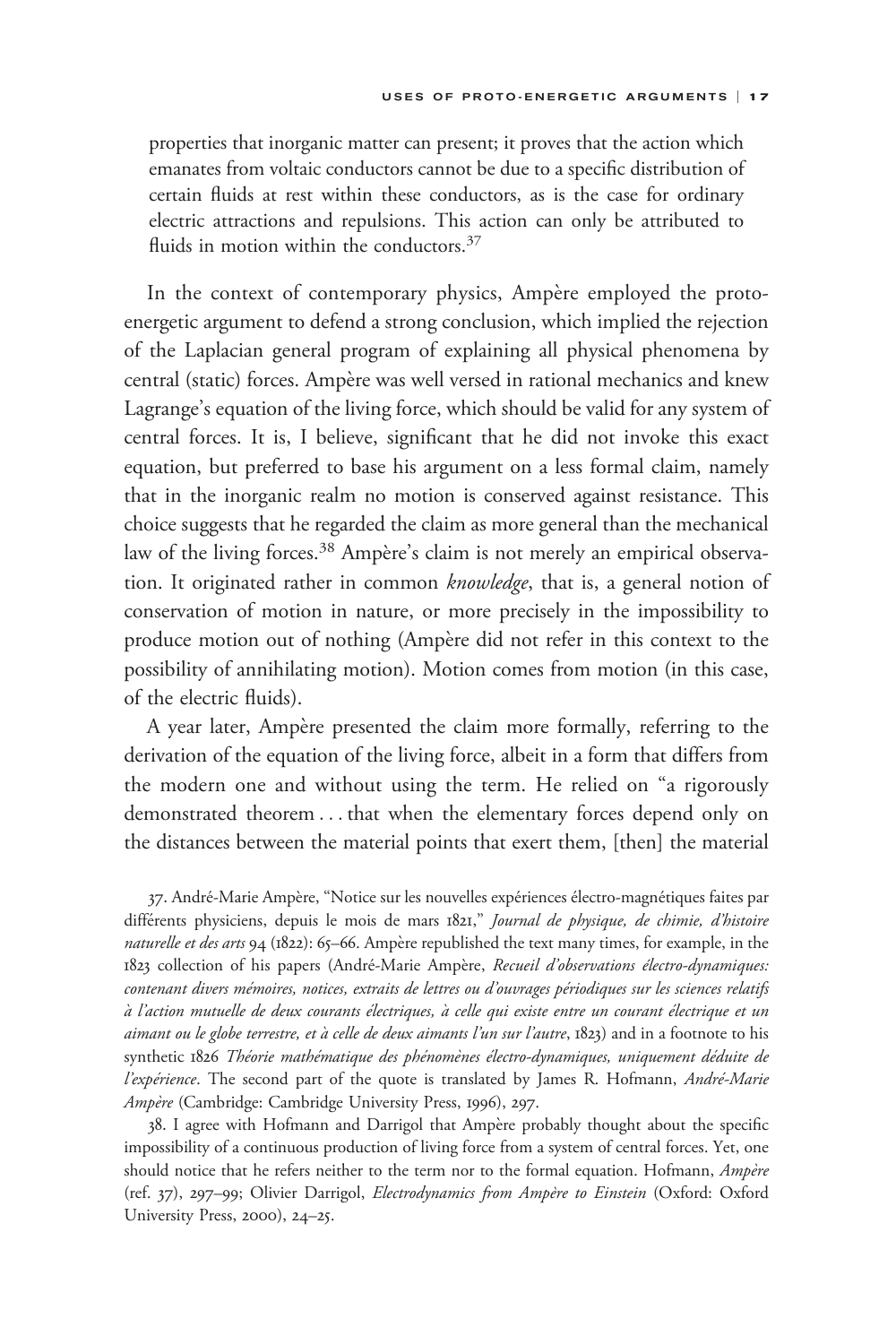points of a system that these forces put in motion cannot all return to the same situation with velocities higher than they had on leaving." Here he referred to the view of the conservation of the living forces when the system returns to the same conditions. Since the sum of the velocities of the material points in electric rotation increases, he concluded that the forces between the infinitesimal current elements depend also on the direction of the electric current. Repeating the claim in 1824, he added that the force can depend also on velocity and time.<sup>39</sup>

Despite his staunch rejection of the accounts of Ørsted's findings by static magnetic forces (theories of "transverse magnetism"), in late 1821 shortly after the publication of Faraday's discovery of electromagnetic rotation, Ampère had experimentally verified that different combinations of static magnets cannot induce continuous motion.<sup>40</sup> This experiment reveals a methodological caution on his side, since a positive result (i.e., finding an effect) would have contradicted his fundamental assumption that the effects observed by Ørsted are due to electric currents. It is difficult to tell if this is a sign of a genuine doubt in his convictions at the time that static magnets cannot produce the same phenomena. It is also unclear whether he had already conceived his proto-energetic arguments for the necessity of inner electric motion (i.e., current) in order to produce the rotation observed by Faraday. These experimental findings and the proto-energetic denial of creating motion strengthened Ampère's belief; both indicated that although currents can behave like magnets, magnets cannot replace currents.<sup>41</sup> In Ampère's view (and in the view of many of his readers, as exemplify below), this was a strong claim against theories of transverse magnetism. As often happens, the arguments did not impress the main opponents.

In 1823, Biot, an ardent supporter of Laplacian physics, reformulated his theory of the magnetic action of electric currents. He agreed with Ampère that the force between an element of current and a magnet depends not only on the

39. A.-M. Ampère, "Extrait d'un mémoire sur les phénomènes électrodynamiques lu à l'Académie des sciences le 22 décembre 1823," Collection de Mémoires (Paris, 1885) tome 2, 406-7, quote on 406; "Extrait, fait par M. Ampère, de son Mémoire sur les phénomènes électrodynamiques" Annales de chimie et de physique, 26 (1824), 134-62, 246-58, on 255-57. See also Robert Locqueneux, Ampère, encyclopédiste et métaphysicien (Les Ulis: EDP Sciences, 2008), 592-95.

40. Hofmann, Ampère (ref. 37), 299-300.

41. With his reductionist approach (which he regarded as methodological), Ampère concluded that all magnets are due to small electric currents. Christine Blondel, A.-M. Ampère et la création de l'électrodynamique (1820-1827) (Paris: Bibliothèque Nationale, 1982).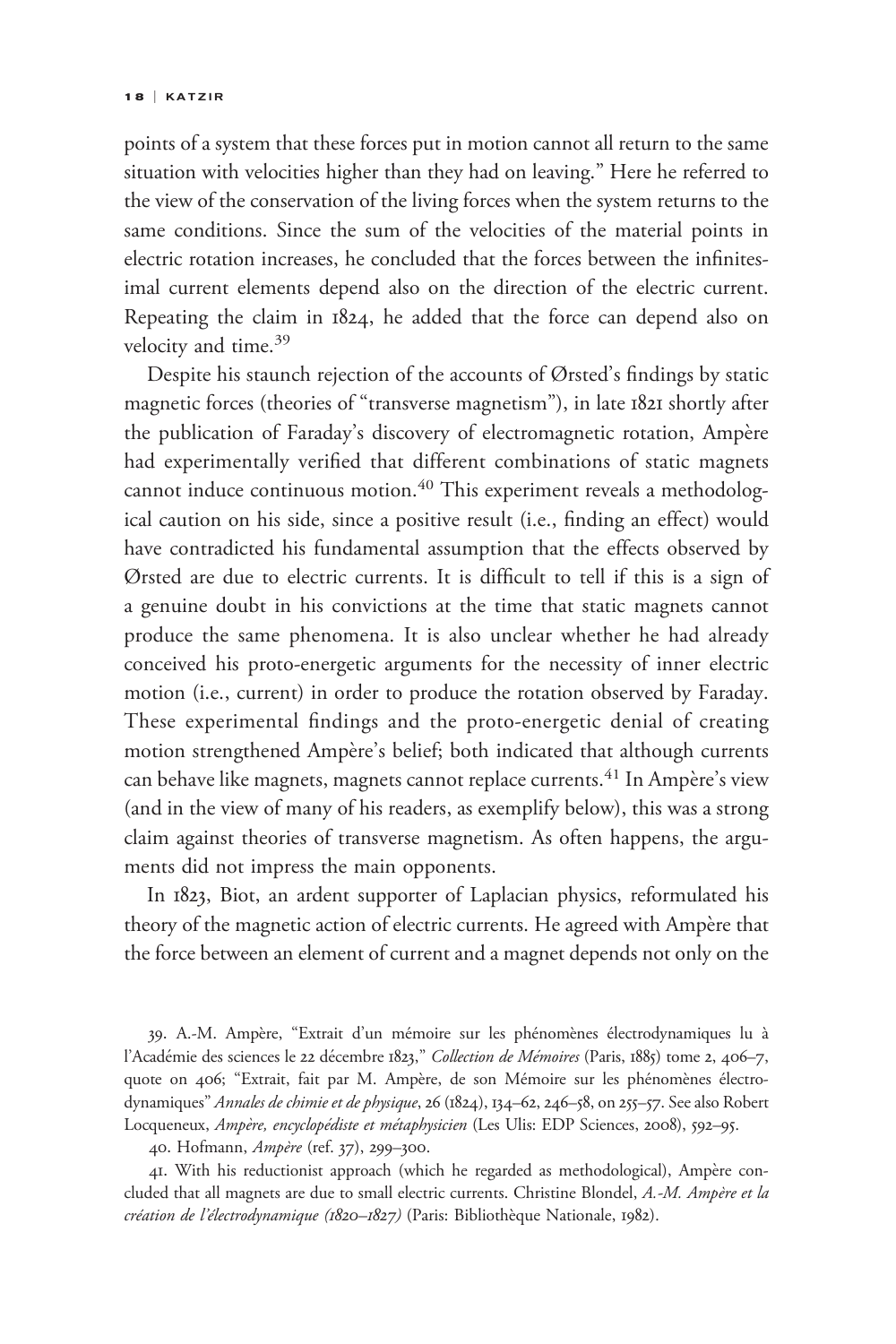distance but also on the angle between the line that connects the two and the current. However, Biot did not regard this as a contradiction to his belief that the electromagnetic force is ultimately the result of central forces due to an unknown distribution of microscopic magnets. Biot failed to explain how this is possible, a failure that contributed to the demise of his theory. Yet, for my discussion here it is important to notice that he could disregard the argument that his theory—that the magnetic effect of currents is reducible to central forces between magnets—would lead to the creation of motion out of nothing, an argument that was put forward by Ampère. $42$ 

Apparently other scientists were more impressed by Ampère's protoenergetic argument. For example, the medical doctor and polymath Peter Mark Roget, in his 1832 treatise on electro-magnetism, shows the strong influence of Ampère's work. Roget found that Ampère's theory "satisfies every condition that is required of a true theory." Roget claimed that no combination of magnets could produce electro-magnetic rotation. Echoing Ampère, he argued that "nothing but an agent in motion could produce" a rotary motion that "may be maintained with uniform velocity notwithstanding the retardation from friction." He further added that Ampère's theory leads to the same conclusion.<sup>43</sup> As I show below, Roget employed similar reasoning in explaining the source of power in batteries.

### THERMODYNAMICS AND HEAT

A decade later, Ampère applied the conservation of the living force in the theory of heat, which he regarded as an expression of mechanical vibrations

42. Jean-Baptiste Biot, "Sur l'aimantation imprimee aux metaux par l'electricite en mouvement'," in Précis élémentaire de physique expérimentale, 3rd ed., vol. 2 (Paris: Déterville, 1824), 704–71, on 766–72; Hofmann, Ampère (ref. 37), 278–82; Darrigol, Electrodynamics from Ampère to Einstein (ref. 38), 15.

43. P. M. Roget, "Electro-Magnetism," in Treatises on Electricity, Galvanism, Magnetism, and Electro-Magnetism (London, 1832), 92, 80, 85. Roget dedicated twelve of 99 pages of the treatise to Ampère's theory. The other parts were concerned mostly with experiment. Roget relied, among others, on Ampère's 1823 collection of papers and his 1826 synthetic book, which both included the above-quoted argument (ref. 37). T. Jock Murray, "Roget, Peter Mark (1779–1869), Physician and Philologist," in Oxford Dictionary of National Biography (Oxford University Press). Due to the acceptance of the dynamic source of electromagnetic action, it is quite difficult to follow the weight of the particular conservation arguments. Yet, the fact that Ampère gave them a central role supports the assumption that they were influential. Its confirmation, however, requires a systematic examination of early presentations of the theory that is beyond the scope of this paper.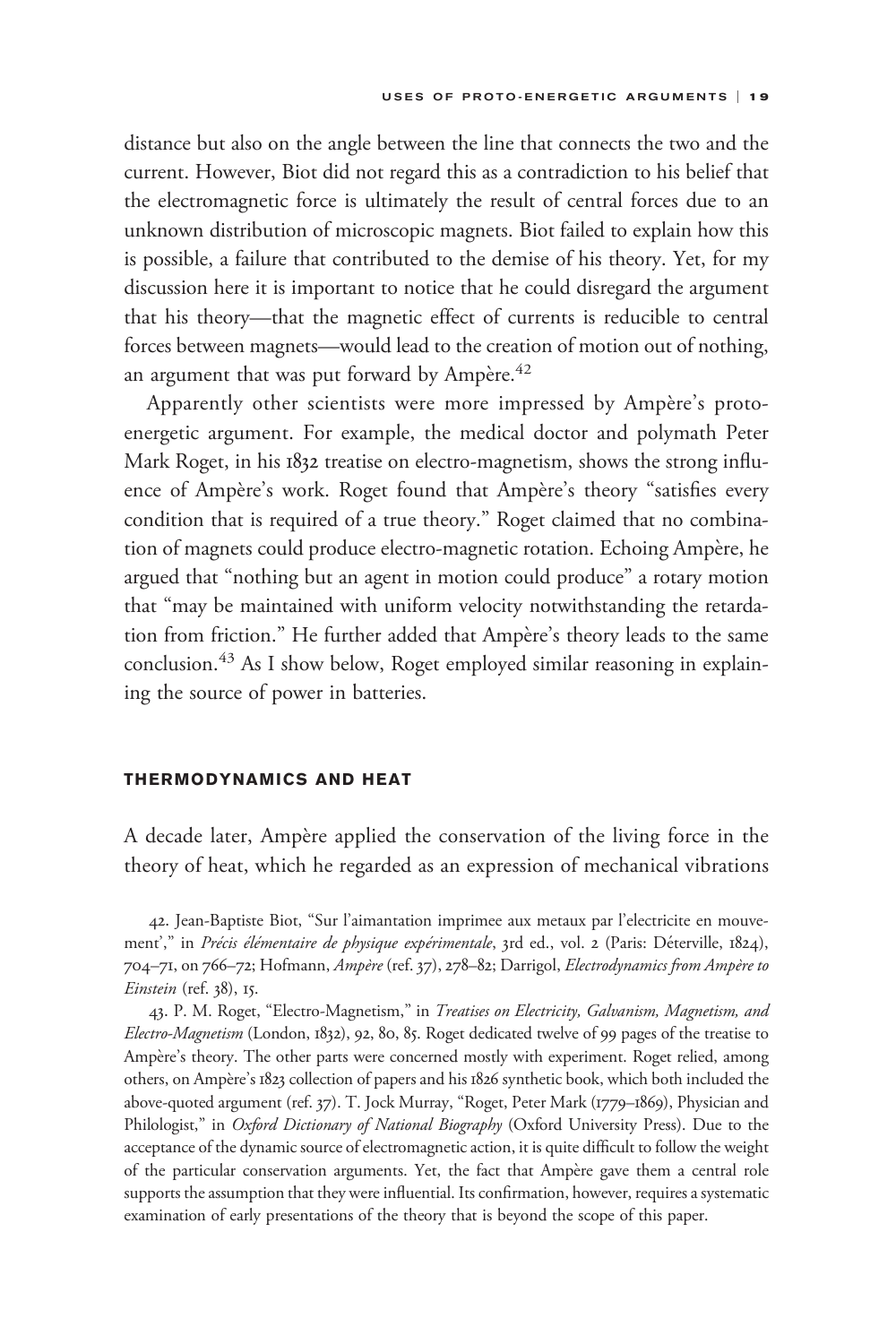and radiation. He explained how this view can lead to Fourier's equation for the distribution of heat, in an argument based on an analogy between vibrating molecules and tuning forks. As the motion of a few tuning forks would be transmitted among a system of tuning forks, so would the heat vibrations of molecules.

Consider a tuning fork put in vibration, and define it by the living force of its vibratory motion. This living force is the sum of the products of all the masses of the molecules by the squares of their velocities at a given instant, plus twice the integral of the sum of the products of the forces by the distance transverse by each molecule in the direction of these forces; this integral, which depends only on the relative position of the molecules, being taken such that it is zero in the equilibrium position around which the vibration occurs.

Ampère thus extended the meaning of "living force" to include also the integral of the force by the distance (Lagrange's  $\Pi$ ). Thus, he could regard its value as constant, as he explained in a footnote:

[T]he total living force remains unchanged [*restant la même*], the sum of the products of the masses by the square of the velocities would be the highest possible when all the molecules passed together their equilibrium position, because then the other part, always positive, of what we call living force, is null. $44$ 

Ampère considered three different cases of the relationships between the tuning fork and its environment. In all cases the living force of the system (the tuning fork and the fluid around it) maintains its value.<sup>45</sup> Turning to heat, he invoked "the equality of the living force" in order to assume that the living force transmitted to the immediate infinite thin layer of molecules (analogous

44. "Idées de M. Ampère sur la chaleur et la lumière," Bibliothèque universelle des sciences, belles lettres et arts 49 (1832): 225-35, on 229-30 (emphasis in the original). Although the text referred to Ampère in the third person, Ampère later referred to it as his own publication. Ampère, "Sur la chaleur et la lumière considérées comme résultant de mouvements vibratoires," Annales de chimie et de physique 58 (1835): 432–44, on 434.

45. The cases are: (1) A tuning fork in vacuum would maintain its living force. (2) The living force of a tuning fork in a fluid of lower density would decrease in the amount that the tuning fork provides to the (sound) wave in the fluid ("a chaque vibration, la force vive du dispason diminuera de toute la force vive qui passe dans lónde"). (3) When the surrounding fluid is in the same density and "elasticity" as that of the tuning fork, the whole living force would be transferred to the environment, "Idées de M. Ampère" (ref. 44), 230.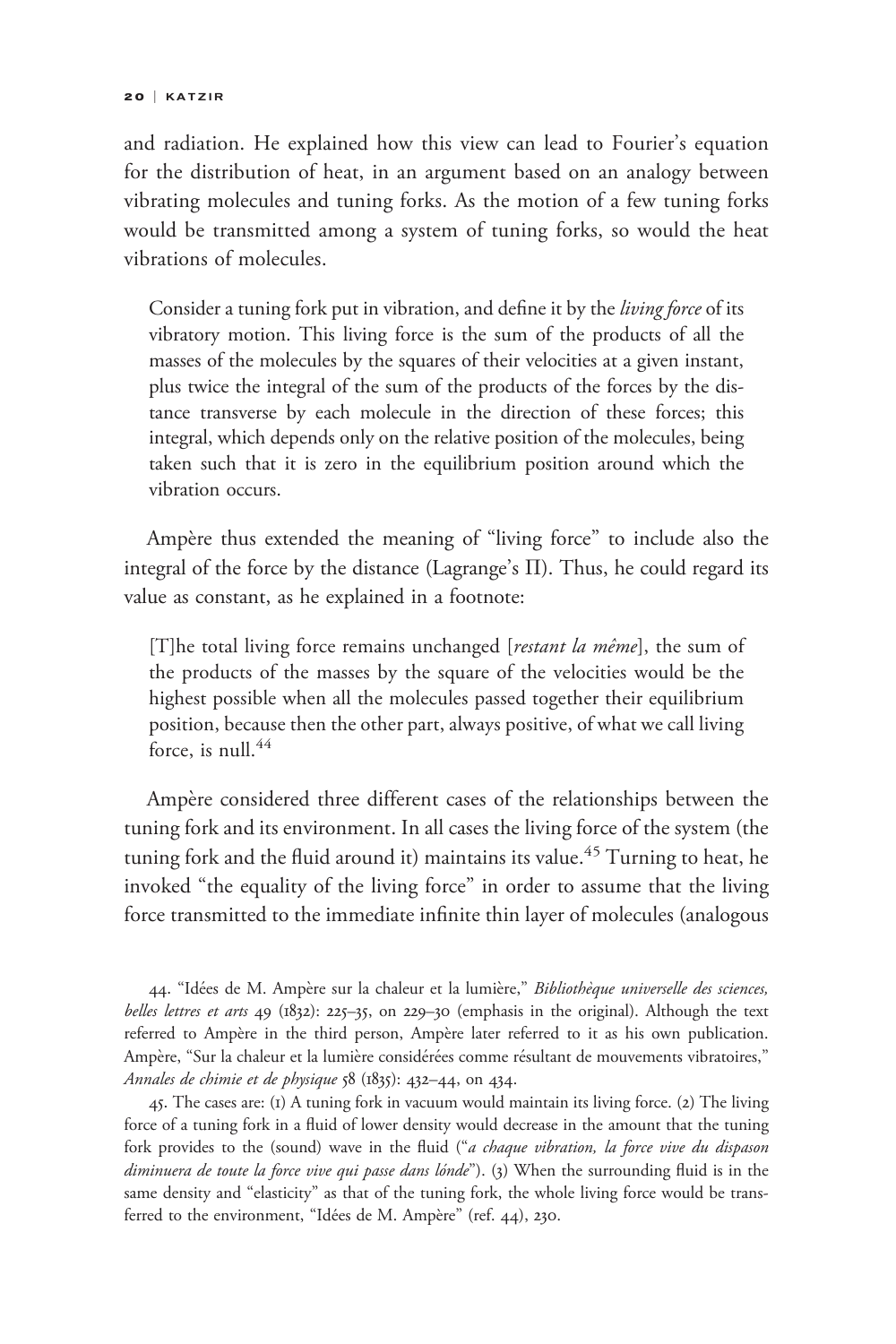to the tuning forks) is approximately proportional to the difference of the living forces between two successive layers. Translated into temperature, this assumption leads to Fourier's equation. One may wonder if the conservation of the living force was needed in order to make this quite obvious linear assumption. It seems that the concept of living force as the expression of molecular motion (i.e., velocity and distance from point of equilibrium) and as proportional to the temperature (rather than taking the momentum, for example) was more important in leading to Ampère's assumption. This identification, it is well known, was later necessary for embracing the mechanical theory of heat within conservation physics. Ampère, however, did not attempt to connect heat with other natural phenomena. In this case, unlike in electromagnetism, Ampère relied on the mechanical conservation of the living force, rather than on a general notion of inability to produce power out of nothing, and he used it only to show the compatibility of his assumptions with known results.<sup>46</sup>

Pre-energetic notions, if not exactly conservation, played an essential and more creative role in the now famous analysis of a heat engine by Sadi Carnot, the son of Lazare, in 1824. As is well known, Carnot's reasoning and conclusions, including the "second law of thermodynamics," relied on two basic assumptions: the conservation of heat (caloric) and the impossibility "of motive power [work] being created in unlimited quantities without the consumption of caloric or of any other agent." He needed both assumptions to prove that "the maximum amount of motive power gained by the use of steam [i.e., in the reversible (ideal) cycle of the heat engine] is also the maximum that can be obtained by any means whatsoever."<sup>47</sup> If that had not been the case, he showed, one would have been able to create motive power in contradiction to the basic assumption. The conclusion allows, among other things, his analogy between the motive power of heat and of fall. In both, one cannot gain more motive power than that determined by the maximal motive power obtainable for a specific fall of either height or temperature, and the amount of material

46. In this context, Ampère also named the two kinds as force vive explicite (the motions) and force vive implicite (twice the integral of the force by the distance). According to Darrigol, he was the first to introduce their sum "as the conserved quantity for special isolated system." Darrigol, "God, Waterwheels, and Molecules" (ref. 8), 322.

47. Sadi Carnot, Réflexions sur la puissance motrice du feu et sur les machines propres à développer cette puissance (Paris: Bachelier, 1824), 21, 22; translations in Sadi Carnot, Reflexions on the Motive Power of Fire: A Critical Edition with the Surviving Scientific Manuscripts, tr. and ed. Robert Fox (Manchester, UK: Manchester University Press, 1986), 69, 70.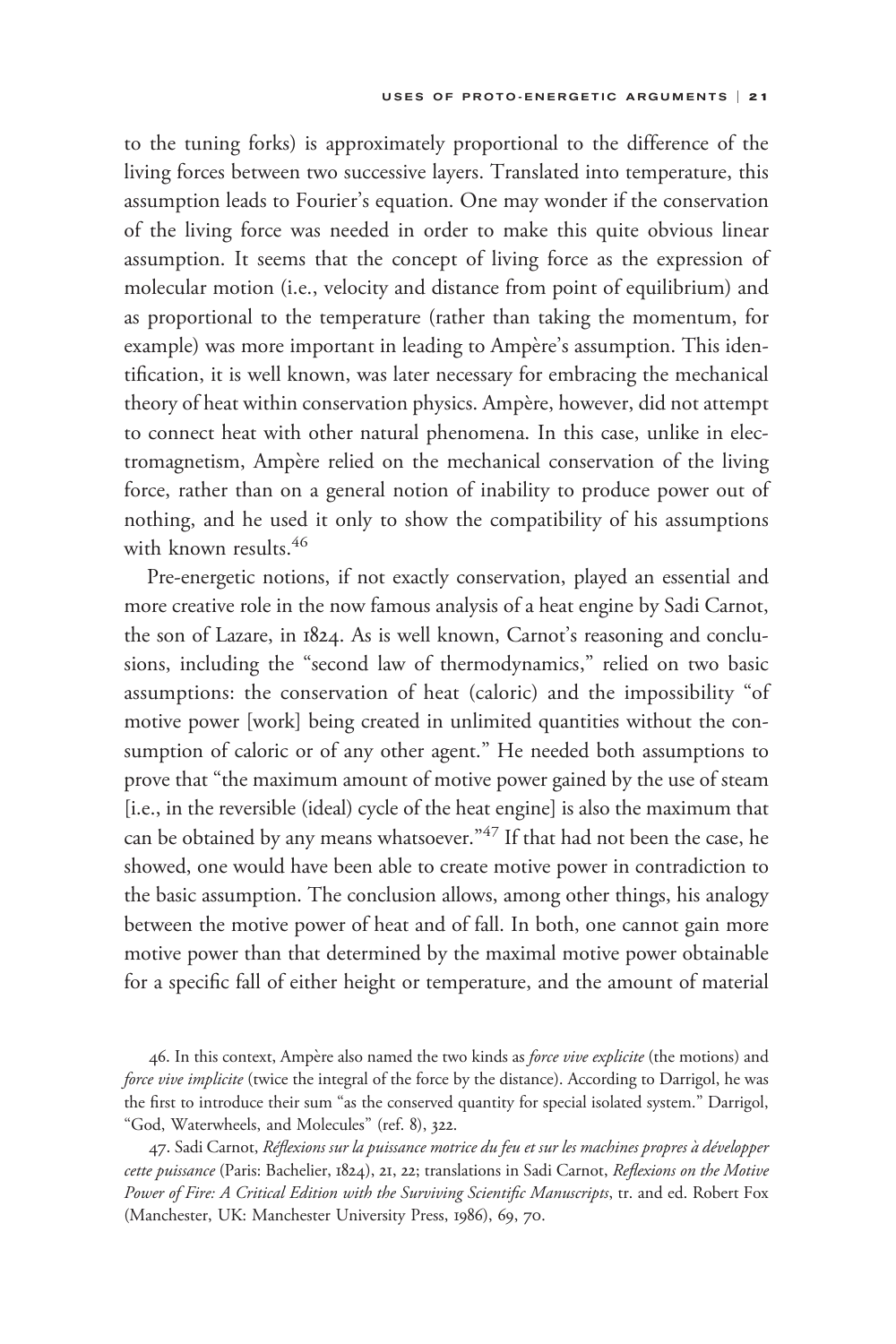that falls. Hence, the maximal mechanical work that can be yielded from heat depends only on the amount of heat and on the difference in temperature. Thus, work can be produced by a heat engine only when heat passes from a hot to a cold body, which since the mid-nineteenth century is a popular formulation of the second law of thermodynamics.

Like Ampère in his discussion of electromagnetism two years earlier, Carnot justified his rejection of the creation of motive power, and of perpetual motion, on general notions of physics. "Creation of this kind completely contradicts prevailing ideas, the laws of mechanics, and sound physics; it is inadmissible." Carnot justified the extension of the impossibility of perpetual motion from mechanics (where it was established through the equation of the living force) to all physics on three grounds. First, he suggested that heat and electricity might also be reduced to motion, and thus these phenomena were also governed by the general laws of mechanics. Second, on an empirical basis he pointed at the failure to yield surplus of motive power by non-mechanical means, like the electric pile. Third, in a broad sense perpetual motion means an unlimited production of motive power. "If such creation was possible," Carnot wrote, "we should have no need to seek motive power in air currents, water, or combustible materials. We should have at our disposal a limitless supply on which we could draw indefinitely."48

Carnot presented the three arguments only in a footnote to the text, which seems reasonable as they distract from the goal of showing that no engine can be more efficient than the reverse cycle. It does, however, indicate that the impossibility of creating motive power had primarily a heuristic role in the Réflexions, as a theoretical tool for the derivations. Had the inability to create motive power been of major interest, Carnot would probably have devoted a special discussion to this principle. This role of the principle in the theory suggests that Carnot formulated the impossibility in order to justify a crucial step in his inference about the production of work from heat. As commentators have pointed out, his arguments show that one cannot gain work from nothing, but do not show that work or its equivalent are conserved. The theory allows the destruction of motive power.49 Indeed, Carnot did not employ a full argument of conservation

48. Ibid., original on 21–22, translation on 69.

49. In unpublished notes that were probably written at the time of writing the Réflexions or shortly after. Carnot adopted the mechanical view of heat. This led him to a full mechanical reduction of physics, which he had not adopted in his analysis of the heat engine. The conservation of motive power in mechanics (i.e., the equation of living force) led him to an argument for its full conservation in nature, reminiscent of his argument for the impossibility of creating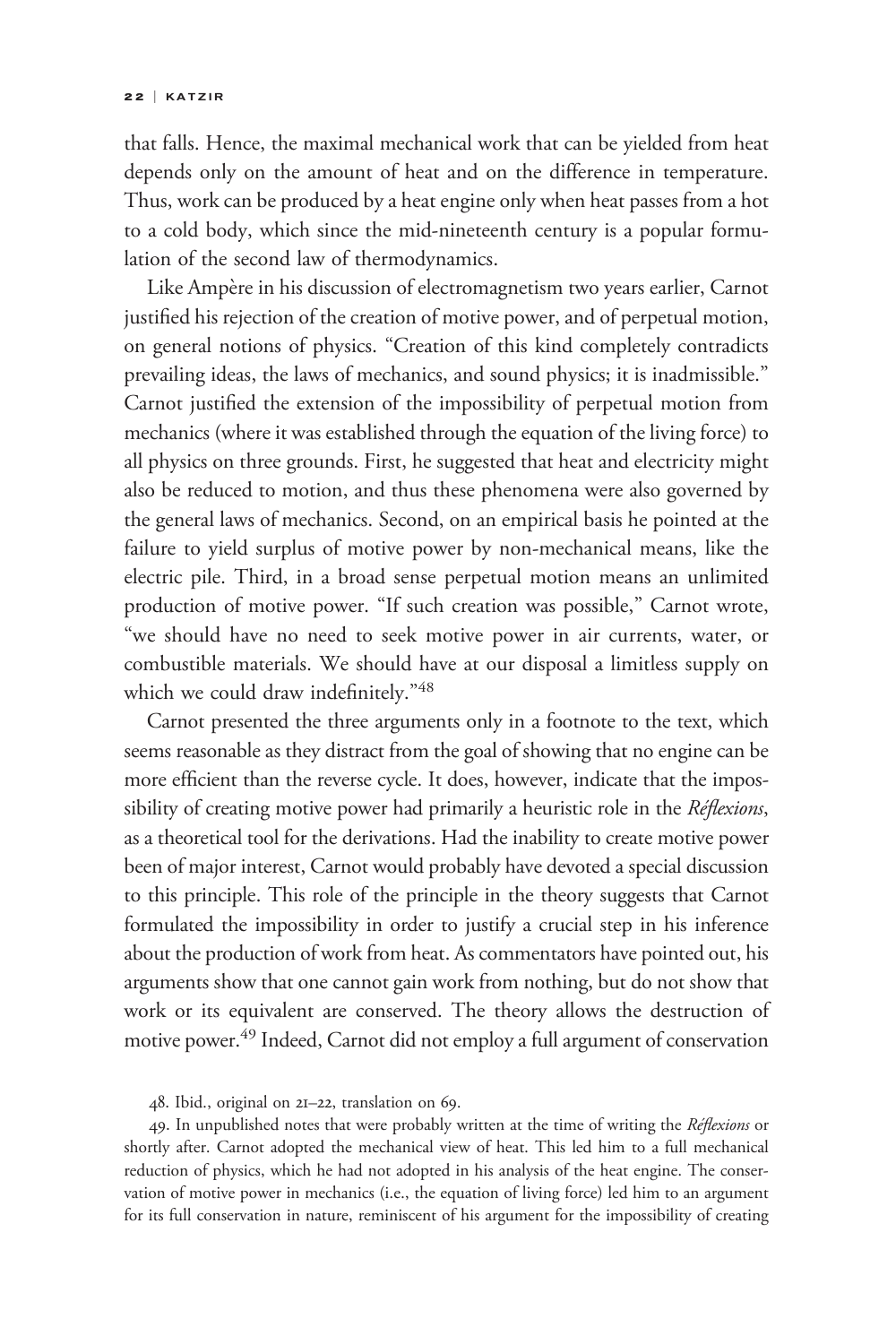of a magnitude (like that of motive power), but only the denial that motion can be created.<sup>50</sup> That sufficed for his derivations, as it did for Ampère. The particular consequences that they could draw from announcing the impossibility of creating power motivated both to formulate the proposition.

Although highly celebrated today, Carnot's theory was ignored by most contemporaries. The mathematician, engineer, and professor Émile Clapeyron, the first to seriously discuss Carnot's theory, recognized the importance of the impossibility of creating power to the theory, in his 1834 mathematical elaboration of Carnot's ideas.<sup>51</sup> A year later Stéphane Mony-Flachat, a practicing civil engineer, regarded this proposition as a basic principle of heat machine theory. Yet he did not apply it for any inferences beyond its use by Carnot. Other users of Carnot's theory, like Charles Louis Franchot, an inventor of an air engine, did not refer to this impossibility in recapitulating its main claims. Not all readers of the *Réflexions* adopted the argument. For example, in 1841 the mathematician, physicist, and engineer Jean-Victor Poncelet referred to a similarity between his and Carnot's conclusion that the amount of "work" (his term) produced depends only on the amount of heat employed (which in his concept was also a function of the temperature difference). Yet he did not follow Carnot's reasoning, but based his conclusion on a particular view of the caloric as an ideal elastic fluid. As a perfect elastic gas, heat can return to the exact same initial condition, and cannot gain additional motive power. From this mechanical analogy, Poncelet inferred that the reversible cycle (free from resistance) provided the maximum work from a particular amount of heat. With this particular assumption about the mechanism of the mechanical power of heat, Poncelet did not need to rely on a principle that denies the creation of work.<sup>52</sup> Carnot, on the other hand, refrained from hypothesizing creating power motivated both Minduph highly celebrated<br>contemporaries. The mathemat<br>con, the first to seriously discuss<br>the impossibility of creating po<br>elaboration of Carnot's ideas.<sup>51</sup><br>ing civil engineer, regarded thi

motive power in the *Réflexions*. "[T]he true creation of motive power is impossible... [I]t must also be impossible for power to be destroyed," he wrote. "For otherwise all the motive power in the universe would, in the end, be annihilated. Hence there is no such thing as true impact between bodies." With this rejection of hard collisions, he formulated a full principle of conservation. He might have also employed this principle to calculate the mechanical equivalent of heat, but he did not leave the argument that led to his results. See Carnot's notes in Carnot, Reflexions on the Motive Power (ref. 47), 181–212, and Fox's introduction on 30–32.

<sup>50.</sup> See, for example, Philip Lervig, "On the Structure of Carnot's Theory of Heat," Archive for History of Exact Sciences 9 (1972): 222–39, on 228–29; and Fox's discussion, ibid., on 123.

<sup>51.</sup> E. Clapeyron, "Mémoire sur la Puissance Motrice de la Chaleur," Journal de l'École Polytechnique 14(1834): 153-90; Fox, "Introduction" (ref. 47), 22-37.

<sup>52.</sup> Pietro Redondi, L'accueil des idées de Sadi Carnot et la technologie française de 1820 à 1860: de la légende à l'histoire (Paris: Vrin, 1980), 126–28, 134–36. Redondi reproduced Franchot's longer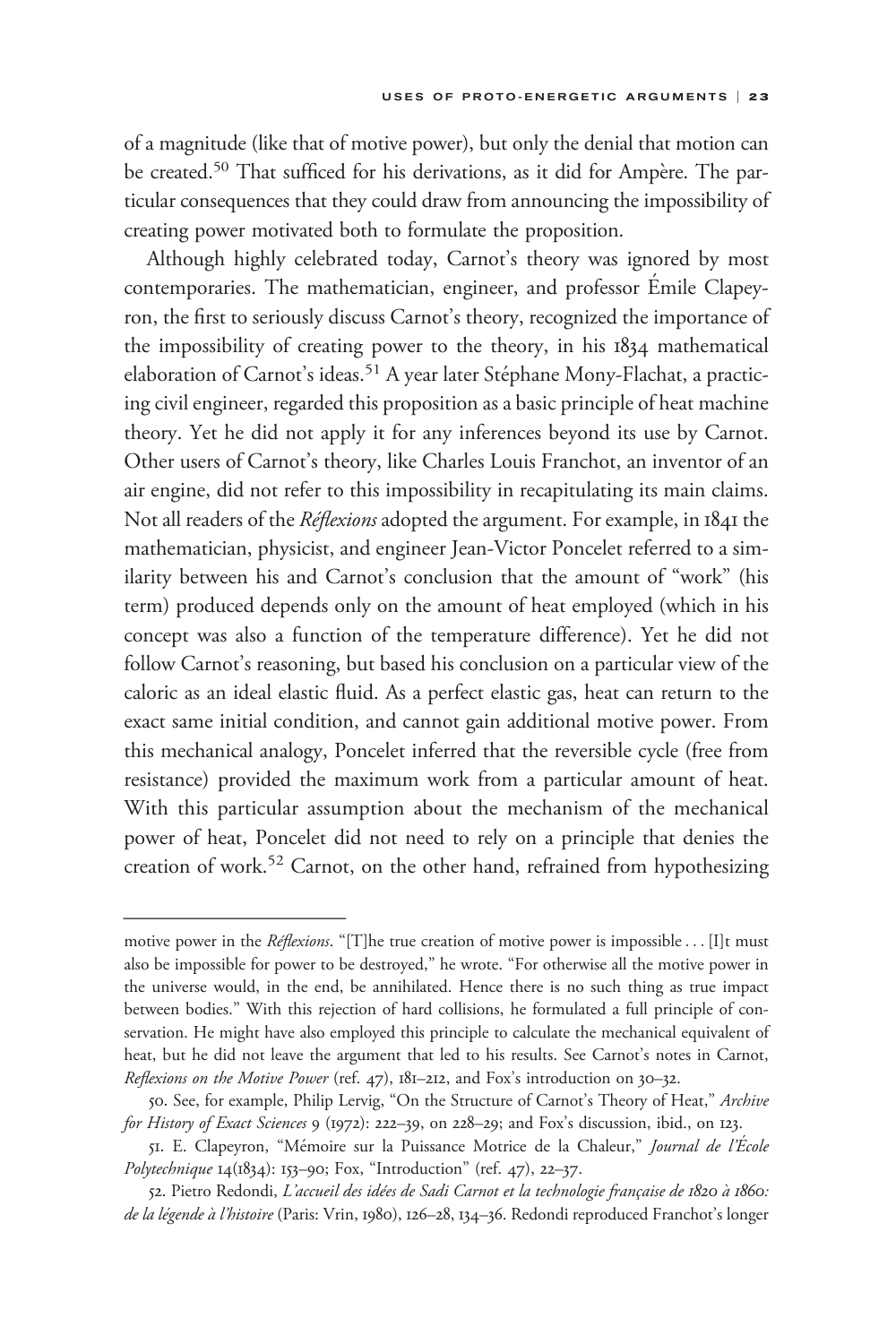#### 2 4 | KATZIR

about the nature of heat and thus needed a general argument regarding heat to reach similar conclusions. The impossibility argument found attentive ears toward the end of the decade. Ludvig Colding, famous for his formulation of ideas close to energy conservation, adopted the view that "it is an absurdity to assume that one can produce motive force [Kraft] or heat from nothing." Two of the main protagonists of energy physics, Thomson and Helmholtz, embraced Carnot's theory and its use of the impossibility argument. All three relied on Clapeyron's account.<sup>53</sup>

Those who did find the proto-energetic argument convincing did not necessarily accept either Carnot's assumption that heat is conserved or his theory. In 1825, Marc Seguin (called Seguin aîné, "the elder") employed the impossibility to admit "the creation of force" to rebut the substantial view of heat in support of his own theory. According to the caloric theory, he claimed one would be able to reuse the same caloric in many cycles of a steam engine because the caloric could be regained by condensation. "We may, by means of a small quantity of caloric, produce an indefinite number of oscillations." To prevent such a perpetual motion, he suggested that caloric is consumed "in the dilatation of the aeriform fluid."<sup>54</sup> This conclusion agreed with his particular theory of heat as motion presented three years earlier. According to his theory, molecules of all bodies are in constant elliptical motion around each other, like small celestial systems. Heat is a manifestation of these motions.<sup>55</sup> One may question the force of the argument against the caloric view. Did not Carnot use the same reasoning in the caloric theory? Clearly, an argument against the material view of heat did not establish Seguin's particular hypotheses about its nature. Still, Seguin advanced it as a support for his theory. 1 wo of the main protagonists<br>
embraced Carnot's theory and i<br>
relied on Clapeyron's account.<sup>5</sup><br>
Those who did find the pr<br>
necessarily accept either Carno<br>
theory. In 1825, Marc Seguin (c<br>
impossibility to admit "the cr

He had suggested the theory "in order to obtain an explanation" of "the principle... that the *vis viva* could neither be created nor annihilated, and consequently, that the quantity of motion on the earth [sic] had a real and

manuscript submitted to the Académie des science on pp. 205-26. Jean-Victor Poncelet, Introduction à la mécanique industrielle, physique ou expérimentale, 2nd ed., 1841, 203–4, see also 86–91.

<sup>53.</sup> Caneva, "Colding" (ref. 5), 18–19; Fox, "Introduction" (ref. 47), 38–39.

<sup>54. [</sup>Marc] Seguin aîné, "On the Effects of Heat and Motion," in a Letter to Dr. Brewster, Edinburgh Journal of Science 3 (1825): 276–81, on 280; Redondi, L'accueil de Carnot (ref. 52), 140–47; Charles C. Gillispie, The Montgolfier Brothers and the Invention of Aviation 1783–1784: With a Word on the Importance of Ballooning for the Science of Heat and the Art of Building Railroads (Princeton, NJ: Princeton University Press, 1983).

<sup>55.</sup> Seguin aîné, "'Observations on the effects of heat and of motion', letter to Sir J. F. W. Herschel, 12 Sept. 1822," Edinburgh Philosophical Journal 10 (1824): 280-83.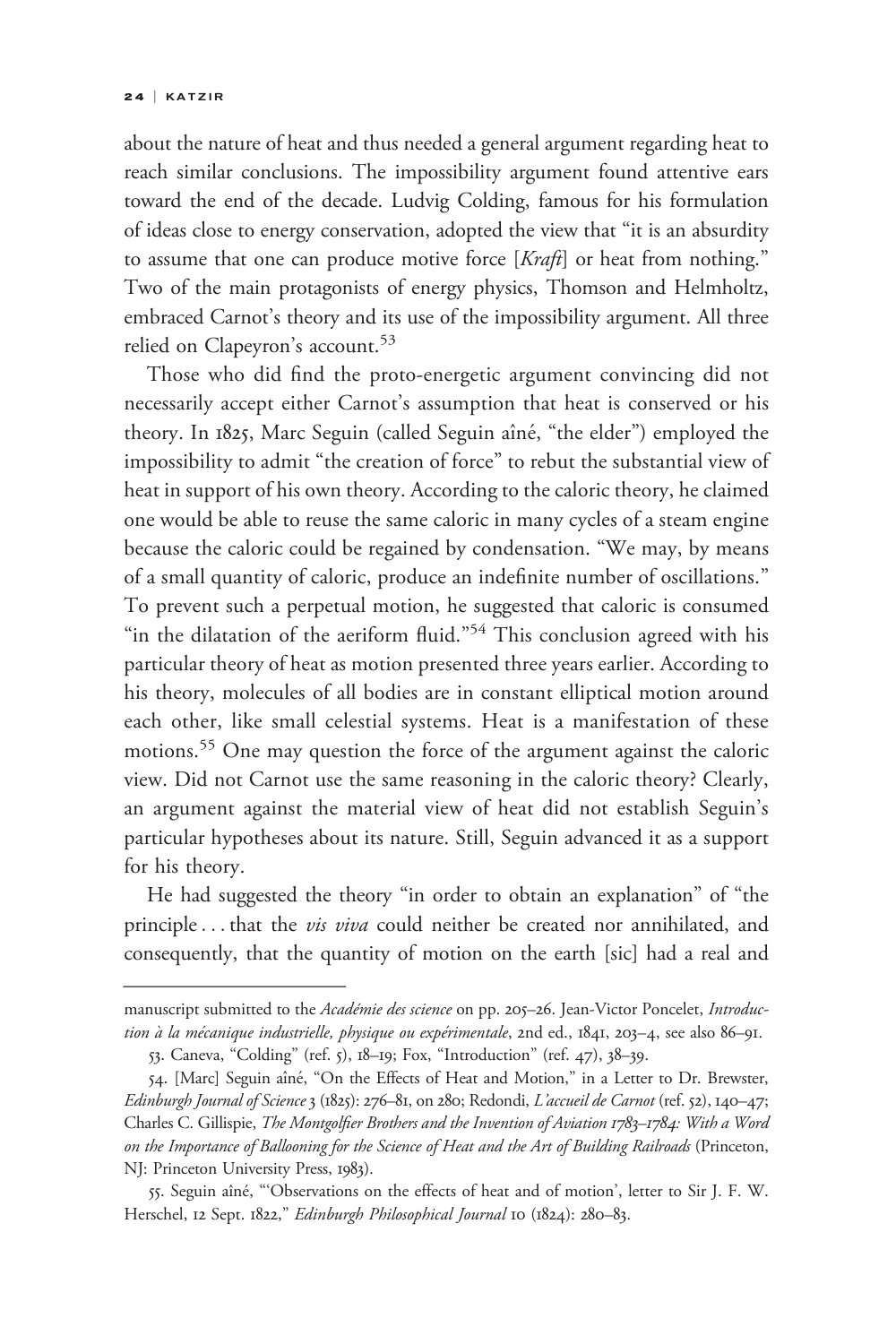finite existence."<sup>56</sup> Thus, this was not a case of formulating and employing a conservation law to advance a particular theory, as examined in the present essay, but the formulation of a speculative theory in order to justify a conservation law. Seguin credited the principle to his late grand-uncle and teacher of science and engineering Joseph Montgolfier, who was famous for the development of hot air balloons and a member of the revolution era's Institut des sciences et des arts. Seguin, however, failed to provide a rigorous basis in either physics, mechanics, or philosophy for his announcement of an absolute conservation of the living force. Therefore, his argument was not accepted at the time. This failure can explain his change of strategy in 1825, when he attempted to support the theory on a more acceptable conviction, namely, on the impossibility to produce endless power. Yet, the inference to the particularities of his 1822 theory remained unclear.

A decade later he used reasoning similar to those suggested in 1825, in estimating the amount of mechanical work produced by heat in a steam engine.<sup>57</sup> The impossibility of "obtaining unlimited quantity of motion, which can be accepted neither by common sense [bon sens] nor by sound reasoning [saine logique]" justified his assumption that heat is transformed into mechanical effect (the product of weight by height). In his calculation, he translated this general idea into the more specific assumption that the decrease of heat can be measured by the mechanical work made by gas when it is expanded, as is the case of expansion of steam against a piston. Thus, the impossibility argument helped Seguin to justify his calculation. Yet since he believed that heat is motion, he could infer for himself the equality between heat and the mechanical motion of the piston from his understanding of the conservation of the living force.<sup>58</sup>

56. Ibid., 280.

57. Seguin obtained results for particular temperature differences between 80 and 180°C. In addition, he added a list of the "corresponded temperature differences," from which one can infer a value of 365 kilogram-meters per 1 degree of kilogram water for the mechanical equivalent of heat. It is unclear whether he himself calculated the value (and produced the table from it), and what was his procedure if he did so. Seguin aîné, De l'influence des chemins de fer et de l'art de les tracer et de les construire (Paris: Carilian-Goeury, 1839), 378-89. Nahum Kipnis, "Thermodynamics and Mechanical Equivalent" (ref. 16); Gillispie, The Montgolfier Brothers (ref. 54), 175–76.

58. Seguin (ref. 57), 282. The case of Holtzmann shows that the assumption that heat is convertible to work was not necessary for calculating the maximal amount of work produced by the transfer of heat from a hot to a cold body by equating it with the mechanical work of expansion. Carl Holtzmann, Ueber die Wärme und Elasticität der Gase und Dämpfe (Manheim: Tobias Loeffler, 1845).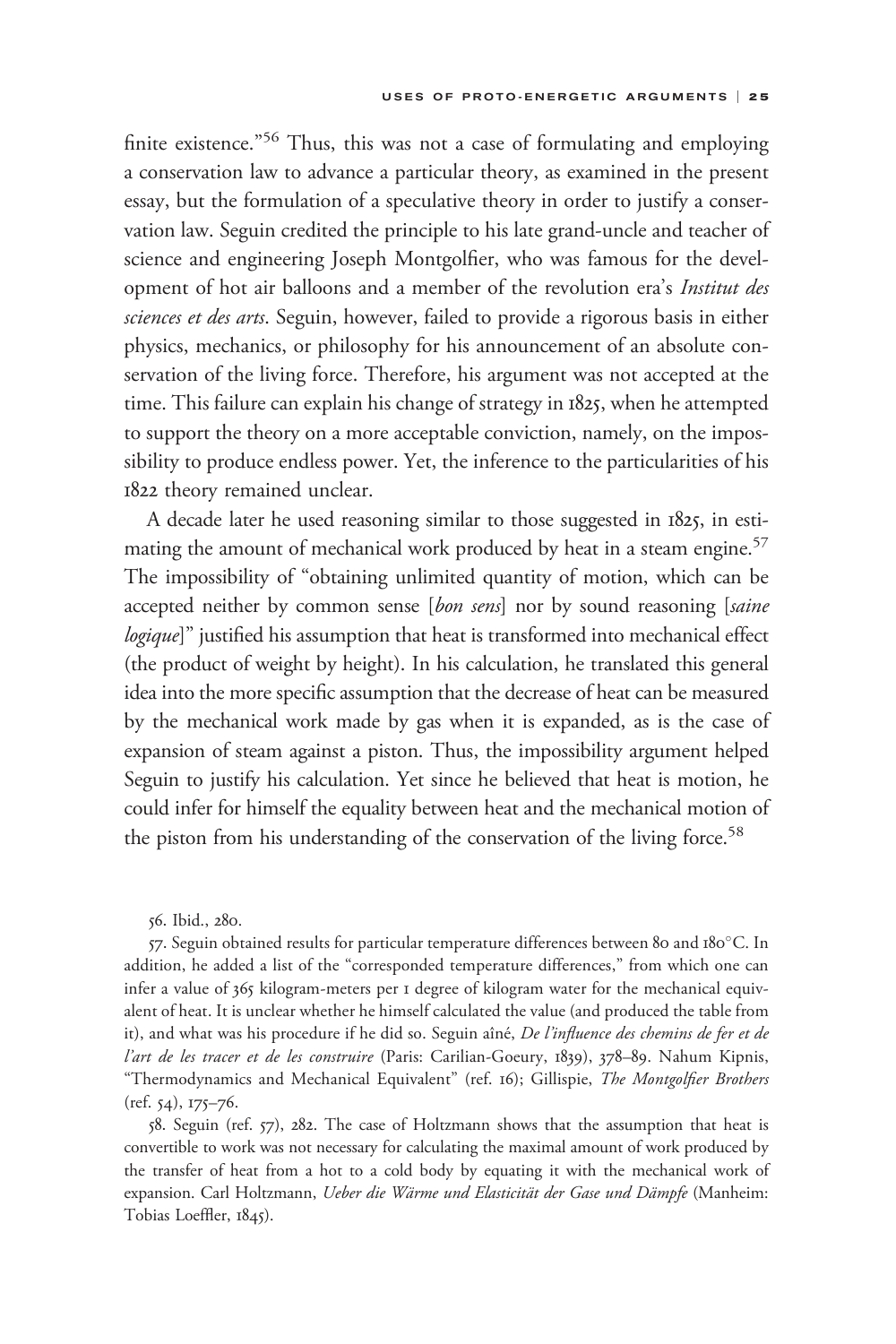## THEORY OF THE VOLTAIC PILE

An additional issue in which pre-energetic notions were useful was the explanation of the voltaic pile. Like the electromagnetic rotation, it presented a continuous action capable of producing motion. Historians of the energy principle had long ago referred to Roget's and Faraday's use of an energetic argument to reject the "contact" theory for the source of power of the electric pile. According to that theory, the current produced by the pile originates in a contact force between the two metals that formed it (e.g., zinc and copper). Its rival, "the chemical theory," regarded the origin of the electric flow to be in chemical reactions among the metals and the solution between them. Despite contrary claims by both sides, the question of the source of the pile's effect haunted scientists for many decades after its invention in 1800. 59

In 1829, Roget claimed that the evidence was conclusive for the chemical theory, still he added "a forcible argument" against the contact theory:

If there could exist a power having the property ... of giving continual impulse to a fluid in one constant direction, without being exhausted by its own action, it would differ essentially from all the other known powers in nature. All the powers and sources of motion, with the operation of which we are acquainted, when producing their peculiar effects, are expended in the same proportion as those effects are produced; and hence arises the impossibility of obtaining by their agency a perpetual effect; or in other words a perpetual motion. But the electro motive force ascribed by Volta to the metals when in contact, is a force which as long as a free course is allowed to the electricity it sets in motion, is never expended, and continues to be exerted with undiminished power, in the production of a never ceasing effect. Against the truth of such a supposition the probabilities are all but infinite.<sup>60</sup>

Roget's claim resembles Ampère's in its reference to a motion in the *same* direction and in its claim that it would be different from all other known effects in nature. As mentioned above, Roget had read closely Ampère's publications

59. Helge Kragh, "Confusion and Controversy: Nineteenth-Century Theories of the Voltaic Pile," in Nuova Voltiana, Studies on Volta and His Times, ed. Fabio Bevilacqua and Lucio Fregonese, vol. 1 (Pavia, IT: Universita` degli studi di Pavia, 2000), 133–57.

60. P. M. Roget, "Treatise on Galvanism," in Treatises on Electricity, Galvanism, Magnetism, and Electro-Magnetism (this part originally appeared in 1829), 32. This is the full argument by Roget.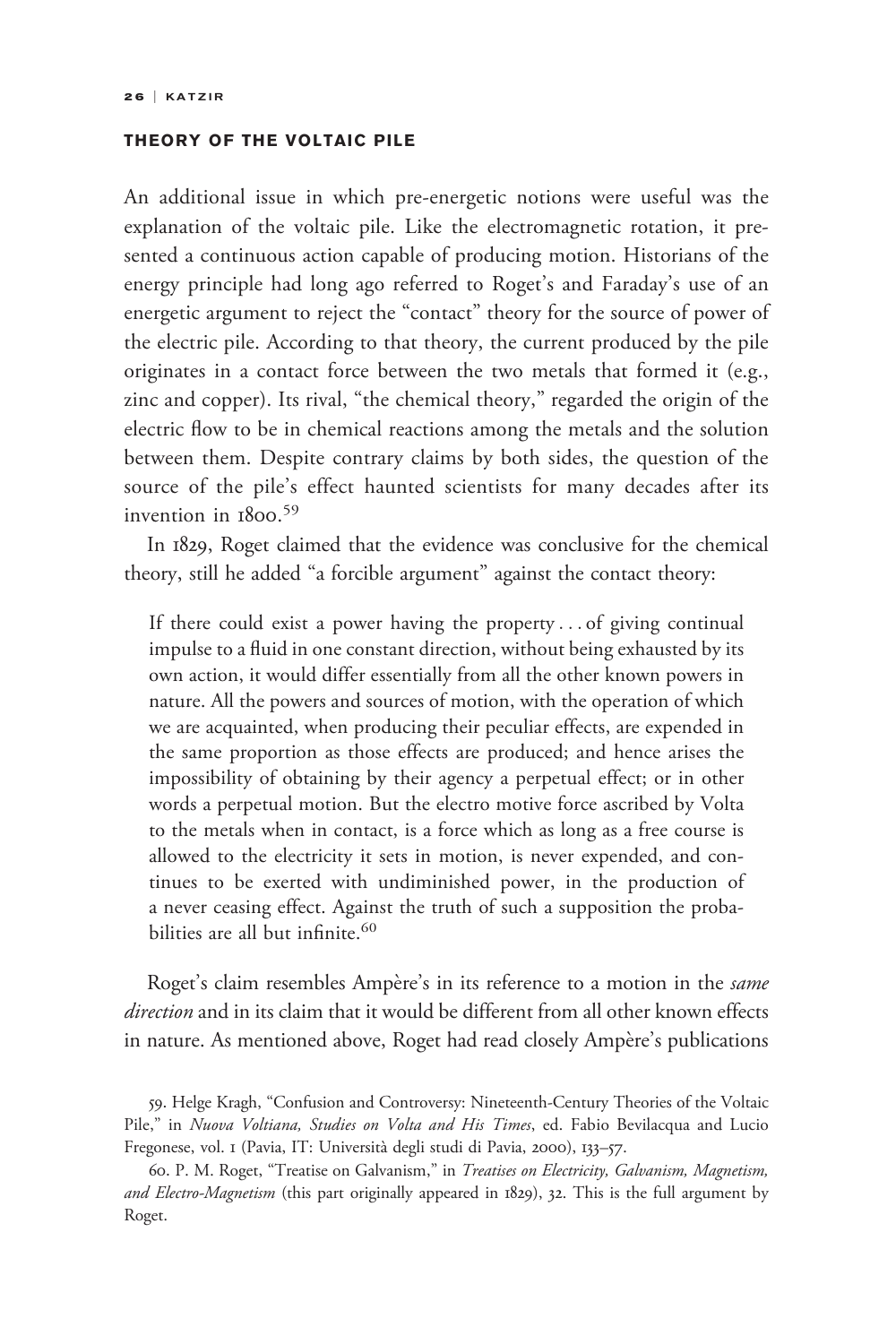and adopted his electrodynamic theory and the claim that rotation must originate in a moving agent.<sup>61</sup> Here he applied the same reasoning for the contact theory. As Ampère rejected the central force explanation of electromagnetism on the basis of its failure to account for the continuous source of motion against friction, so Roget rejected the contact theory on the basis of its failure to account for the steady flow of current.<sup>62</sup> Like Ampère, Roget's justification for this proto-energetic claim did not rely on the equation of the living force. Since his discussion was qualitative rather than quantitative, unlike his French predecessor, the English polymath did not even hint at the equation. Both arguments were used to invalidate certain assumptions, and that did not require a full symmetric conservation principle, but only the rejection of creating motion out of nothing. In his argument for the impossibility of a perpetual motion, Roget assumed that the effect is proportional to the cause, but he did not declare their equality. In other words, it does not follow from the text that the cause is reproducible from the effect. Something might get lost in the process.

A decade later, Faraday advanced a very similar argument as a conclusive proof of the chemical theory, on top of what he regarded as its empirical demonstration.

The contact theory assumes, in fact, that a force which is able to overcome powerful resistance...can arise out of nothing. ... This would indeed be a creation of power, and is like no other force in nature. We have many processes by which the form of the power may be so changed that an apparent conversion of one into another takes place. ... But in no case... is there a pure creation of force: a production of power without a corresponding exhaustion of something to supply it. $63$ 

Like Ampère, Faraday argued that the contact theory should be *a priori* rejected since it assumes an impossible force that could produce an

61. Roget published Treatise on Galvanism three years before his Treatise on Electro-magnetism, in which he referred to Ampère (see ref. 43). Yet, it is highly likely that he had adopted Ampère's views soon after their publication in the early to mid-1820s, when they were at the center of scientific attention in London. There is no sign of a strong conversion of Roget's ideas.

62. Unlike in his discussion of electromagnetism, here Roget failed to mention that the impulse acts against friction, but it was probably implicit in his reference to an impulse rather than to motion.

63. Michael Faraday, "Seventeenth Series: On the Source of Power in the Voltaic Pile continued," Experimental Researches in Electricity, vol. 2 (1840; London: Taylor, 1844), 103 (section 2071).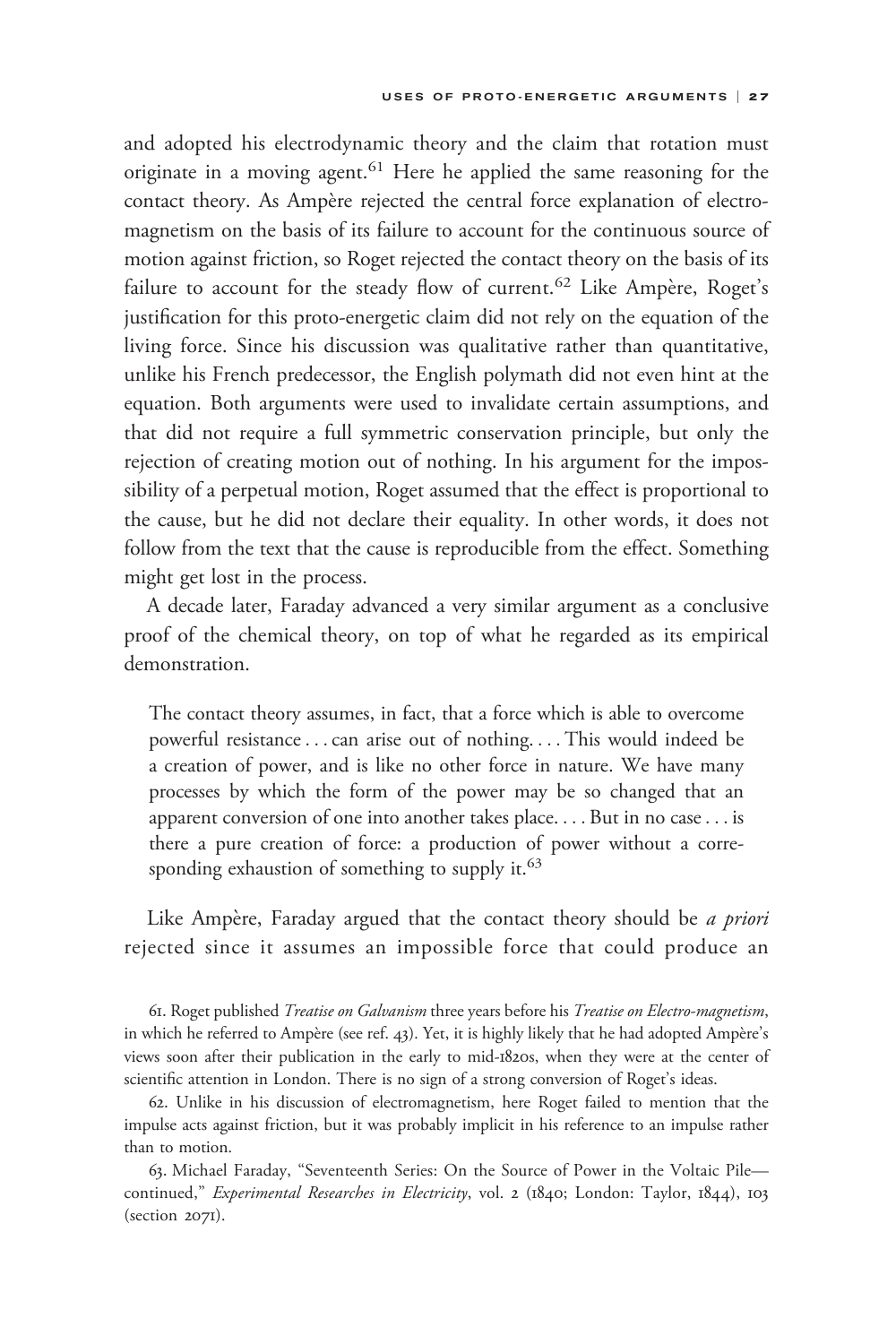inexhaustible effect, which is unparalleled in nature. His words even echo the literal translation of Ampère's "un fait sans exemple." Faraday most probably read the original argument, which appeared in a paper that Ampère sent him in 1822 and again in a reprint a year or so later. The two corresponded and exchanged papers during that decade, and they showed much interest in each other's work.<sup>64</sup> In a later letter to Faraday, Ampère also specifically mentioned that producing indefinite motion against friction is "absolutely impossible."<sup>65</sup> Faraday might have also read Roget, as the latter's publication dealt with a subject of his interest. If Faraday had read these texts, that was probably quite a few years before formulating his argument. In a note added to the manuscript he claimed that he "was not before aware" that Roget made a similar argument.<sup>66</sup> Whether inspired by others or not, Faraday based his argument not only on the empirical inability to find a similar phenomenon in physics (as Roget and Ampère claimed) but also explicitly on the metaphysical equality of cause and effect: "[W]ere the contact theory true, then ... the equality of cause and effect must be denied. Then would the perpetual motion also be true."<sup>67</sup> Unlike Roget, Faraday claimed that the cause and the power that it produces are equal, or at least that the creation of the latter would correspond to an exhaustion in the former. He found such relations in known physical processes of conversion among electricity, chemistry, heat, and magnetism. Although announcing a full conservation of power or force, Faraday employed only one side of it, namely the inability to create power in rejecting the contact theory. As is well known, when Faraday elaborated his ideas about the conservation of force in 1857, it became clear that they were in disaccord

64. In early 1822, Ampère bound a few of his papers with some further notes and a few contributions of others, and sent them to a handful of people including Faraday. Michael Faraday, The Correspondence of Michael Faraday, ed. Frank A. J. L. James, vol. 1 (London: Institution of electrical engineers, 1991), letter from 10 Jul 1822 on 268, editor's note with the content of the volume on 280. He further sent his Recueil d'observations électro-dynamiquesi, a collection of earlier publications including the "notice" that included the argument, as mentioned in a letter from 27 Apr 1824 (ibid., 349); the editor suggests that this is the same collection sent earlier, but Ampère referred in the letter to the title of his collection and to the recent completion of its printing, which indicates that this was the published Recueil rather than the earlier special collection sent to a handful of colleagues. Faraday had a special interest in these parts of the article that related to his own discovery of rotation, the explanation of which was a subject of disagreement between him and Ampère. Faraday's correspondence includes about twenty letters with Ampère, and there are references to others that were probably lost.

65. Ampère to Faraday, 12 Jun 1826, ibid., 414-15.

66. Faraday, "Source of power" (ref. 63), 103–4.

67. Ibid., 104.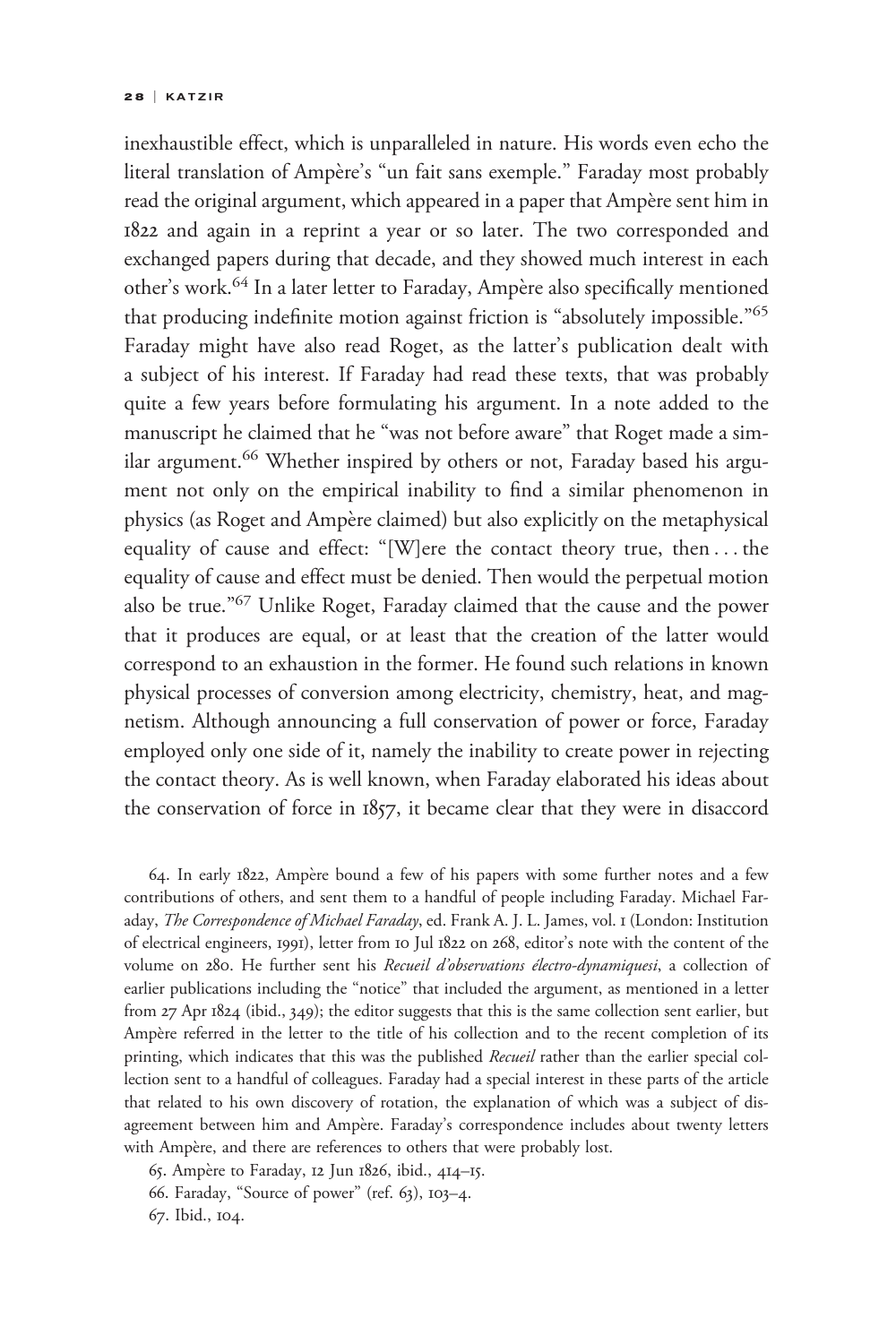with the modern concept of conservation of energy,<sup>68</sup> a fact that did not harm his argument against the contact theory.

"The unphilosophical nature of the assumed contact force" seemed to Faraday "to remove the foundation itself of the contact theory." Yet, this was not the original reason that he preferred the chemical theory. He had supported the theory already six years earlier. As is often the case, the argument initially convinced those who were already convinced. Faraday scorned the proponents of the chemical theory for their initial neglect of his proto-energetic argument.<sup>69</sup> The argument was first raised by supporters of the chemical view. Reporting on a recent development in the field in 1843, the Heidelberger chemist Leopold Gmelin agreed with Faraday's argument, emphasizing its physical rather than metaphysical justification: "One activity calls forth the other; frictional electricity comes into being as a result of mechanical motion; thermoelectricity is connected with the motion of heat, but contact electricity comes into being out of nothing, is a creation of force."<sup>70</sup>

Two years later one of the ardent advocates of the contact theory, Christoff Pfaff, tried to rebut Faraday's and Gmelin's claim. He accepted that motion is neither created from nothing nor destroyed by itself. Yet he assumed that motion can be produced by an inexhaustible source (Grund), and regarded the force of gravitation as such a source. The contact force could be analogous to gravity. This was clearly foreign to the mathematical tradition of the conservation of the living force and unconvincing for Faraday. Caneva identified Pfaff's discussion as the first serious treatment of Robert Mayer's ideas about the conservation of force. Pfaff connected the general statement of Mayer with Faraday's employment of a similar though less general and qualitative claim (and as Caneva shows, Mayer's 1842 formulation was also not free from

68. Michael Faraday, "On the conservation of force," Experimental Researches in Chemistry and Physics (originally 1859): 443-63 (from 1857, with an appendix from 1858); David Gooding, "Metaphysics versus Measurement: The Conversion and Conservation of Force in Faraday's Physics," Annals of Science 37 (1980): 1-29. Gooding claims that Faraday held a non-quantitative principle of conservation from the 1830s.

69. Faraday, "Reply to Hare's critical remarks" (Mar 1843), in Experimental Researches in Electricity 2 (ref. 6), 276. On his earlier support of the contact theory, Kragh, "Confusion and Controversy" (ref. 59), 146.

70. Leopold Gmelin, Handbuch der Organischen Chemie, Bd. 1: Cohäsion, Adhäsion, Affinität, unwägbare Stoffe und unorganische Verbindungen der Nichtmetallischen wägbaren Stoffe, 4, umgearb. u. verm. Aufl. (Heidelberg: Winter, 1843), 454–55; translated and discussed by Caneva, Mayer (ref. 6), 183.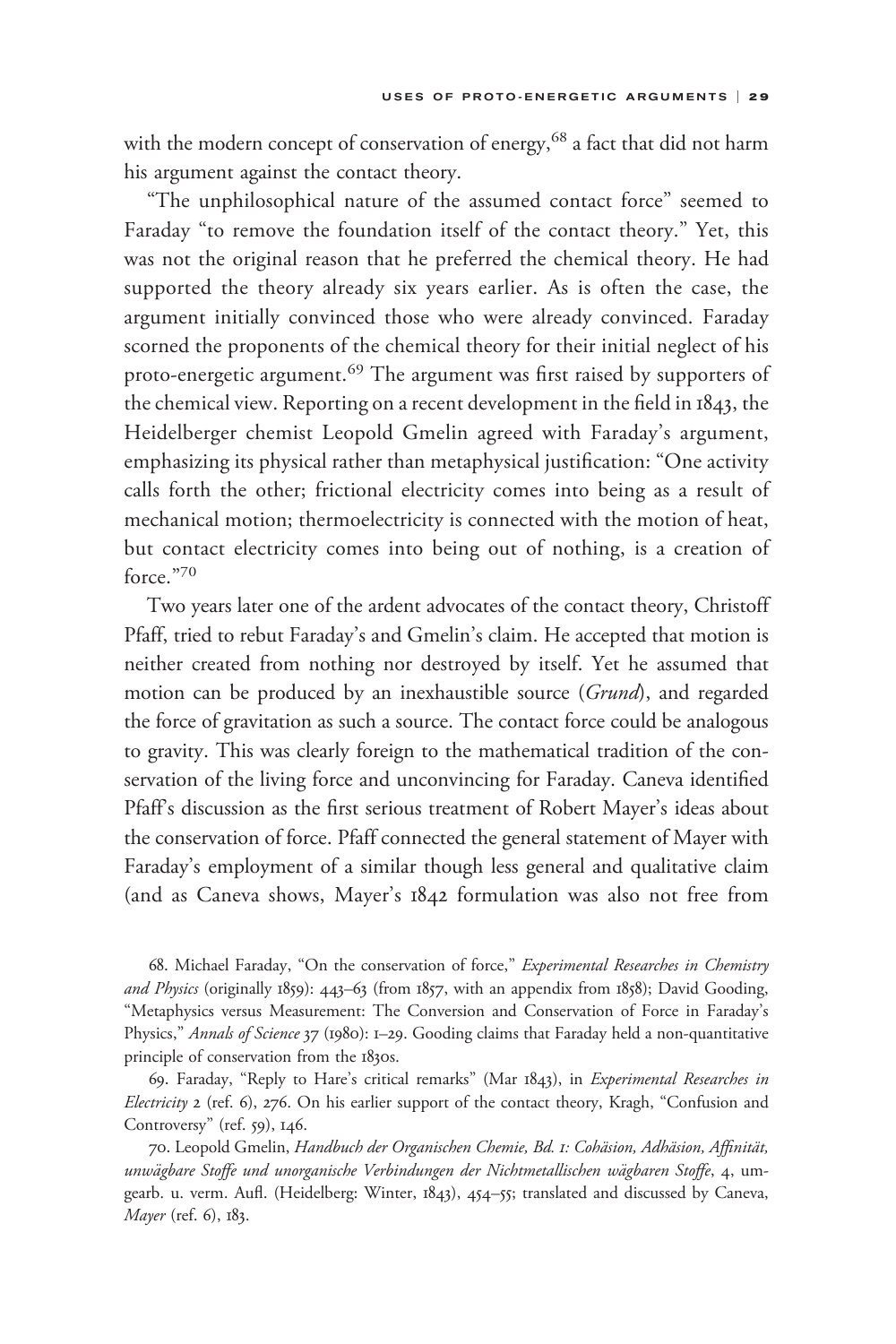contradictions).<sup>71</sup> For us this is a reminder (a) of the connection between the use and the formulation of the idea, and (b) that scientists often referred to the general and abstract ideas, like the impossibility of producing power, when they were relevant for the particular scientific questions that occupied them, like the source of the action of batteries. Apparently, Pfaff's position was unpopular. For the physical chemist Christian Schönbein, the fact that the contact theory allows the production of unlimited power was one of the three reasons to reject it, despite its empirical support. A former advocate of the chemical theory, in 1849, he used this argument to suggest a compromise between the two theories, hoping to end the controversy.<sup>72</sup> Although for a decade the controversy calmed down, the hope for consensus was premature. Energetic arguments were far from conclusive. In 1862, William Thomson, one of the champions of energetic physics, advocated the contact theory, which he showed can be formulated to be compatible with energy conservation.<sup>73</sup>

### Thermodynamic and Heat Again

Roget's and Faraday's argument also inspired discussion unconnected to batteries. In 1844, James Joule adopted the impossibility argument but turned it on its head. Where Faraday and Roget asserted the impossibility of *producing* power to support their view of the electric pile, Joule raise the claim "that the power to destroy belongs to the Creator alone" to support his view on the convertibility of work and heat. Creatively misinterpreting their claim, he "entirely coincide[d] with Roget and Faraday in the opinion that any theory which, when carried out, demands the annihilation of force, is necessarily erroneous." Structurally, however, he employed the argument like his senior colleagues; he showed that the rival theory leads to the absurd conclusion and should therefore be rejected. In this case, he rejected the view "that the mechanical power of the steam-engine arises simply from the passage of heat

71. Caneva, Mayer (ref. 6), especially, 183–84; C. H. Pfaff, Parallele der chemischen Theorie und der Volta'schen Contacttheorie der galvanischen Kette (Kiel: Universitäts-Buchhandlung, 1845), 105–6 (there are several version of Pfaff's given name).

72. C. F. Schönbein, "Ueber die chemische Theorie der Volta'schen Säule," Annalen der Physik 78 (1849): 289–306. Although Schönbein wrote this paper after the formulation of the energy principle, e.g., by Helmholtz, the paper did not disclose any knowledge of these publications, which were not well known at the time. Instead, Schönbein argued on the basis of the impossibility of creating power. I therefore regard this publication as done without knowledge of the full principle.

73. Kragh, "Confusion and Controversy" (ref. 59), 148–50.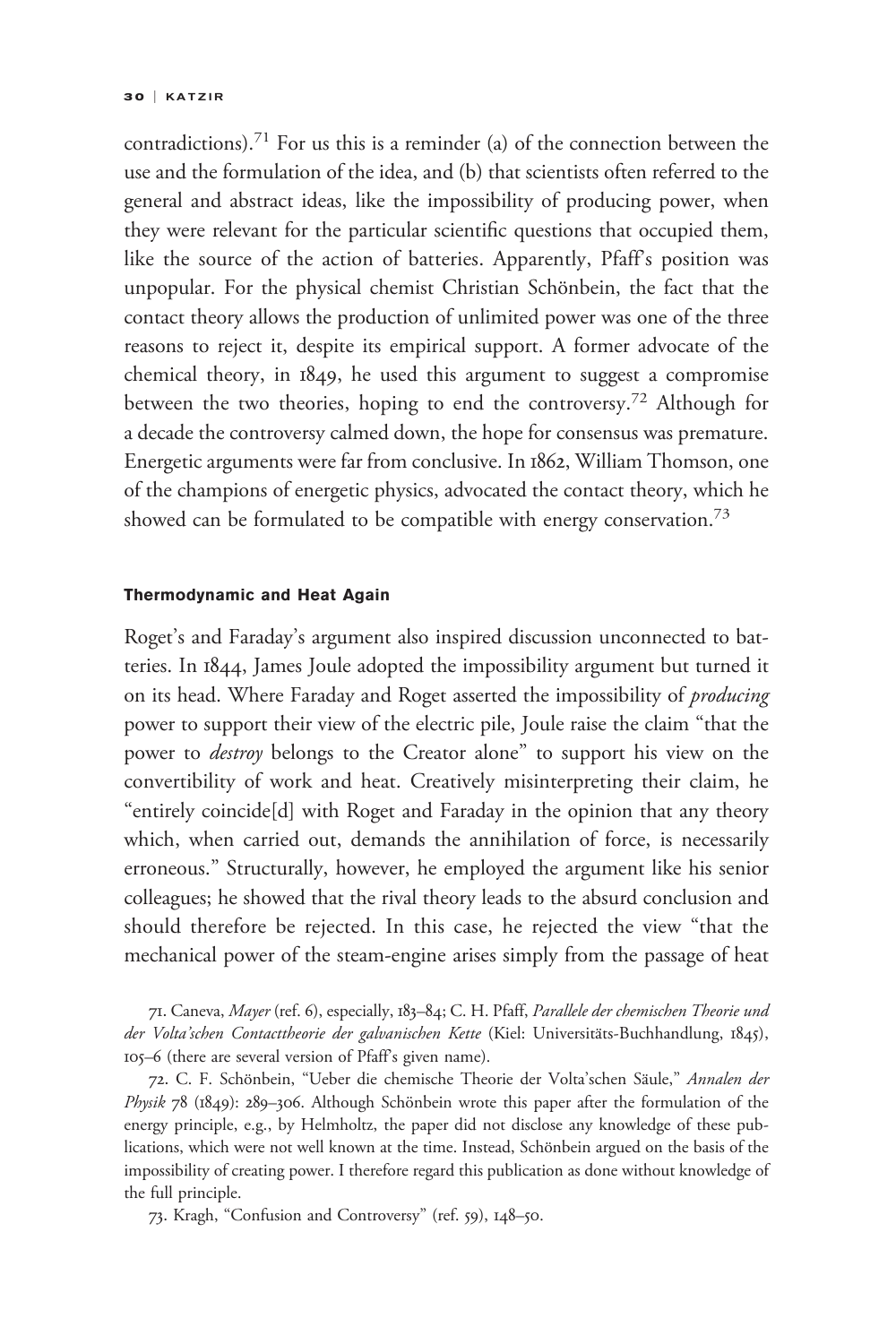from a hot to a cold body, no heat being necessarily lost during the transfer." The supporters of that view, like Clapeyron, admitted their theory assumed "loss of vis viva in the passage of the heat from the furnace into the boiler." In his work, on the contrary, Joule advanced the view that heat and mechanical power are convertible into each other. According to his theory, "the steam, while expanding in the cylinder, loses heat in quantity exactly proportional to the mechanical force which it communicates by means of the piston."74 The power of the heat engine is explained by the conversion of heat into mechanical power. No power, force, or living force is lost.

Joule used the impossibility argument to invalidate the rival theory, raising thereby the reliability of his own view. As with Ampère, Roget, and Faraday, his own view did not originate in the proto-energetic consideration. In the previous few years he had accumulated experimental evidence for the transformation of mechanical power into heat by different means and developed a view of heat as motion compatible with its transformation to mechanical motion. The experiments on condensed air presented in this paper indicated also the conversion of heat into mechanical power and corroborated the assumption of a constant mechanical equivalent of heat, i.e., a constant proportion between heat and mechanical motion or power. Still, asserting the impossibility of destroying power justified his claim of an exact equivalence between heat and mechanical force. A year earlier he had asserted that "the grand agents of nature are, by the Creator's fiat, *indestructible*; and that wherever mechanical force is expended, an exact equivalent of heat is always obtained." Yet, there he employed the view only to dismiss the need of repeating experiments that showed "that heat is evolved by the passage of water through narrow tubes."<sup>75</sup> Despite Donald Cardwell's contrary claim, it is difficult to regard either of Joule's statements as an expression of energy conservation. He failed to define the magnitude of the mechanical force or power; although he referred in 1844 to "vis viva," he also referred to "power" and "force." In addition, he did not explicitly deny the creation of power. He

74. James Joule, "On the Changes of Temperature Produced by the Rarefaction and Condensation of Air," in *The Scientific Papers of James Prescott Joule*, vol. 1 (London: Taylor and Francis, 1884), 188-89 (emphases in the original); Cardwell, *Joule* (ref. 5), 62-69. Strangely, Cardwell claims that "it is not clear what opinions of Roget or Faraday Joule had in mind" even as he referred to their above-quoted texts.

75. James Joule, "On the Calorific Effects of Magneto-Electricity, and on the Mechanical Value of Heat," in Scientific Papers (ref. 74), 123-59, on 158-59 (emphases in the original); Cardwell, Joule (ref. 5), 52–60.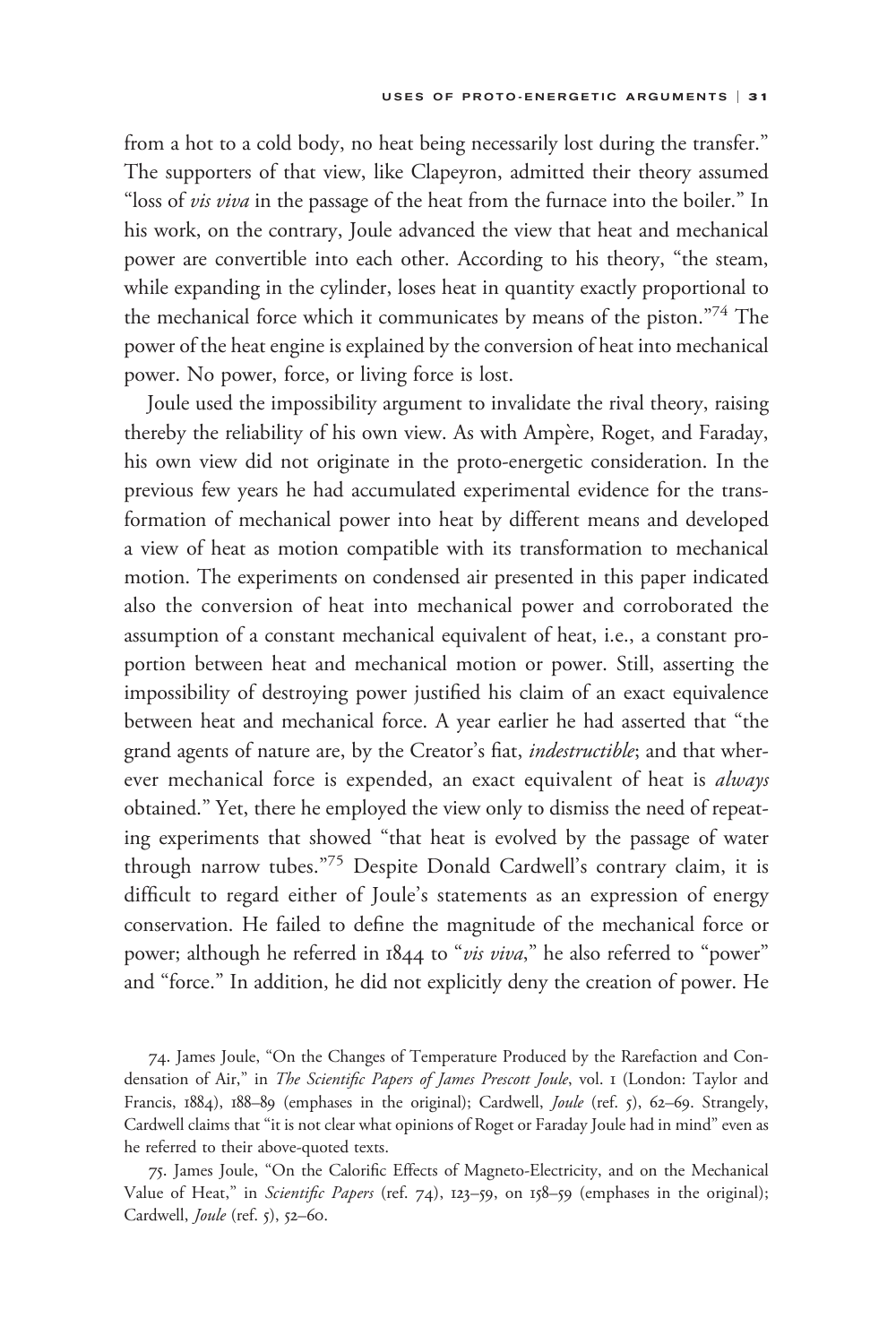advanced the main tents of energy conservation in a lecture before a more general audience three years later.<sup>76</sup>

### BATTERIES, CHEMISTRY, AND HEAT

Unlike Joule, the celebrated German chemist Justus Liebig employed Faraday's argument in a connected controversy over the economy of the electric battery. In 1841, he claimed that the voltaic pile would continue to be a considerably more expensive source of power than coal. His argument was based on the view that the chemical affinity between the metals and solutions in the battery is the source of its power, and thus the amount of ingredients poses limitations on its total power. To argue that the power is limited by its source, Liebig invoked the metaphysical claim that "no power [Kraft] can be generated out of nothing."<sup>77</sup> In batteries the electric power originated in the oxidation of zinc in the solution of sulphuric acid. It can be produced also by other means like direct oxidation, i.e., burning in the air, which is easily comparable to the burning of coal in the steam engine. Resorting to chemical equivalences, Liebig showed that carbon produces considerably higher chemical effect per mass than zinc. Even allowing, for the sake of argument, that the mechanical effect gained through the pile is a few times greater than the power gained through heat (due to waste), coal would still produce more power per weight, and would be much cheaper to use.

To support the claim that the chemical affinity is the source of the effect of the battery, Liebig advanced an idea of conservation of these powers: "Heat, electricity and magnetism stand in a similar relationship to each other as that between the chemical equivalents of carbon, zinc and oxygen. With a certain quantity of electricity we produce a corresponding proportion of heat or magnetic power [Kraft], which are mutually equivalent." They are further equivalent to chemical affinity. Moreover, he distinguished between the ability of a magnet to hold a large mass and its ability to produce the effect of lifting it. In modern mathematical terms that would be the difference between work and static force (no discussion of its dynamic effect was suggested), but Liebig did

76. James Joule, "On Matter, Living Force and Heat (Apr 1847)," in Scientific Papers (ref. 74), 265–75. For Cardwell claims, see Joule (ref. 5), 58, 68.

77. "Aus nichts kann keine Kraft entstehen"; Justus Liebig, "Zehnter Brief," in Chemische Briefe (Heidelberg: C. F. Winter, 1844), 117; originally published as letter 4, in Allgemeine Zeitung (Augsburg) 30 Sep 1841, 2177–79.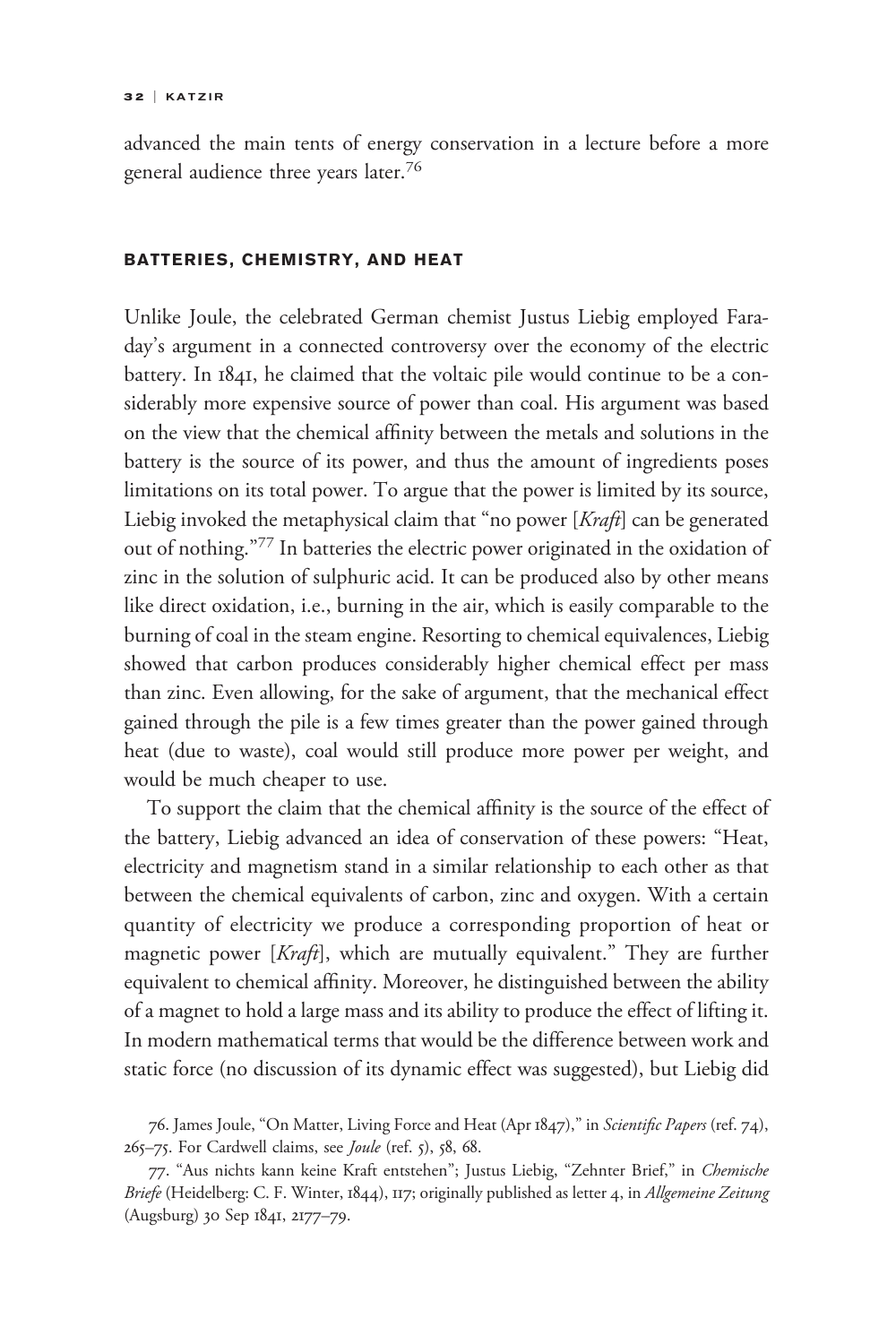not use such terms. His concept of Kraft, power or force, was not well defined, and he did not formulate a clear law of conservation. He did not need a well formulated law for his inference about the relative economy of batteries.<sup>78</sup>

Still, consideration of the power of batteries induced Liebig to formulate clearer ideas about the inability to produce power and about the conservation of power than he had hitherto done. Liebig's reliance on the proto-energetic argument seems to draw upon his reading of Faraday. Caneva pointed at Liebig's new use of the electrochemical equivalents, employed by Faraday, and to the striking change from a letter that appeared on September 16, 1841, two weeks before the one discussed above. In the earlier letter, Liebig suggested that in some chemical reactions mediated by platinum, the process is "a perpetuum mobile, a clock that, having run down, winds itself up againa power  $[Kraft]$  that never exhausts itself."<sup>79</sup> In between he probably read the above-mentioned paper of Faraday that includes the principal rejection of the creating power, which appeared in the August issue of *Annalen der* Physik. There both "power" and "force" were translated into Kraft, the term used by Liebig.<sup>80</sup>

A few months later, Liebig employed the impossibility of creating power (Kraft) and action (Thätigkeit) out of nothing to support his view about the source of animal heat and motion. This assertion contradicted the view that the nervous system produces action in the body without any kind of chemical reaction. It shows that one should look for the origins of the forces observed in animal process (like the electric currents in the nerves) in other forces like those of chemical affinity. Ultimately, Liebig claimed, all animal action originates in the chemical reactions of the ingredients of food with oxygen. In particular, he invoked the impossibility of creating power to support the claim that respiration is the only source of animal heat. Despite his productive use of the principle, as Caneva showed, Liebig's concepts of force and motion continued to be incoherent in this essay and even more so in subsequent ones that dealt with the role of the vital force (Lebenskraft), which characterizes living

78. Ibid., quotation on 118, translation follows Caneva, Mayer (ref. 6). 181–82. For Liebig's concepts, see also "Zehnter Brief" (ref. 77), 109–19, 173–83.

79. Liebig, "Zehnter Brief" (ref. 77), quotation on 175; 180–82, 175–78, [J. Liebig], "Chemische Briefe II," Allgemeine Zeitung (Augsburg), 16 Sep 1841, 2069–71, on 2070 (Liebig omitted this letter from the book that collected the letters).

80. Faraday, "Siebzehnte Reihe von Experimental-Untersuchungen über Elektricität" (Fortsetzung), Annalen der Physik 53 (1841): 548–71, on 568–69.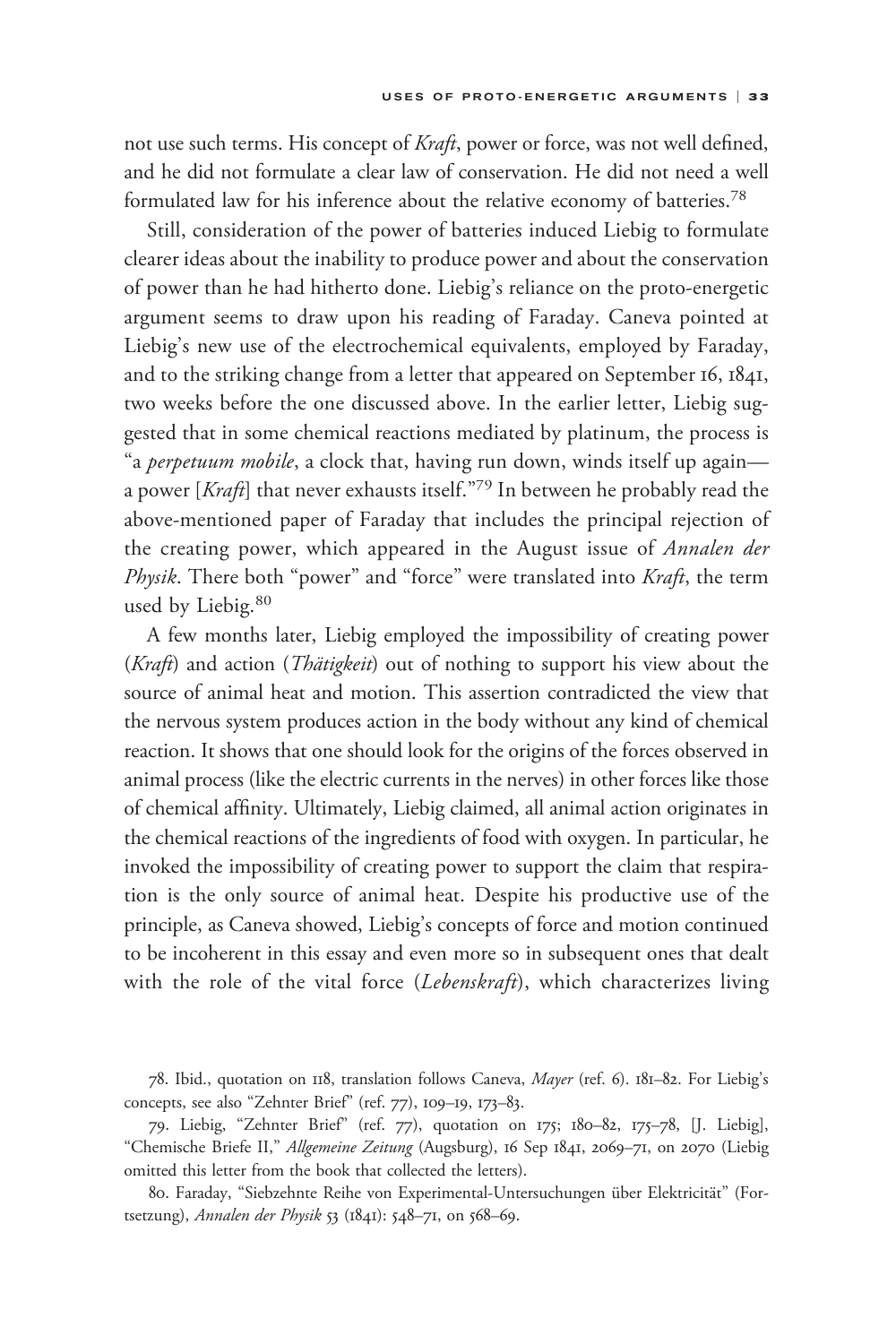organism (not to be confused with living force). He republished these essays in his widely read book, Animal Chemistry, which first appeared in 1842.<sup>81</sup>

Liebig's principal rejection of the creation of motion in analyzing animal heat stimulated two of the famous "discoverers" of energy conservation, Mayer and Helmholtz, to elaborate and articulate their related ideas.<sup>82</sup> It prompted Mayer, who had been thinking about related questions for some time, to compose his first article on the conservation of force, which appeared in the Annalen der Chemie, edited by Liebig, in 1842. Although Mayer's view of "force" and its alleged conservation was far from consistent, it led him to the conclusion that "heat must also naturally be equivalent to motion and fall-force." This assumption allowed him to employ the relationship between the heat capacity of gases under constant pressure and under constant volume to calculate this so-called mechanical equivalent of heat. He continued developing and refining his ideas on conservation in subsequent papers in the following years.<sup>83</sup>

In 1846, Helmholtz wrote a report about Liebig's 1845 re-analysis of the most reliable quantitative experiments on the heat produced by a few animals carried out by Dulong and Desprez from the early 1820s. Employing newer determinations of the heat produced in the direct oxidation of hydrogen and carbon, Liebig showed that, contrary to earlier analysis, Dulong's and Desprez's results agree with the assumption that oxidation of carbon and hydrogen is the sole source of animal heat.<sup>84</sup> Helmholtz endorsed Liebig's

81. Justus Liebig, "Der Lebensprocess im Thiere, und die Atmosphäre," Annalen der Chemie und Pharmacie 41 (Dec 1841): 189-219, especially 213-17 (see Caneva, Mayer (ref. 6), for the date); reappeared as the first part of Justus Liebig, Die organische Chemie in ihrer Anwendung auf Physiologie und Pathologie (Braunschweig: Vieweg, 1842), and Die Thier-Chemie: oder, Die organische Chemie in ihrer Anwendung auf Physiologie und Pathologie, 2nd ed. (Braunschweig: Vieweg, 1843).

82. Liebig's earlier discussion of the power of batteries might also have influenced Colding, who quoted it at length in a paper submitted in 1848. Colding was not interested in the question of animal heat. Ludvig Colding, "Investigation Concerning the Universal Forces of Nature and Their Mutual Dependence and Especially Concerning the Heat Evolved from the Friction of Certain Solid Bodies," in Ludvig Colding and the Conservation of Energy Principle, ed. and trans. Per F. Dah (New York: Johnson Reprint, 172), 19–45, on 21–22; Caneva, "Colding" (ref. 5), 19–20.

83. Caneva points out that in Mayer's inference, Mayer relied among others on an inappropriate analogy between fall and compression of gases. Yet, it does not invalidate the logical connection that Mayer perceived between the idea of conservation of force and the quantitative equivalent between heat and motion (Mayer did not regard heat as motion). Caneva, Mayer (ref. 6), especially 257–78; Robert Mayer, "Bemerkungen über die Kräfte der unbelebten Natur" Annalen der Chemie und Pharmacie 42 (1842), 233-40, quotation on 239.

84. Justus Liebig, "Ueber die thierische Wärme," Annalen der Chemie und Pharmacie 53  $(1845): 63 - 77.$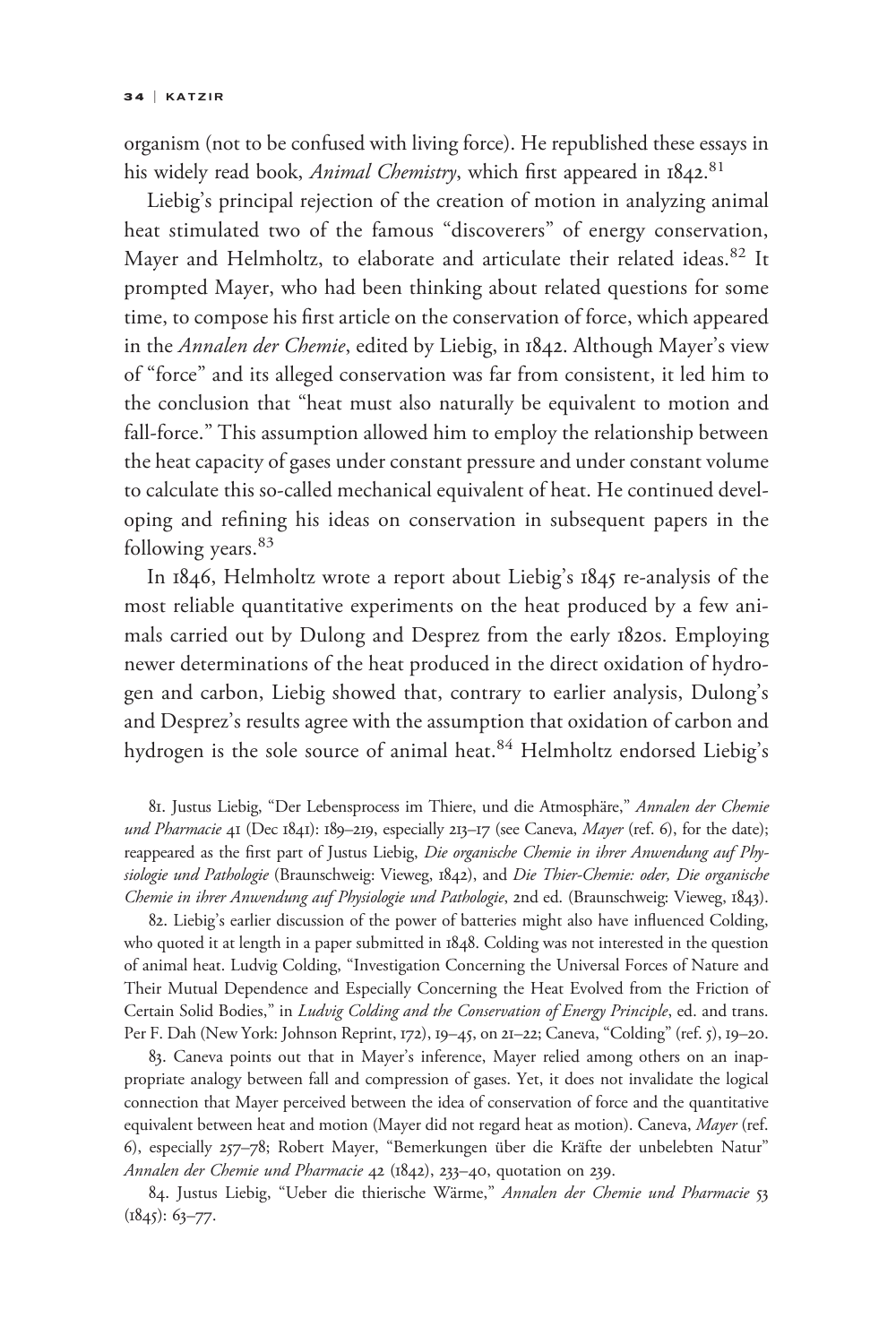analysis, which he regarded as an addition to the author's earlier theoretical argument based on the impossibility of creating Kraft. The fruitful employment of the principal to the question of animal heat suggested for Helmholtz that it should be better formulated and more securely established:

Although the principle of the constancy of the equivalents of force [Kraftäquivalents] when one natural force is excited by another is justified entirely from a logical point of view, and has already been used as a foundation for mathematical theories (e.g., by Carnot and Clapeyron for determining the work that a certain quantity of heat can produce, and by Neumann in the theory of induced currents by the motion of magnets or currents), it has neither been pronounced and recognized [*anerkannt*] theoretically in its full extent nor has it been undertaken empirically, even though the experiments performed so far are entirely consistent with it.<sup>85</sup>

Helmholtz took on the task of formulating, proving, and elaborating empirical consequences of the principle, and immediately began to work on *Über die* Erhaltung der Kraft.<sup>86</sup> In writing this essay, he was clearly aware of early employments of the principle. He might have even exaggerated the role of such ideas, since it is doubtful that Neumann relied on a principle of equivalence, beyond the equality between the work of an external force (in his case of electromagnetic induction) and the loss of the living force of the system, as was common in mechanics. Neumann also introduced a potential function for describing the phenomenon.<sup>87</sup> Between these two features, Helmholtz could read into Neumann's work his own ideas, which he would soon elaborate in his famous essay. There, Helmholtz also mentioned the earlier use of the conservation rule by Fresnel.<sup>88</sup>

85. Hermann Helmholtz, "Bericht über die Theorie der physiologischen Wärmeerscheinungen für 1845," in Wissenschaftliche Abhandlungen, vol. 1, 3 vols. (1847; Leipzig: Barth, 1882),  $3$ – $II$ , on 6.

86. Bevilacqua, "Helmholtz's Ueber die Erhaltung der Kraft" (ref. 5), 300–04.

87. Franz E. Neumann, "Die mathematischen Gesetze der inducirten elektrischen Ströme," in Franz Neumanns gesammelte Werke, vol. 3 (1845; Leipzig: Teubner, 1912), 257–344, on 275–78. It should be noted that Neumann's potential is not equal to the modern potential energy; Ole Knudsen, "Electromagnetic Energy and the Early History of the Energy Principle," in No Truth Except in the Details: Essays in Honor of Martin J. Klein, ed. A. J. Kox and Daniel M. Siegel, (Dordrecht: Kluwer, 1995), 55–78.

88. Hermann Helmholtz, "Über die Erhaltung der Kraft," Wissenschaftliche Abhandlungen 1 (Leipzig: Barth, 1882), 30.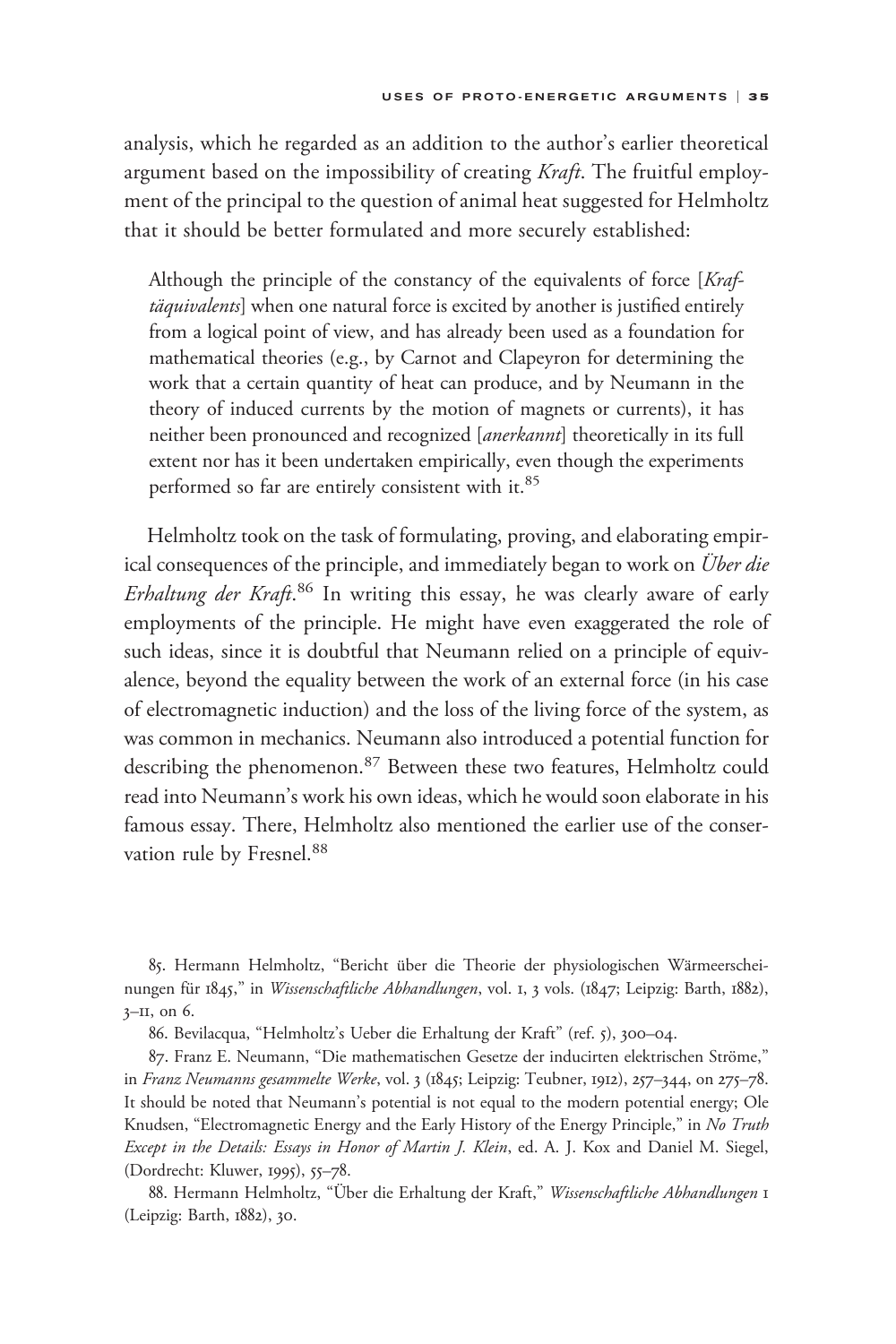## DISCUSSION AND CONCLUSIONS

My survey revealed a chain that links implementations of energetic notions from Poisson and Fresnel to Helmholtz's realization that he could formulate a full and general conservation principle that would cover all previous uses and related notions. Poisson relied on the conservation of the living force in rational mechanics, clearly valid for sound, to challenge the wave theory of light. Fresnel showed that the undulatory theory could agree with this rule and derived its implications for that theory. Well acquainted with Fresnel's work, Ampère surely knew the latter's exchange with Poisson when he combined similar ideas regarding the conservation of the living force with a general belief in the impossibility of creating motion to show that electromagnetic rotation must originate in motion. Ampère's argument impressed Roget and was surely known to Faraday. Both employed similar reasoning to refute the contact theory of batteries, an argument adopted by Gmelin and Schönbein. Joule transformed Roget's and Faraday's argument by postulating the impossibility of destroying power, and use it to support his claim that heat is converted into mechanical power. Liebig extended Faraday's argument to the action of the electric pile by comparing it to the steam engine, and further employed it in the theory of animal heat, a discussion taken up by Helmholtz and Mayer. Still, the cases of Sadi Carnot and Marc Seguin seem unrelated to this chain. These independent employments indicate that one did not have to know prior uses of the denial of creating power in order to apply it. Yet the links between most implementers of the idea suggest that earlier examples encouraged scientists to apply the same kind of arguments to further topics, extending, thereby, the realm of uses and validity of the energetic-like conservation principle. Moreover, Carnot's uses of the impossibility of creating motive power encouraged further uses by Clapeyron, Colding, Helmholtz, and Thomson.

Most users of proto-energetic claims before the formulation of the principle took care to justify their employment. Unlike the later employment of energy conservation, and the use of well-established principles in general, the earlier uses of connected notion were tentative and not obvious. Even employing the equation of the living force in optics did not seem self-evident to Laplace and Young. Although they understood light in mechanical terms, they argued for the immediate consequences of the equation. This was not the case with Poisson and Fresnel shortly thereafter.

The advancement of proto-energetic reasoning usually relied on the general notion that endless power is outside the order of nature. This notion itself was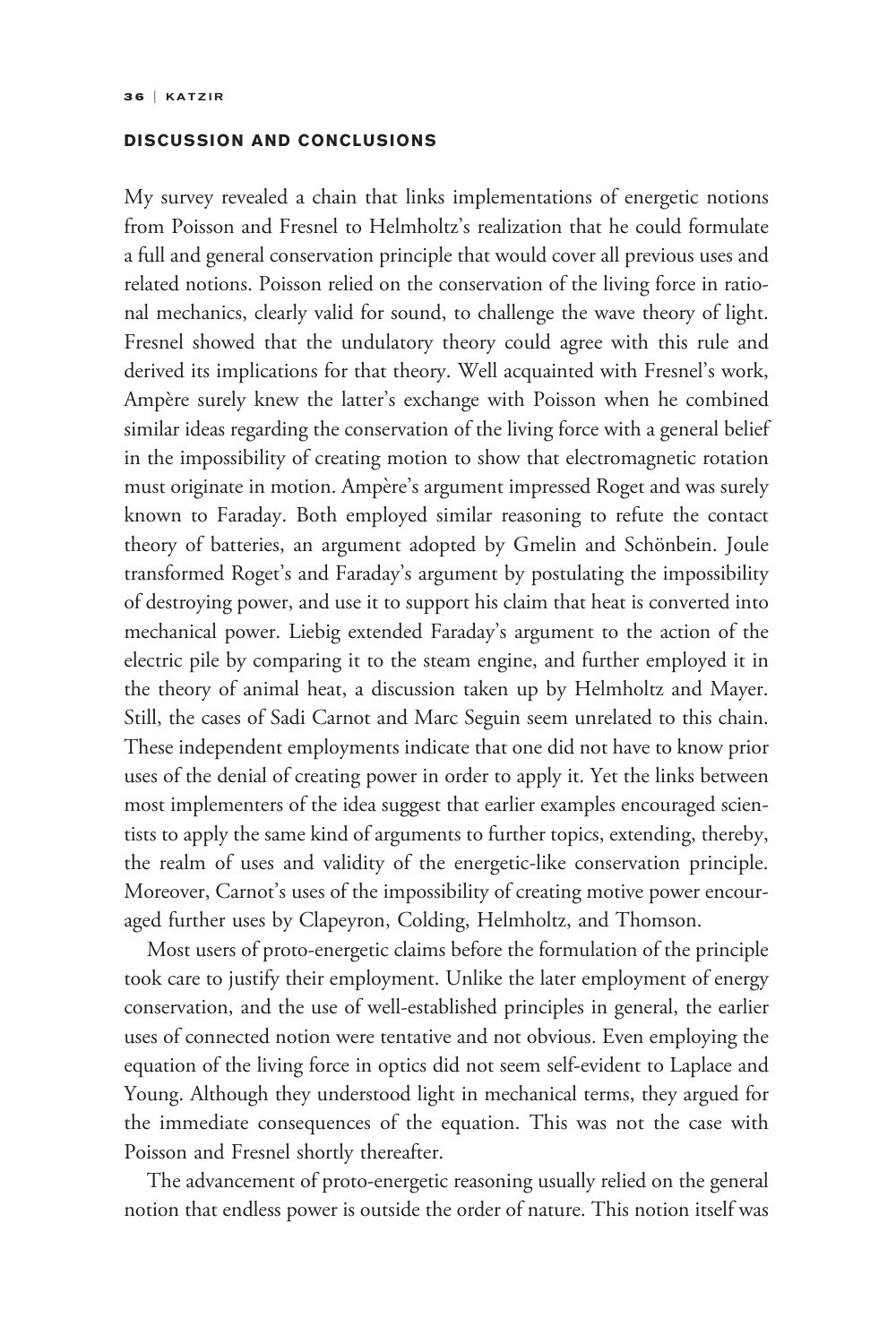based either on a metaphysical claim, i.e., the inability to produce power out of nothing, or on a seemingly empirical reasoning, i.e., claiming that such a creation would be "like no other force in nature," or on both.<sup>89</sup> The recurrent appearance of this general notion suggests that participants deemed it more important and appealing to their audience than formal reasoning or mechanical reduction. Well-defined formulation of a conservation principle and its proof were important for scientists occupied with questions of conservation in nature and its laws like Helmholtz, Mayer, and Colding,<sup>90</sup> but seems secondary for the protagonists of this history, who implemented the ideas for their needs. They were concerned first and foremost with addressing particular scientific problems, and employed proto-energetic arguments heuristically and opportunistically.

The successful implementation of an energetic argument required neither admission of its universal validity (i.e., in every kind of interaction) nor an exact and coherent formulation. Fresnel, Ampère, Neumann, and Carnot, for example, did not commit themselves to the view that a magnitude equivalent to the living force is conserved in all natural interactions. A general rejection of the creation of "power" without a well-defined quantitative concept of "power" sufficed for Ampère to reject static magnetism as the source of electrodynamic rotation (although he resorted also to more formal reasoning in explaining why static forces could not account for such an effect), for Roget and Faraday to reject the contact theory of the voltaic pile, for Liebig to reject the possibility of gaining cheap effect from the electric piles, and the production of heat from the nervous system, and for Seguin to reject the conservation of heat. Carnot succeeded to infer from the impossibility of creating power that the motive power producible in a heat engine is limited, a cornerstone of his theory.

Yet, the impossibility of creating power did not suffice to show that unpolarized light consists of transverse waves. For that, Fresnel had to rely on conservation of a well-defined magnitude, the living force of the vibrating ether molecules. The equation of the living force provided the required explicit relation between well-defined variables needed for deducing mathematical

89. Faraday, "Source of power" (ref. 63), 103. In an effort to bypass the problem of induction from the inevitably limited number of experiments performed, Carnot invoked the failure of all the attempts to gain a surplus of work from electricity; Carnot, Réflexions sur la puissance motrice (ref. 47), 21–22.

90. Cf. Jurkowitz, "Helmholtz's Early Empiricism" (ref. 5); Bevilacqua, "Helmholtz's Ueber Erhaltung der Kraft" (ref. 5), 300-04; Elkana, Discovery of the Conservation of Energy (ref. 15); Caneva, Mayer (ref. 6); Caneva, "Colding" (ref. 5).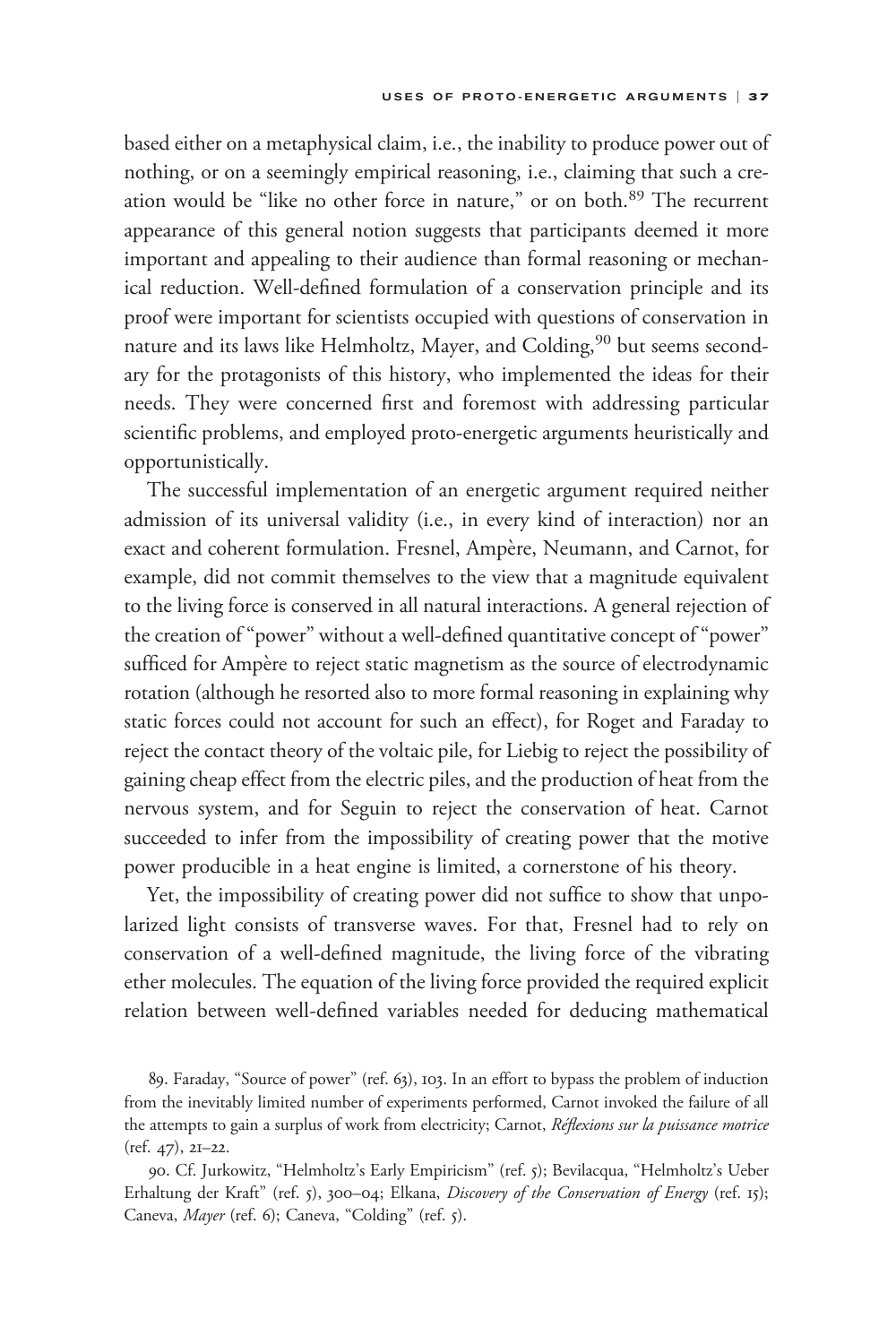relations and properties, formally applicable to systems regarded as mechanical and free of friction, as Fresnel viewed light waves. It seems that the equation of the living force had not been used beyond such systems, its proven realm of applicability. That the equation did not serve as the basis of other inferences suggests that the development of the living force and its connection to work in machine theory, discussed by Grattan-Guinness and Darrigol, had limited influence on the early employment of the conservation notion beyond mechanics. Nevertheless, the French tradition of rational mechanics, which occupies only a minor role in the common histories of energy conservation, turned out to have played a major role in the implementation of protoenergetic notions in physics discussed here.<sup>91</sup>

The scientists discussed here extended the realm of applicability of conservation and proto-energetic arguments from non-frictional mechanics to wave optics, magnetism of electric current, electric battery, heat motors, and animal heat. Most of these questions were new. The connection to novel fields is probably not accidental since, in exploring novel fields, scientists often lacked formal rules for inference, and were thereby more open to adopting informal guidance and analogies from more established fields like mechanics. Thought in terms of principles, even if partial or vague, is especially useful at this stage due to their selective power in forming assumptions. The ability to use principles to select among different assumptions and possibilities attracted scientists to their use. Nineteenth-century students of crystal physics employed and widened the uses of symmetry consideration, which were later regarded as principles. Niels Bohr suggested the correspondence principle of old quantum mechanics as a tool to attain particular theoretical results about atomic properties, when one could not rigorously deduce them from the constructive laws of current physical theory.<sup>92</sup>

91. Among the contributors discussed here, the tradition was central in the thoughts of Poisson, Fresnel, Ampère, and Carnot. Two reasons might explain the differences in the roles of the tradition. First, important parts of the history discussed here occurred in the last decades of French pre-eminence in physics (the 1810s–20s), whereas common histories of energy conservation examine the following decades. Second, one may claim that members of this tradition tended toward a more "pragmatic" attitude, in which they were interested in reaching physical results rather than in formulating general principles of nature. Thus, they employed proto-energetic ideas when useful, but were less interested in their general formulation.

92. Shaul Katzir, "The Emergence of the Principle of Symmetry in Physics," Historical Studies in the Physical and Biological Sciences 35 (2004): 35–66; Helge Kragh, Niels Bohr and the Quantum Atom: The Bohr Model of Atomic Structure, 1913-1925 (Oxford: Oxford University Press, 2012), 196–203.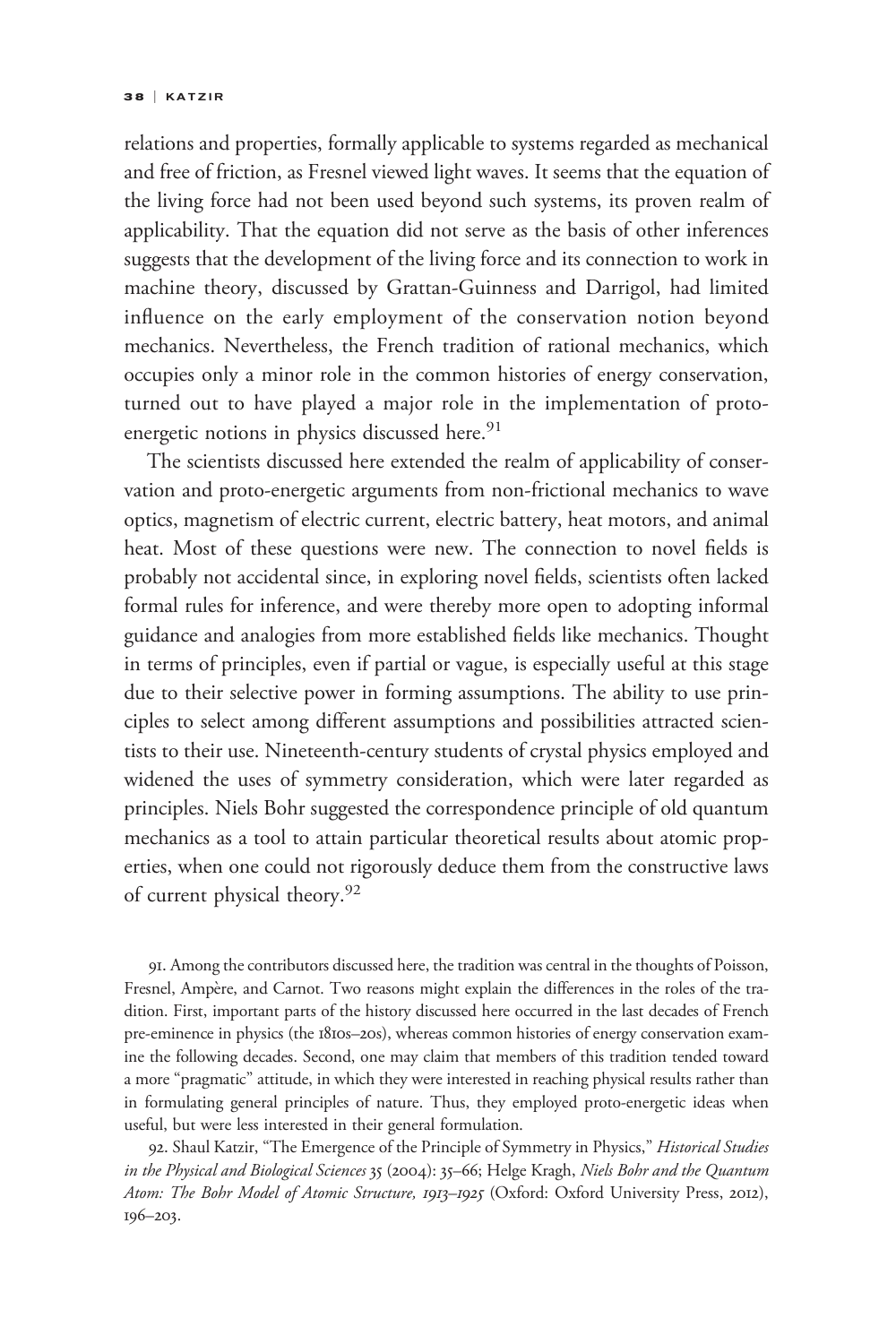Novel phenomena and theories discovered and suggested during the late eighteenth and early nineteenth century were constructive for the development of energetic arguments. In this sense, the significant extension of quantitative empirical physics beyond mechanics was highly important for the emergence of energetic physics. This conclusion corroborates Kuhn's view that empirical findings were important for the process. Moreover, as Kuhn suggested, many of these findings involved interactions between different powers (electricity and magnetism, chemical affinity and electric current, chemical affinity and heat, heat and motion). Yet the reliance on energy considerations was not due to an increase in the number of known conversion processes, assumed by Kuhn and dismissed by Heimann,<sup>93</sup> but due to the elaborations of theoretical, often mathematical, accounts for a growing number of observed phenomena (e.g., the intensities of reflected rays) in the first half of the nineteenth century.

The story presented here shows the prehistory of energy physics as a process of widening the realm of its applications. In this process, implementation preceded the formulation of the conservation principle. Moreover, the partial formulations of the principle were articulated to address particular questions, rather than to answer a general abstract question like the existence of a conserved quantity in nature. These examples of uses and earlier formulations stimulated the general formulation, often viewed as a discovery, of the energy principle, and its further uses.<sup>94</sup> The history of the principle of symmetry in physics shows a similar pattern of elaboration through uses that preceded a general formulation. These principles were not isolated propositions about a property of the physical world, but part of a more general approach that included their employment as tools for inference.<sup>95</sup> The early employment of energetic-like conservation discussed here formed one of the tributaries that led to "energy physics," which not only proclaimed its conservation but also used it as a potent theoretical tool. In this perspective, the early and unpublished formulations of energy conservation by Carnot and Saint-Venant are seen as formulations (or if one prefers, discoveries), which, although they relied on resources used by some of the protagonists of this history, and later elaborators of energy

93. Kuhn, "Energy Conservation" (ref. 1); Heimann, "Conversion of forces" (ref. 15).

94. As mentioned, Helmholtz and Thomson explicitly referred to the earlier uses of the conservation, Mayer was stimulated from the connected uses by Liebig, and Joule was inspired by Roget and Faraday.

95. This statement is probably valid for all or at least the majority of the principles in the natural sciences, but the discussion of such a general claim is beyond the scope of this article.